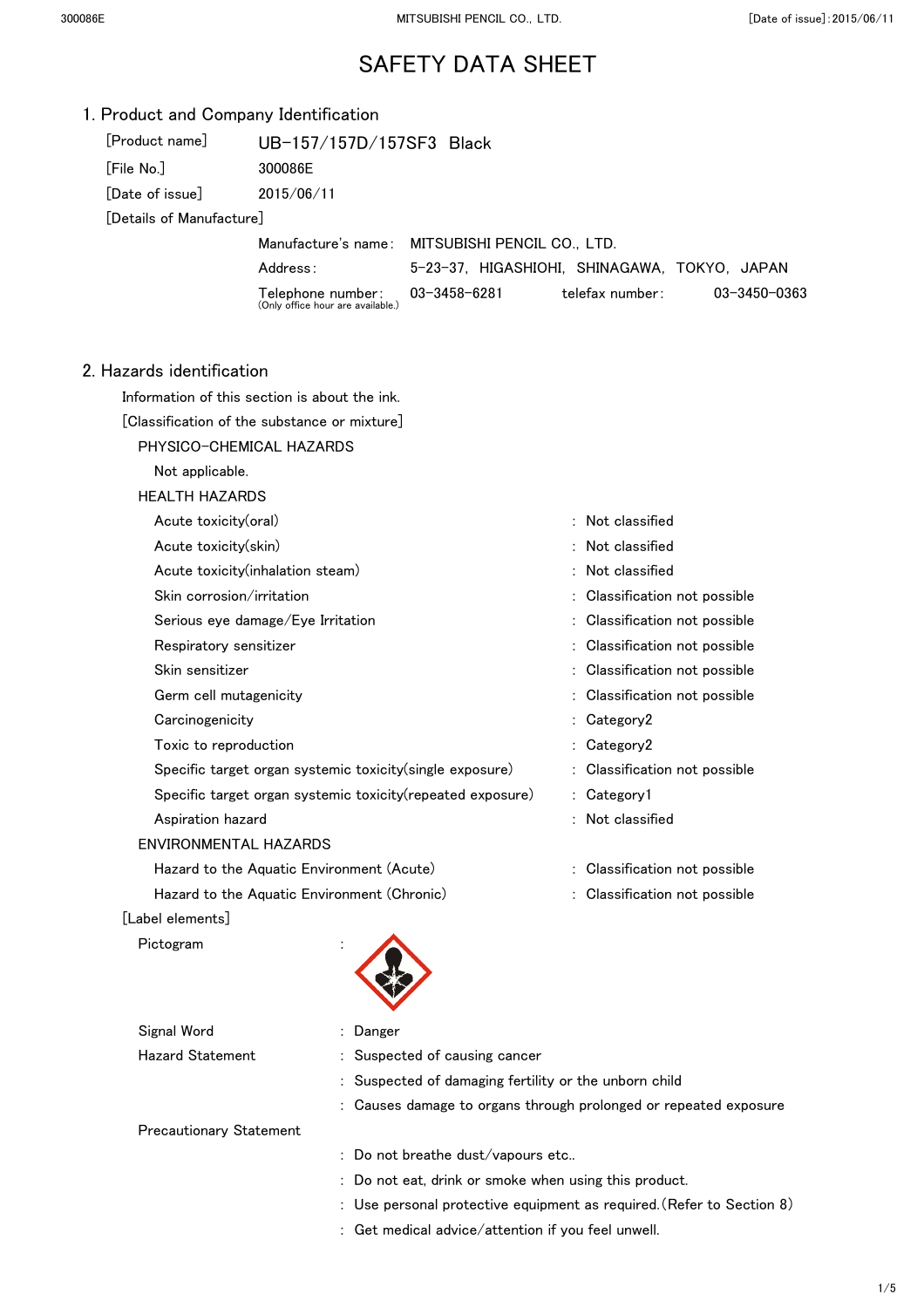300086E MITSUBISHI PENCIL CO.,LTD. [Date of issue]:2015/06/11

|                 | : IF exposed or concerned: Get medical advice/attention.            |
|-----------------|---------------------------------------------------------------------|
|                 | : Dispose in accordance with all current regulations and standards. |
| [Other hazards] | No information available.                                           |

## 3. Composition/information on ingredients

| [The chemical product is a substance or a mixture] |                   | Mixture                                      |  |
|----------------------------------------------------|-------------------|----------------------------------------------|--|
| [Chemical nature]                                  | [Component parts] | Ink[ Ink quantity of product :about $2.1g$ ] |  |
| Chemical name                                      | Cas No.           | Concentration range(wt%)                     |  |
| Water                                              | $7732 - 18 - 5$   | $50 - 80$                                    |  |
| Additive                                           | Trade secret      | $10 - 30$                                    |  |
| Carbon black                                       | 1333-86-4         | $\leq 10$                                    |  |
| Resin                                              | Trade secret      | $\leq 10$                                    |  |

#### 4. First aid measures

| [Description of first aid measures]                                          |                                                                                                                                                 |  |  |
|------------------------------------------------------------------------------|-------------------------------------------------------------------------------------------------------------------------------------------------|--|--|
| Eye contact                                                                  | : Flush eyes with plenty of water for at least 15 minutes.                                                                                      |  |  |
|                                                                              | : Take off the contact lens if possible                                                                                                         |  |  |
|                                                                              | : Consult medical advice depending on the symptoms.                                                                                             |  |  |
| Skin contact                                                                 | : Wash skin.                                                                                                                                    |  |  |
|                                                                              | : Consult medical advice depending on the symptoms.                                                                                             |  |  |
|                                                                              | : Thoroughly clean and dry contaminated clothing and shoes before reuse.                                                                        |  |  |
| Ingestion                                                                    | : Rinse mouth, give plenty of water to dilute. No specific intervention is indicated<br>as compound is not likely to be hazardous by ingestion. |  |  |
|                                                                              | : Consult medical advice depending on the symptoms.                                                                                             |  |  |
| Inhalation                                                                   | : Due to its low vapor pressure inhalation is unlikely at room temperature.                                                                     |  |  |
|                                                                              | : If not feeling well, move to an area of fresh air and rest.                                                                                   |  |  |
|                                                                              | : Consult medical advice depending on the symptoms.                                                                                             |  |  |
| [Most important symptoms and effects, both acute and delayed]                |                                                                                                                                                 |  |  |
|                                                                              | No information available.                                                                                                                       |  |  |
| [Indication of any immediate medical attention and special treatment needed] |                                                                                                                                                 |  |  |

No information available.

| [Extinguishing media]                                   | Regular dry chemical, carbon dioxide, water, regular foam                                            |  |
|---------------------------------------------------------|------------------------------------------------------------------------------------------------------|--|
| [Special hazards arising from the substance or mixture] |                                                                                                      |  |
|                                                         | No further relevant information available.                                                           |  |
| [Advice for firefighters]                               | Stay upwind and keep out of low areas and avoid inhalation of material or<br>combustion by-products. |  |
|                                                         | Wear suitable protective equipment.                                                                  |  |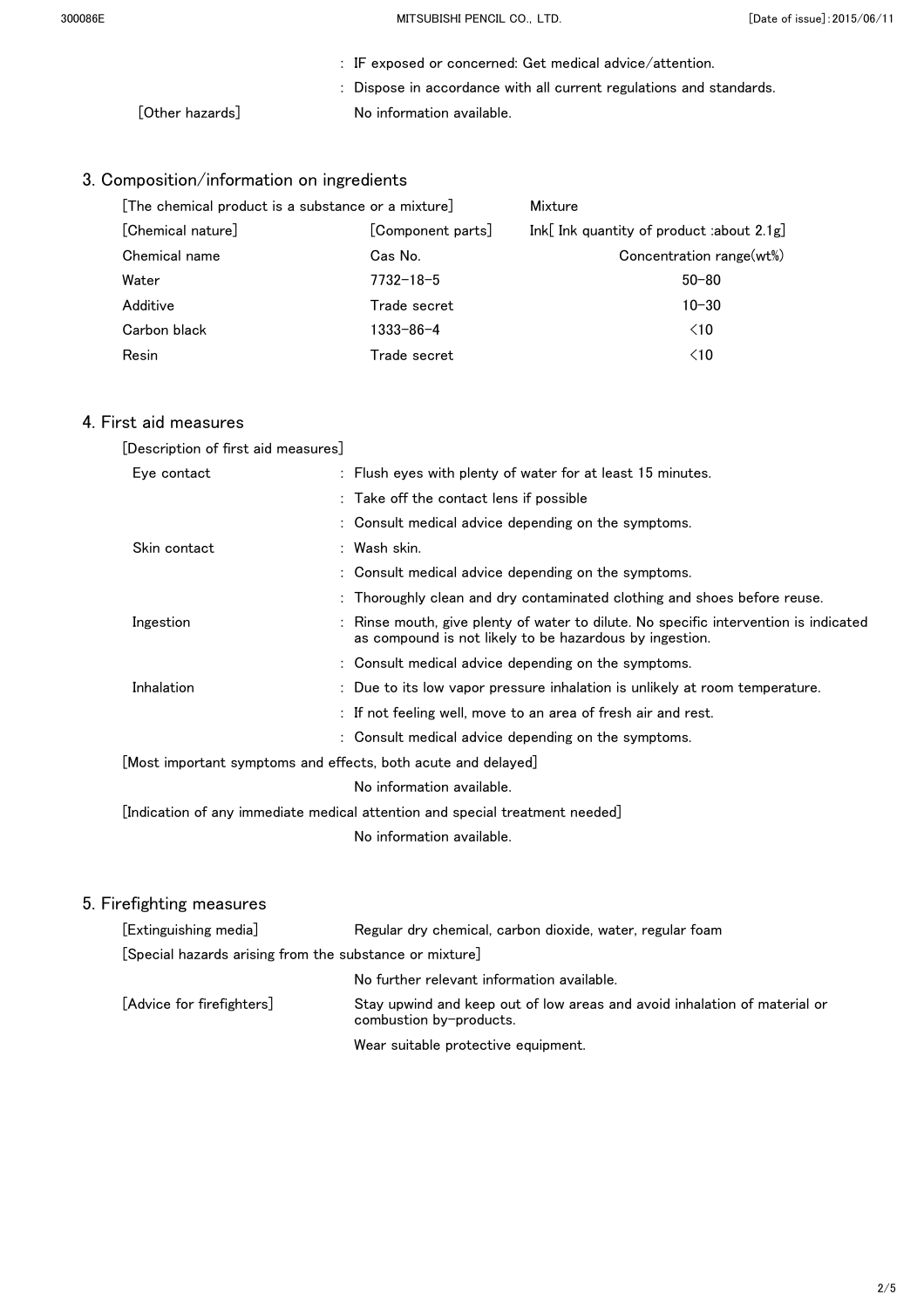[Personal precautions, protective equipment and emergency procedures]

|                                                                | Rope off the area to contain the leak and prohibit entrance except for<br>authorized persons.                 |
|----------------------------------------------------------------|---------------------------------------------------------------------------------------------------------------|
|                                                                | Wear appropriate protection gear.                                                                             |
|                                                                | Do not work in the leeward.                                                                                   |
| [Environmental precautions]                                    | Collect leaked material in empty container after leading outflow to a safe area<br>containing earth and sand. |
|                                                                | Do not allow leaked material to pollute rivers, lakes, etc.                                                   |
| [Methods and material for containment and cleaning up]         |                                                                                                               |
|                                                                | Wipe off by dry cloth and wash with water.                                                                    |
|                                                                | Dispose of pollution or waste in accordance with national, state and local<br>regulations.                    |
| [Reference to other sections]                                  | No information available.                                                                                     |
|                                                                |                                                                                                               |
| 7. Handling and storage                                        |                                                                                                               |
| [Precautions for safe handling]                                |                                                                                                               |
|                                                                | Do not lick or swallow the ink.                                                                               |
|                                                                | Avoid contact with skin and eyes.                                                                             |
|                                                                | Recap after use (if there is a cap), and keep out of the reach of infants.                                    |
|                                                                | Don't shake.                                                                                                  |
| [Conditions for safe storage, including any incompatibilities] |                                                                                                               |
|                                                                | Keep away from oxidizing materials, ignition sources, high temperature and<br>direct sunlight.                |
|                                                                | Recommended temperature : 0-40°C                                                                              |
| [Specific end use(s)]                                          | No information available.                                                                                     |

## 8. Exposure controls/personal protection

#### [Control parameters]

| Chemical name          | OSHA | ACGIH           |
|------------------------|------|-----------------|
| Carbon black           |      | (TWA)3.5mg/m3   |
| [Exposure controls]    |      |                 |
| Protective equipment   |      | : Not required. |
| Respiratory protection |      | : Not required. |
| Hands protection       |      | : Not required. |
| Eye protection         |      | : Not required. |
| Skin protection        |      | : Not required. |
|                        |      |                 |

## 9. Physical and chemical properties

[Imformation on basic physical and chemical properties]

| Color         | $:$ Black                                             |
|---------------|-------------------------------------------------------|
| State         | : Liquid                                              |
| Odor          | : slight odor                                         |
| рH            | $:$ about 8.5                                         |
| Boiling point | : No information available. [Water $100^{\circ}$ C]   |
| Melting point | $:$ No information available.                         |
| Flash point   | : No information available. [Additive $99^{\circ}C$ ] |
|               |                                                       |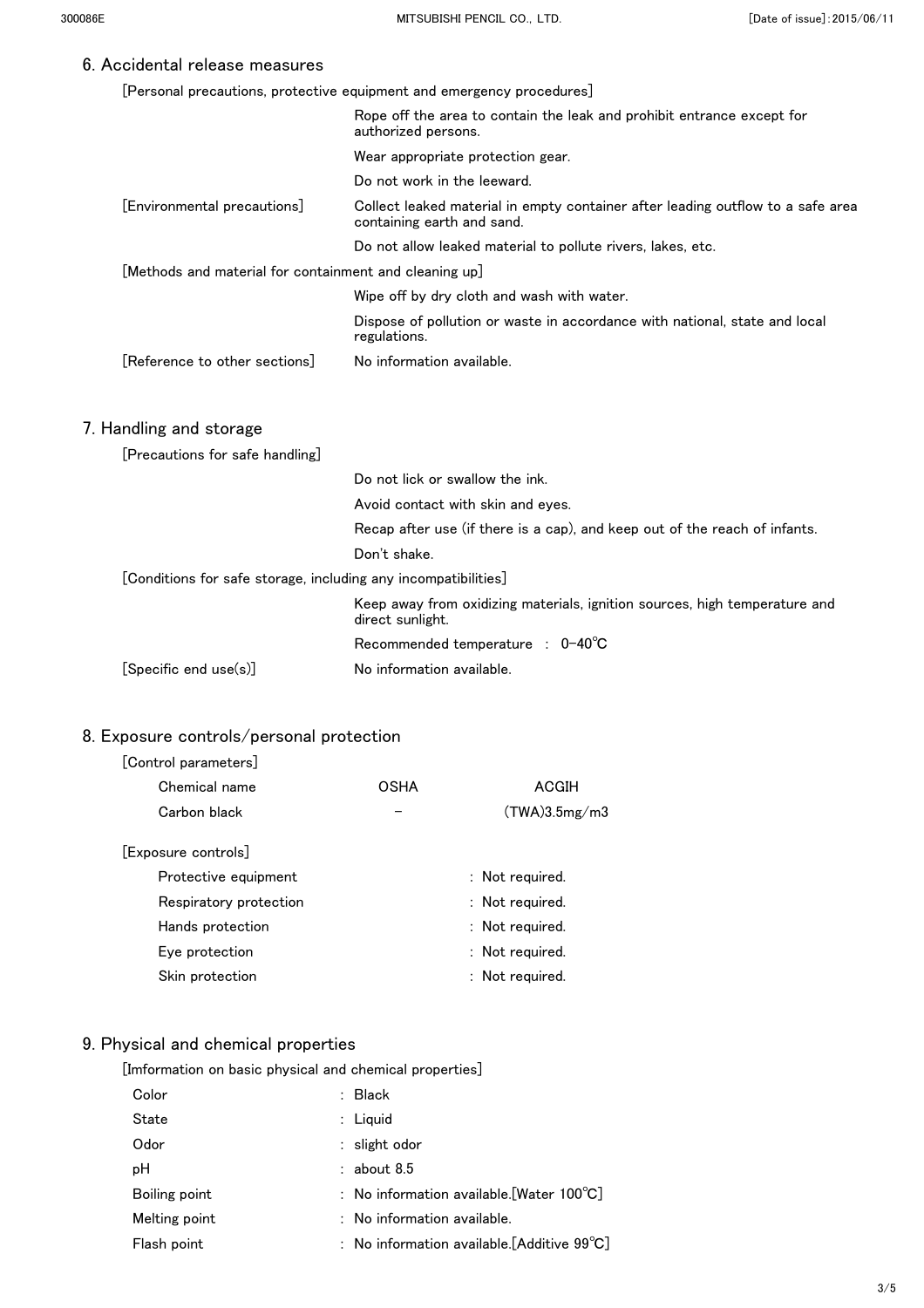| Autoignition temperature | : No information available. [Additive $365^{\circ}$ C] |
|--------------------------|--------------------------------------------------------|
| <b>Explosion limits</b>  | : No information available.                            |
| Vapor density $(air=1)$  | $:$ No information available.                          |
| Density                  | $:$ about 1.1                                          |
| Solubility in water      | : No information available.                            |
| Evaporation rate         | : No information available.                            |
| Volatile                 | : >80%                                                 |
| [Other information]      | No information available.                              |

## 10. Stability and reactivity

| [Chemical stability]                 | This mixture is stable in normal temperature, a condition of the pressure. |
|--------------------------------------|----------------------------------------------------------------------------|
| [Reactivity]                         | No data available.                                                         |
| [Conditions to avoid]                | Avoid heat, flames, sparks and other sources of ignition.                  |
|                                      | Avoid direct sunlight and high temperature.                                |
| [Incompatible materials]             | No information available.                                                  |
| [Hazardous decomposition products]   | No information available.                                                  |
| [Possibility of hazardous reactions] | No information available.                                                  |

| [Information on toxicological effects] |                                  |
|----------------------------------------|----------------------------------|
| Acute toxicity(oral)                   |                                  |
| Not classified                         | $:$ >2000 mg/kg (estimate value) |
| Acute toxicity(skin)                   |                                  |
| Not classified                         | : >2000 mg/kg (estimate value)   |
| Acute toxicity(inhalation:vapours)     |                                  |
| Not classified                         | : >20 mg/L (estimate value)      |
| Skin corrosion/irritation              |                                  |
| No information available.              |                                  |
| Serious eye damage/Eye Irritation      |                                  |
| No information available.              |                                  |
| Respiratory sensitizer                 |                                  |
| No information available.              |                                  |
| Skin sensitizer                        |                                  |
| No information available.              |                                  |
| Germ cell mutagenicity                 |                                  |
| No information available.              |                                  |
| Carcinogenicity                        |                                  |
| Carbon black                           | : Category2                      |
| Toxic to reproduction                  |                                  |
| Additive                               | : Category2                      |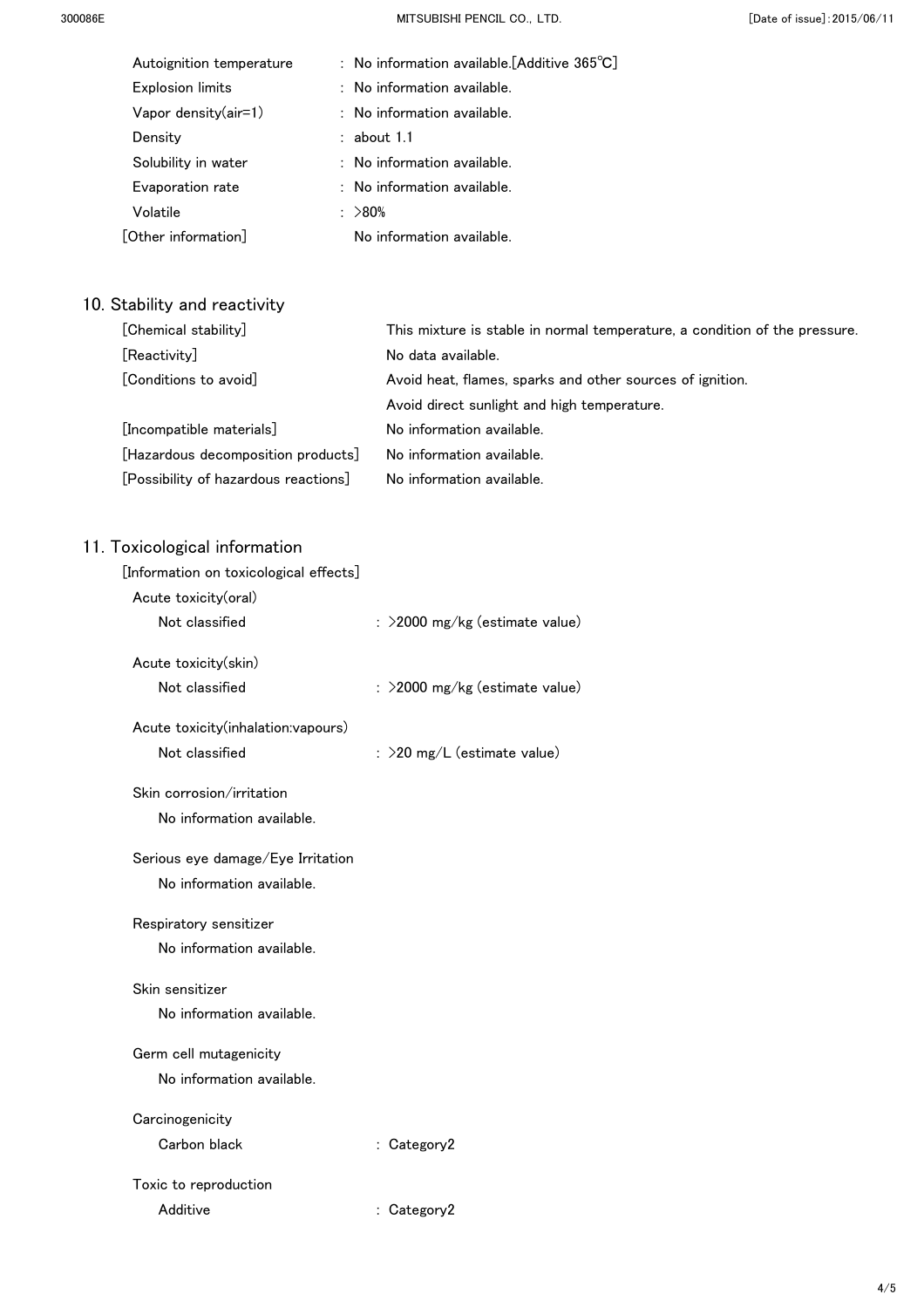Specific target organ systemic toxicity(single exposure)

No information available.

Specific target organ systemic toxicity(repeated exposure)

| Carbon black | : Category1 |
|--------------|-------------|
|              |             |

Additive : Category1

Aspiration hazard

No information available.

 Hazard to the Aquatic Environment (Acute) No information available.

#### Hazard to the Aquatic Environment (Chronic) No information available.

#### 12. Ecological information

No information available.

#### 13. Disposal considerations

[Waste treatment methods]

 Dispose in accordance with all current regulations and standards. Do not allow it to flow into the drainages with waste fluid.

#### 14. Transport information

| [Environmental hazards]        | No information available.                                                                                                                    |
|--------------------------------|----------------------------------------------------------------------------------------------------------------------------------------------|
| [HS Code]                      | 960810                                                                                                                                       |
| [Special precautions for user] | Check the container for any leakage. Load a cargo without a dropping or<br>incurring damage, and take causion against collapse of container. |

#### 15. Regulatory information

TSCA : Listed on the TSCA inventory or polymer substance.

[Chemical safety assessment] Ink or lead are manufactured in accordance with ISO 8124-3 "Safety of Toys - Part 3"

- ・ The information is based on our present knowledge at the date of its publication, and designed only as a guidance for safe handling, use, processing, storage, transportation, disposal and release.
- ・ This shall not constitute a guarantee for any specific product features and shall not establish a legally valid contractual relationship.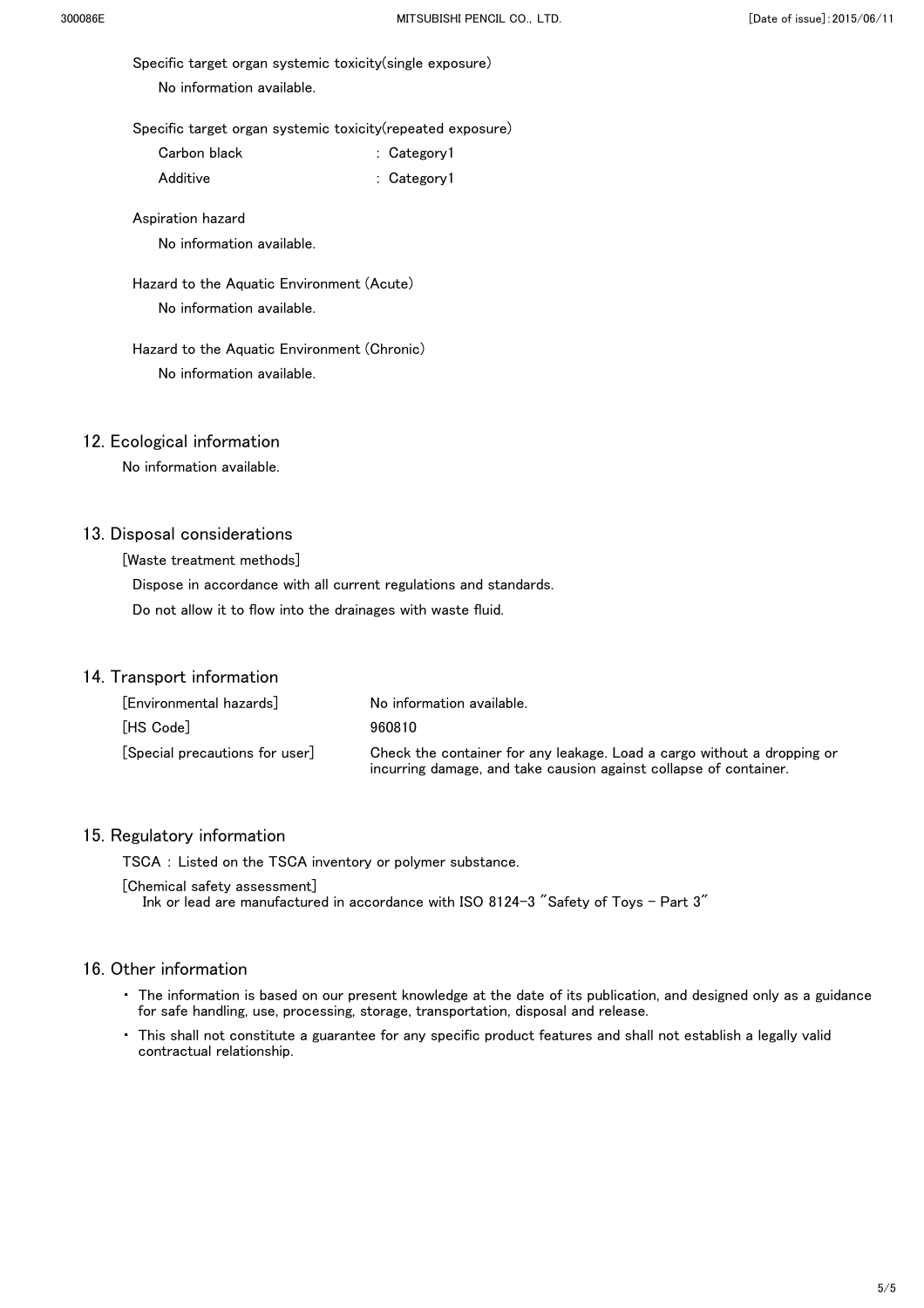|                                                                           | 1. Product and Company Identification                    |                                                                     |                               |              |
|---------------------------------------------------------------------------|----------------------------------------------------------|---------------------------------------------------------------------|-------------------------------|--------------|
| [Product name]                                                            | UB-157/157D/157SF3 Blue                                  |                                                                     |                               |              |
| [File No.]                                                                | 300087E                                                  |                                                                     |                               |              |
| [Date of issue]                                                           | 2015/06/11                                               |                                                                     |                               |              |
| [Details of Manufacture]                                                  |                                                          |                                                                     |                               |              |
|                                                                           |                                                          | Manufacture's name: MITSUBISHI PENCIL CO., LTD.                     |                               |              |
|                                                                           | Address:                                                 | 5-23-37, HIGASHIOHI, SHINAGAWA, TOKYO, JAPAN                        |                               |              |
|                                                                           | Telephone number:<br>(Only office hour are available.)   | 03-3458-6281                                                        | telefax number:               | 03-3450-0363 |
| 2. Hazards identification                                                 |                                                          |                                                                     |                               |              |
|                                                                           | Information of this section is about the ink.            |                                                                     |                               |              |
|                                                                           | [Classification of the substance or mixture]             |                                                                     |                               |              |
|                                                                           | PHYSICO-CHEMICAL HAZARDS                                 |                                                                     |                               |              |
| Not applicable.                                                           |                                                          |                                                                     |                               |              |
| <b>HEALTH HAZARDS</b>                                                     |                                                          |                                                                     |                               |              |
| Acute toxicity(oral)                                                      |                                                          |                                                                     | : Not classified              |              |
| Acute toxicity(skin)                                                      |                                                          |                                                                     | : Not classified              |              |
|                                                                           | Acute toxicity (inhalation steam)                        |                                                                     | : Not classified              |              |
|                                                                           | Skin corrosion/irritation                                |                                                                     | : Classification not possible |              |
|                                                                           | Serious eye damage/Eye Irritation                        |                                                                     | : Classification not possible |              |
|                                                                           | Respiratory sensitizer                                   |                                                                     | : Classification not possible |              |
| Skin sensitizer                                                           |                                                          |                                                                     | : Classification not possible |              |
|                                                                           | Germ cell mutagenicity                                   |                                                                     | : Classification not possible |              |
| Carcinogenicity                                                           |                                                          |                                                                     | : Classification not possible |              |
|                                                                           | Toxic to reproduction                                    |                                                                     | : Category2                   |              |
|                                                                           | Specific target organ systemic toxicity(single exposure) |                                                                     | : Classification not possible |              |
| Specific target organ systemic toxicity(repeated exposure)<br>: Category1 |                                                          |                                                                     |                               |              |
| Aspiration hazard                                                         |                                                          |                                                                     | : Not classified              |              |
|                                                                           | <b>ENVIRONMENTAL HAZARDS</b>                             |                                                                     |                               |              |
|                                                                           | Hazard to the Aquatic Environment (Acute)                |                                                                     | : Classification not possible |              |
|                                                                           | Hazard to the Aquatic Environment (Chronic)              |                                                                     | : Classification not possible |              |
| [Label elements]                                                          |                                                          |                                                                     |                               |              |
| Pictogram                                                                 |                                                          |                                                                     |                               |              |
| Signal Word                                                               | Danger                                                   |                                                                     |                               |              |
| <b>Hazard Statement</b>                                                   |                                                          | Suspected of damaging fertility or the unborn child                 |                               |              |
|                                                                           |                                                          | Causes damage to organs through prolonged or repeated exposure      |                               |              |
|                                                                           | <b>Precautionary Statement</b>                           |                                                                     |                               |              |
|                                                                           |                                                          | Do not breathe dust/vapours etc                                     |                               |              |
|                                                                           |                                                          | Do not eat, drink or smoke when using this product.                 |                               |              |
|                                                                           |                                                          | Use personal protective equipment as required. (Refer to Section 8) |                               |              |

- : Get medical advice/attention if you feel unwell.
- : IF exposed or concerned: Get medical advice/attention.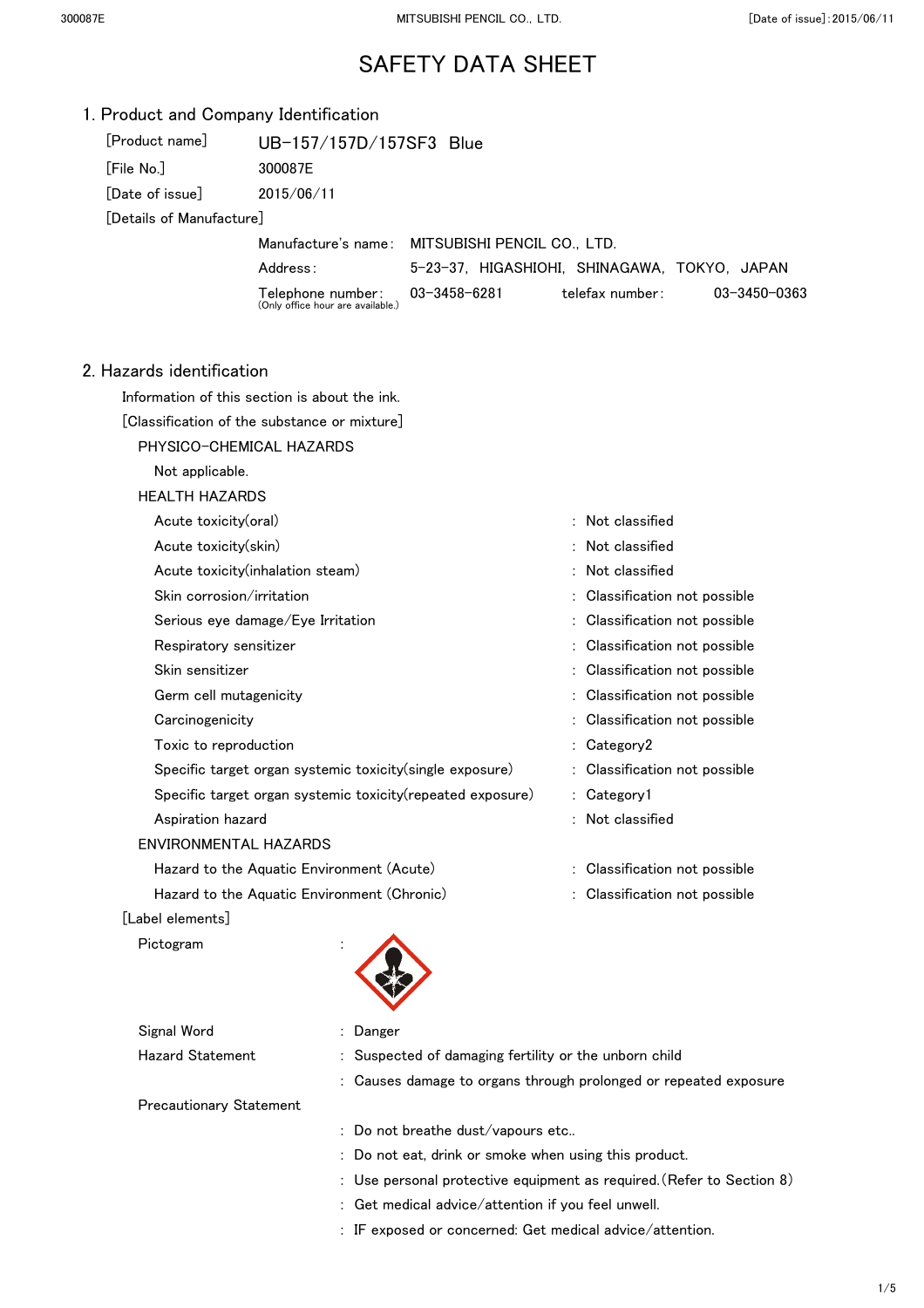: Dispose in accordance with all current regulations and standards. [Other hazards] No information available.

## 3. Composition/information on ingredients

| [The chemical product is a substance or a mixture] |                   | Mixture                                   |  |
|----------------------------------------------------|-------------------|-------------------------------------------|--|
| [Chemical nature]                                  | [Component parts] | Ink[ Ink quantity of product :about 2.1g] |  |
| Chemical name                                      | Cas No.           | Concentration range(wt%)                  |  |
| Water                                              | $7732 - 18 - 5$   | $50 - 80$                                 |  |
| Additive                                           | Trade secret      | $10 - 30$                                 |  |
| Coloring agent                                     | Trade secret      | $\leq 10$                                 |  |
| Resin                                              | Trade secret      | $\leq 10$                                 |  |

## 4. First aid measures

| [Description of first aid measures]                                             |                                                                                                                                               |
|---------------------------------------------------------------------------------|-----------------------------------------------------------------------------------------------------------------------------------------------|
| Eye contact                                                                     | : Flush eyes with plenty of water for at least 15 minutes.                                                                                    |
|                                                                                 | : Take off the contact lens if possible                                                                                                       |
|                                                                                 | : Consult medical advice depending on the symptoms.                                                                                           |
| Skin contact                                                                    | : Wash skin.                                                                                                                                  |
|                                                                                 | : Consult medical advice depending on the symptoms.                                                                                           |
|                                                                                 | : Thoroughly clean and dry contaminated clothing and shoes before reuse.                                                                      |
| Ingestion                                                                       | Rinse mouth, give plenty of water to dilute. No specific intervention is indicated<br>as compound is not likely to be hazardous by ingestion. |
|                                                                                 | : Consult medical advice depending on the symptoms.                                                                                           |
| Inhalation                                                                      | : Due to its low vapor pressure inhalation is unlikely at room temperature.                                                                   |
|                                                                                 | : If not feeling well, move to an area of fresh air and rest.                                                                                 |
|                                                                                 | : Consult medical advice depending on the symptoms.                                                                                           |
| $\lfloor$ Most important symptoms and effects, both acute and delayed $\rfloor$ |                                                                                                                                               |
|                                                                                 | No information available.                                                                                                                     |
|                                                                                 | [Indication of any immediate medical attention and special treatment needed] $\,$                                                             |
|                                                                                 | No information available.                                                                                                                     |
|                                                                                 |                                                                                                                                               |

| [Extinguishing media]                                   | Regular dry chemical, carbon dioxide, water, regular foam                                            |
|---------------------------------------------------------|------------------------------------------------------------------------------------------------------|
| [Special hazards arising from the substance or mixture] |                                                                                                      |
|                                                         | No further relevant information available.                                                           |
| [Advice for firefighters]                               | Stay upwind and keep out of low areas and avoid inhalation of material or<br>combustion by-products. |
|                                                         | Wear suitable protective equipment.                                                                  |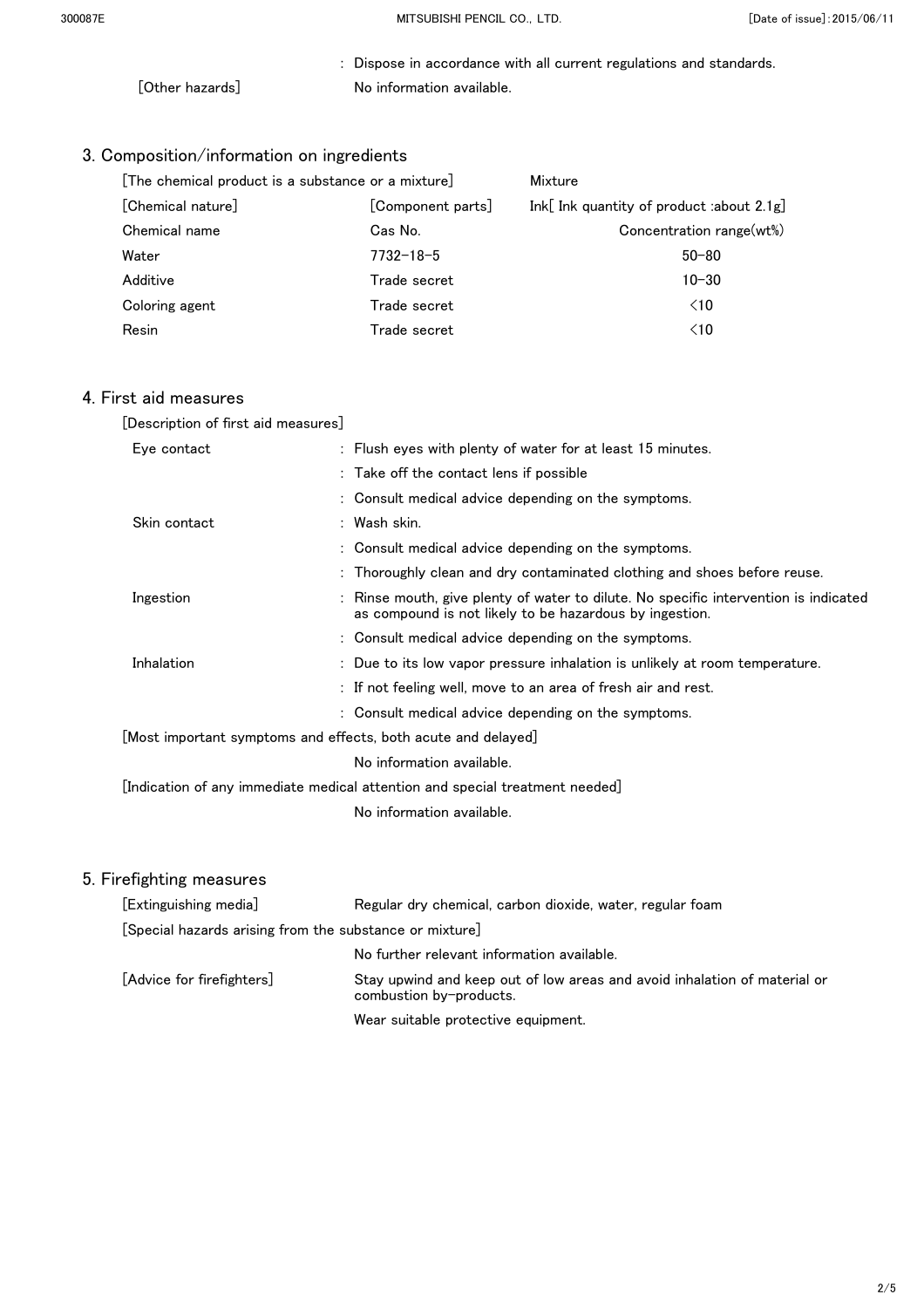[Personal precautions, protective equipment and emergency procedures]

|                                                                | Rope off the area to contain the leak and prohibit entrance except for<br>authorized persons.                 |
|----------------------------------------------------------------|---------------------------------------------------------------------------------------------------------------|
|                                                                | Wear appropriate protection gear.                                                                             |
|                                                                | Do not work in the leeward.                                                                                   |
| [Environmental precautions]                                    | Collect leaked material in empty container after leading outflow to a safe area<br>containing earth and sand. |
|                                                                | Do not allow leaked material to pollute rivers, lakes, etc.                                                   |
| [Methods and material for containment and cleaning up]         |                                                                                                               |
|                                                                | Wipe off by dry cloth and wash with water.                                                                    |
|                                                                | Dispose of pollution or waste in accordance with national, state and local<br>regulations.                    |
| Reference to other sections                                    | No information available.                                                                                     |
|                                                                |                                                                                                               |
| 7. Handling and storage                                        |                                                                                                               |
| [Precautions for safe handling]                                |                                                                                                               |
|                                                                | Do not lick or swallow the ink.                                                                               |
|                                                                | Avoid contact with skin and eyes.                                                                             |
|                                                                | Recap after use (if there is a cap), and keep out of the reach of infants.                                    |
|                                                                | Don't shake.                                                                                                  |
| [Conditions for safe storage, including any incompatibilities] |                                                                                                               |
|                                                                | Keep away from oxidizing materials, ignition sources, high temperature and<br>direct sunlight.                |
|                                                                | Recommended temperature : 0-40°C                                                                              |
| [Specific end use(s)]                                          | No information available.                                                                                     |

### 8. Exposure controls/personal protection

[Exposure controls]

| Protective equipment   | : Not required. |
|------------------------|-----------------|
| Respiratory protection | : Not required. |
| Hands protection       | : Not required. |
| Eye protection         | : Not required. |
| Skin protection        | : Not required. |
|                        |                 |

## 9. Physical and chemical properties

[Imformation on basic physical and chemical properties]

| Color                    | : Blue                                                      |
|--------------------------|-------------------------------------------------------------|
| State                    | $:$ Liquid                                                  |
| Odor                     | $:$ slight odor                                             |
| рH                       | $:$ about 8.5                                               |
| Boiling point            | : No information available. [Water $100^{\circ}$ C]         |
| Melting point            | $:$ No information available.                               |
| Flash point              | : No information available.[Additive $99^{\circ}\text{C}$ ] |
| Autoignition temperature | : No information available.[Additive 365 $^{\circ}$ C]      |
| <b>Explosion limits</b>  | : No information available.                                 |
| Vapor density(air=1)     | $:$ No information available.                               |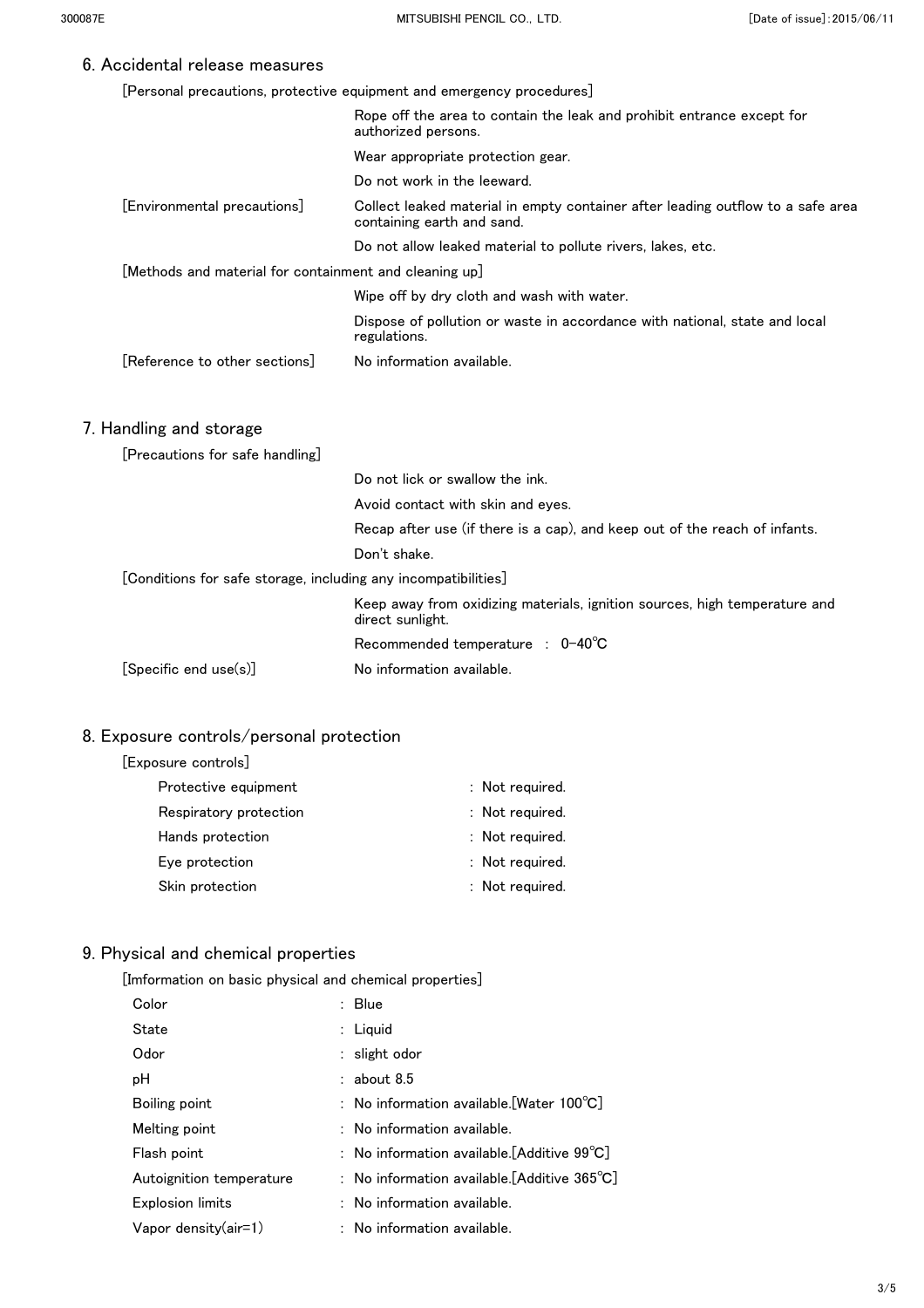300087E MITSUBISHI PENCIL CO.,LTD. [Date of issue]:2015/06/11

| Density             | $:$ about 1.1                          |  |
|---------------------|----------------------------------------|--|
| Solubility in water | $\therefore$ No information available. |  |
| Evaporation rate    | : No information available.            |  |
| Volatile            | $\therefore$ >80%                      |  |
| [Other information] | No information available.              |  |
|                     |                                        |  |

## 10. Stability and reactivity

| [Chemical stability]                 | This mixture is stable in normal temperature, a condition of the pressure. |
|--------------------------------------|----------------------------------------------------------------------------|
| [Reactivity]                         | No data available.                                                         |
| [Conditions to avoid]                | Avoid heat, flames, sparks and other sources of ignition.                  |
|                                      | Avoid direct sunlight and high temperature.                                |
| [Incompatible materials]             | No information available.                                                  |
| [Hazardous decomposition products]   | No information available.                                                  |
| [Possibility of hazardous reactions] | No information available.                                                  |

| [Information on toxicological effects]                    |                                   |
|-----------------------------------------------------------|-----------------------------------|
| Acute toxicity(oral)                                      |                                   |
| Not classified                                            | : >2000 mg/kg (estimate value)    |
| Acute toxicity(skin)                                      |                                   |
| Not classified                                            | : $>$ 2000 mg/kg (estimate value) |
| Acute toxicity(inhalation:vapours)                        |                                   |
| Not classified                                            | : $>$ 20 mg/L (estimate value)    |
| Skin corrosion/irritation                                 |                                   |
| No information available.                                 |                                   |
| Serious eye damage/Eye Irritation                         |                                   |
| No information available.                                 |                                   |
| Respiratory sensitizer                                    |                                   |
| No information available.                                 |                                   |
| Skin sensitizer                                           |                                   |
| No information available.                                 |                                   |
| Germ cell mutagenicity                                    |                                   |
| No information available.                                 |                                   |
| Carcinogenicity                                           |                                   |
| No information available.                                 |                                   |
| Toxic to reproduction                                     |                                   |
| Additive                                                  | : Category2                       |
| Specific target organ systemic toxicity (single exposure) |                                   |
| No information available.                                 |                                   |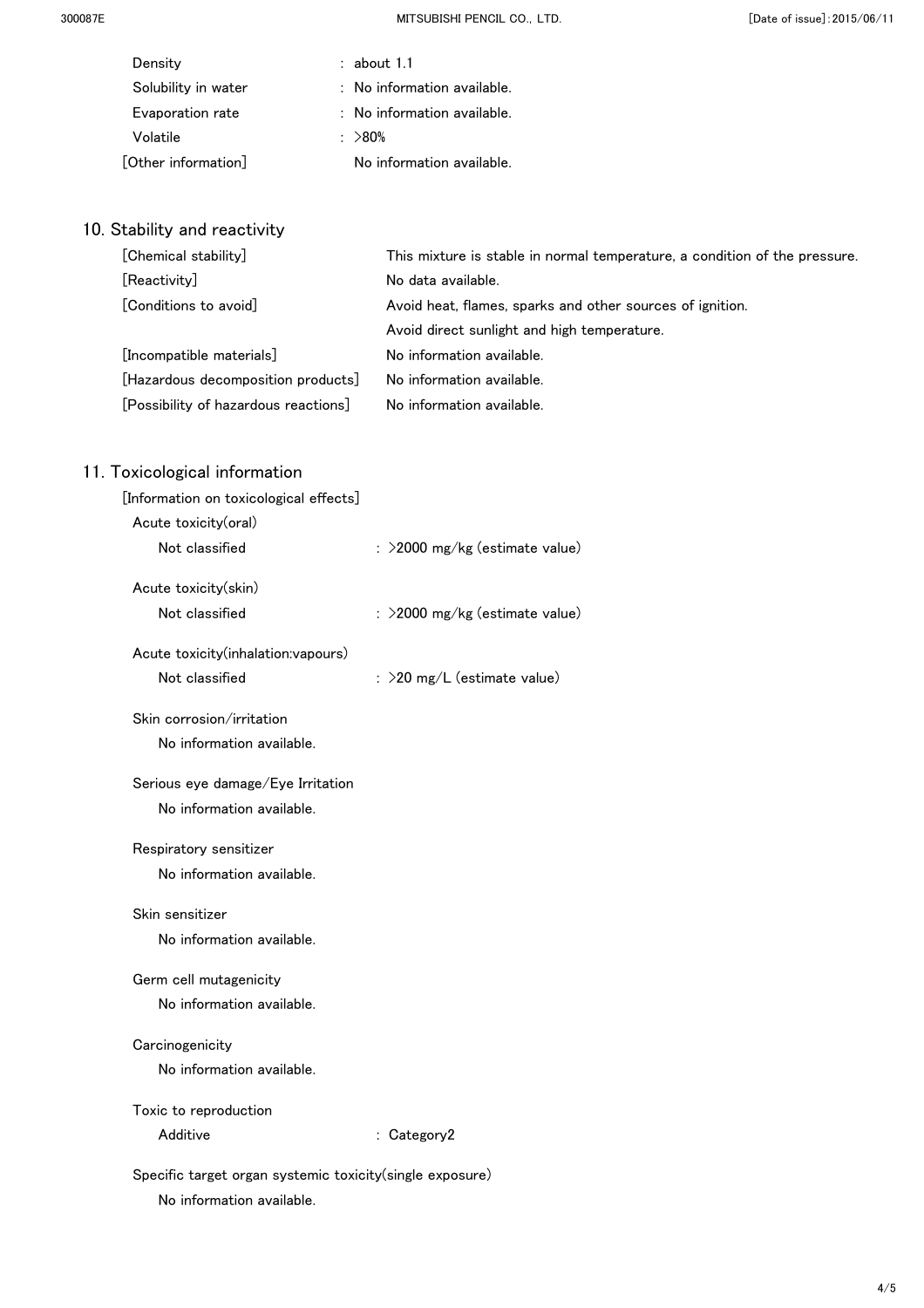Specific target organ systemic toxicity(repeated exposure)

Additive : Category1

 Aspiration hazard No information available.

 Hazard to the Aquatic Environment (Acute) No information available.

 Hazard to the Aquatic Environment (Chronic) No information available.

## 12. Ecological information

No information available.

### 13. Disposal considerations

[Waste treatment methods]

Dispose in accordance with all current regulations and standards.

Do not allow it to flow into the drainages with waste fluid.

## 14. Transport information

| [Environmental hazards]      | No information available.                                                                                                                    |
|------------------------------|----------------------------------------------------------------------------------------------------------------------------------------------|
| [HS Code]                    | 960810                                                                                                                                       |
| Special precautions for user | Check the container for any leakage. Load a cargo without a dropping or<br>incurring damage, and take causion against collapse of container. |

#### 15. Regulatory information

TSCA : Listed on the TSCA inventory or polymer substance.

[Chemical safety assessment]

Ink or lead are manufactured in accordance with ISO 8124-3 "Safety of Toys - Part 3"

- ・ The information is based on our present knowledge at the date of its publication, and designed only as a guidance for safe handling, use, processing, storage, transportation, disposal and release.
- ・ This shall not constitute a guarantee for any specific product features and shall not establish a legally valid contractual relationship.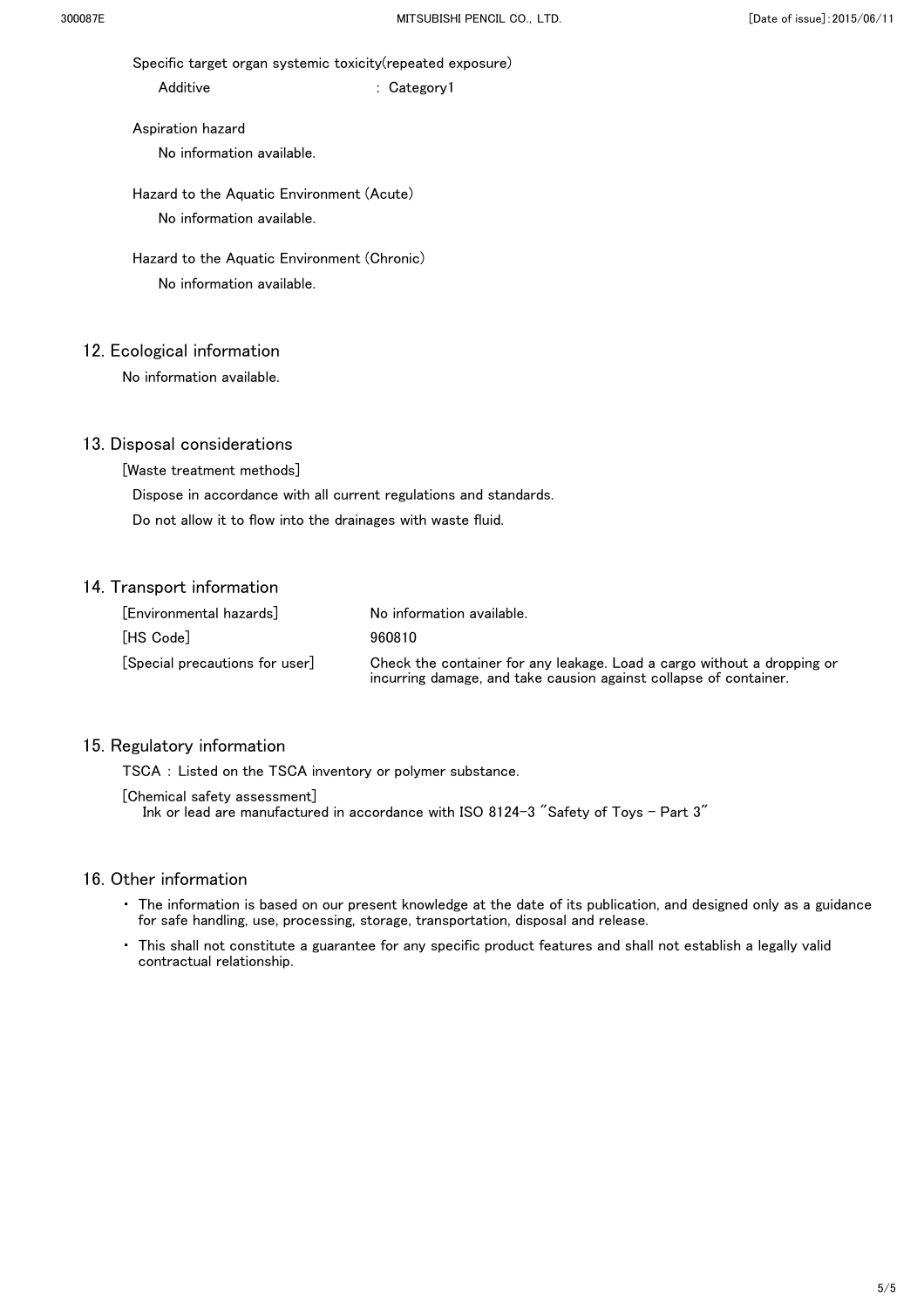| 1. Product and Company Identification               |                                                             |                                                       |                                                                     |              |
|-----------------------------------------------------|-------------------------------------------------------------|-------------------------------------------------------|---------------------------------------------------------------------|--------------|
| [Product name]                                      | UB-157/157D/157SF3 Red                                      |                                                       |                                                                     |              |
| [File No.]                                          | 300067E                                                     |                                                       |                                                                     |              |
| [Date of issue]<br>2015/06/11                       |                                                             |                                                       |                                                                     |              |
| [Details of Manufacture]                            |                                                             |                                                       |                                                                     |              |
|                                                     |                                                             | Manufacture's name: MITSUBISHI PENCIL CO., LTD.       |                                                                     |              |
|                                                     | Address:                                                    |                                                       | 5-23-37, HIGASHIOHI, SHINAGAWA, TOKYO, JAPAN                        |              |
|                                                     | Telephone number:<br>(Only office hour are available.)      | 03-3458-6281                                          | telefax number:                                                     | 03-3450-0363 |
| 2. Hazards identification                           |                                                             |                                                       |                                                                     |              |
|                                                     | Information of this section is about the ink.               |                                                       |                                                                     |              |
|                                                     | [Classification of the substance or mixture]                |                                                       |                                                                     |              |
|                                                     | PHYSICO-CHEMICAL HAZARDS                                    |                                                       |                                                                     |              |
| Not applicable.                                     |                                                             |                                                       |                                                                     |              |
| <b>HEALTH HAZARDS</b>                               |                                                             |                                                       |                                                                     |              |
| Acute toxicity(oral)                                |                                                             |                                                       | : Not classified                                                    |              |
| Acute toxicity(skin)                                |                                                             |                                                       | : Not classified                                                    |              |
|                                                     | Acute toxicity (inhalation steam)                           |                                                       | : Not classified                                                    |              |
| Skin corrosion/irritation                           |                                                             |                                                       | : Classification not possible                                       |              |
|                                                     | Serious eye damage/Eye Irritation                           |                                                       | Classification not possible                                         |              |
| Respiratory sensitizer                              |                                                             |                                                       | : Classification not possible                                       |              |
| Skin sensitizer                                     |                                                             |                                                       | : Classification not possible                                       |              |
| Germ cell mutagenicity                              |                                                             |                                                       | : Classification not possible                                       |              |
| Carcinogenicity                                     |                                                             |                                                       | : Classification not possible                                       |              |
| Toxic to reproduction                               |                                                             |                                                       | : Category2                                                         |              |
|                                                     | Specific target organ systemic toxicity(single exposure)    |                                                       | : Classification not possible                                       |              |
|                                                     | Specific target organ systemic toxicity (repeated exposure) |                                                       | : Category1                                                         |              |
| Aspiration hazard                                   |                                                             |                                                       | : Not classified                                                    |              |
| <b>ENVIRONMENTAL HAZARDS</b>                        |                                                             |                                                       |                                                                     |              |
|                                                     | Hazard to the Aquatic Environment (Acute)                   |                                                       | : Classification not possible                                       |              |
|                                                     | Hazard to the Aquatic Environment (Chronic)                 |                                                       | : Classification not possible                                       |              |
| [Label elements]                                    |                                                             |                                                       |                                                                     |              |
| Pictogram                                           |                                                             |                                                       |                                                                     |              |
| Signal Word                                         | Danger                                                      |                                                       |                                                                     |              |
| <b>Hazard Statement</b>                             |                                                             | : Suspected of damaging fertility or the unborn child |                                                                     |              |
|                                                     |                                                             |                                                       | : Causes damage to organs through prolonged or repeated exposure    |              |
| <b>Precautionary Statement</b>                      |                                                             |                                                       |                                                                     |              |
|                                                     |                                                             | : Do not breathe dust/vapours etc                     |                                                                     |              |
| Do not eat, drink or smoke when using this product. |                                                             |                                                       |                                                                     |              |
|                                                     |                                                             |                                                       | Use personal protective equipment as required. (Refer to Section 8) |              |

- : Get medical advice/attention if you feel unwell.
- : IF exposed or concerned: Get medical advice/attention.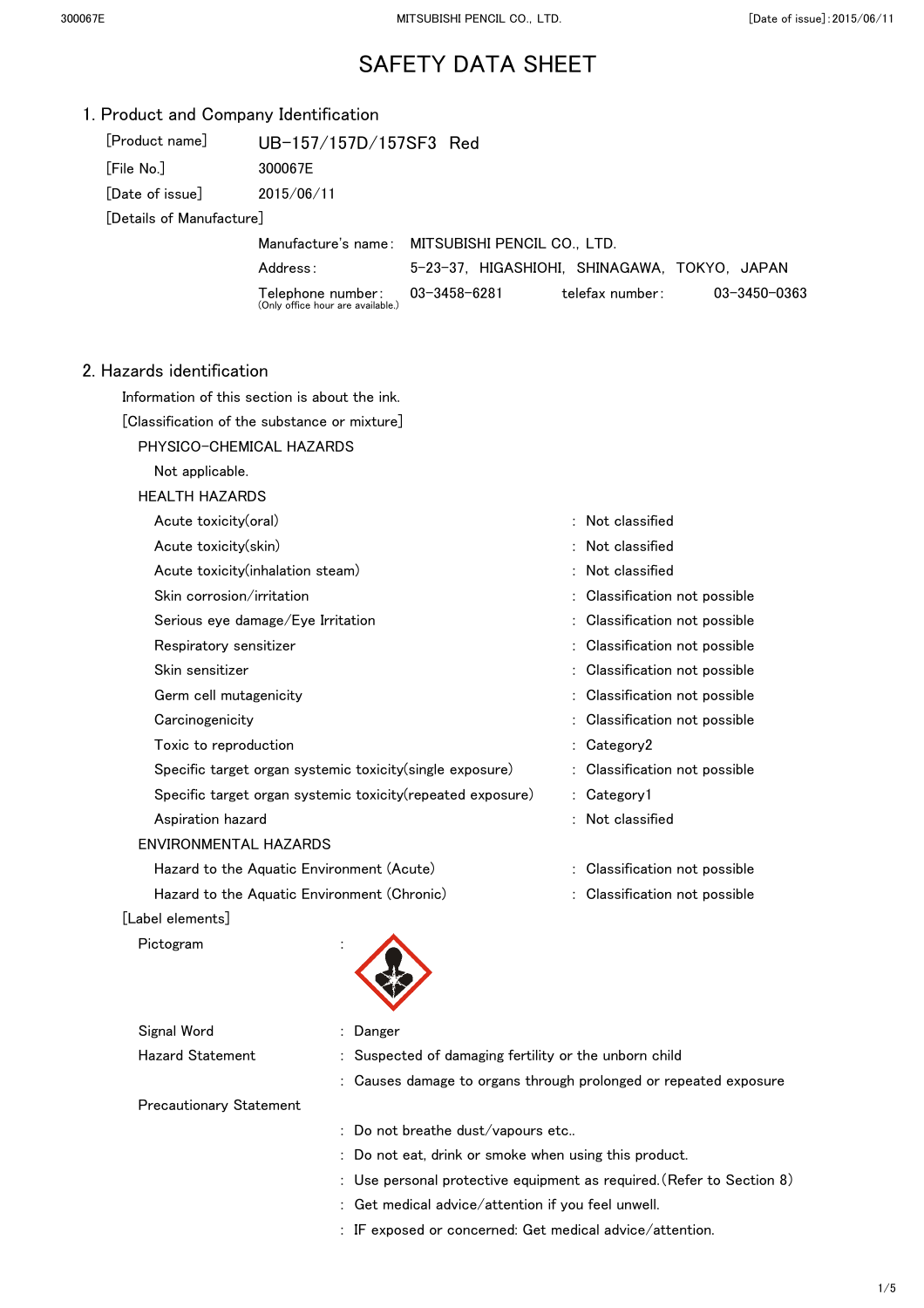: Dispose in accordance with all current regulations and standards. [Other hazards] No information available.

## 3. Composition/information on ingredients

| [The chemical product is a substance or a mixture] |                   | Mixture                                   |  |
|----------------------------------------------------|-------------------|-------------------------------------------|--|
| [Chemical nature]                                  | [Component parts] | Ink[ Ink quantity of product :about 2.1g] |  |
| Chemical name                                      | Cas No.           | Concentration range(wt%)                  |  |
| Water                                              | $7732 - 18 - 5$   | $50 - 80$                                 |  |
| Additive                                           | Trade secret      | $10 - 30$                                 |  |
| Coloring agent                                     | Trade secret      | $\leq 10$                                 |  |
| Resin                                              | Trade secret      | $\leq 10$                                 |  |

## 4. First aid measures

| [Description of first aid measures]                                             |                                                                                                                                               |
|---------------------------------------------------------------------------------|-----------------------------------------------------------------------------------------------------------------------------------------------|
| Eye contact                                                                     | : Flush eyes with plenty of water for at least 15 minutes.                                                                                    |
|                                                                                 | : Take off the contact lens if possible                                                                                                       |
|                                                                                 | : Consult medical advice depending on the symptoms.                                                                                           |
| Skin contact                                                                    | : Wash skin.                                                                                                                                  |
|                                                                                 | : Consult medical advice depending on the symptoms.                                                                                           |
|                                                                                 | : Thoroughly clean and dry contaminated clothing and shoes before reuse.                                                                      |
| Ingestion                                                                       | Rinse mouth, give plenty of water to dilute. No specific intervention is indicated<br>as compound is not likely to be hazardous by ingestion. |
|                                                                                 | : Consult medical advice depending on the symptoms.                                                                                           |
| Inhalation                                                                      | : Due to its low vapor pressure inhalation is unlikely at room temperature.                                                                   |
|                                                                                 | : If not feeling well, move to an area of fresh air and rest.                                                                                 |
|                                                                                 | : Consult medical advice depending on the symptoms.                                                                                           |
| $\lfloor$ Most important symptoms and effects, both acute and delayed $\rfloor$ |                                                                                                                                               |
|                                                                                 | No information available.                                                                                                                     |
|                                                                                 | [Indication of any immediate medical attention and special treatment needed] $\,$                                                             |
|                                                                                 | No information available.                                                                                                                     |
|                                                                                 |                                                                                                                                               |

| [Extinguishing media]                                   | Regular dry chemical, carbon dioxide, water, regular foam                                            |  |
|---------------------------------------------------------|------------------------------------------------------------------------------------------------------|--|
| [Special hazards arising from the substance or mixture] |                                                                                                      |  |
|                                                         | No further relevant information available.                                                           |  |
| [Advice for firefighters]                               | Stay upwind and keep out of low areas and avoid inhalation of material or<br>combustion by-products. |  |
|                                                         | Wear suitable protective equipment.                                                                  |  |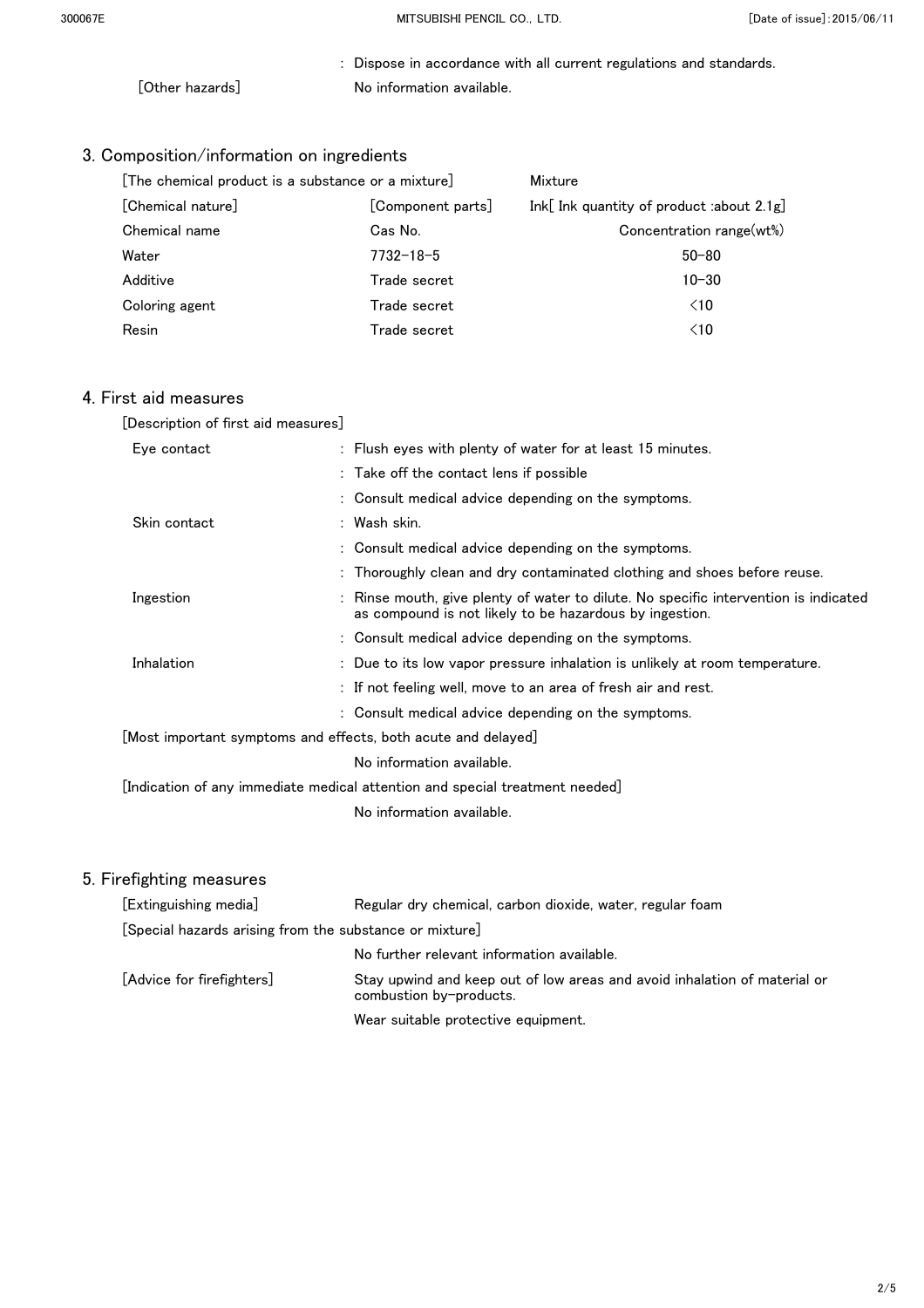[Personal precautions, protective equipment and emergency procedures]

|                                                                | Rope off the area to contain the leak and prohibit entrance except for<br>authorized persons.                 |
|----------------------------------------------------------------|---------------------------------------------------------------------------------------------------------------|
|                                                                | Wear appropriate protection gear.                                                                             |
|                                                                | Do not work in the leeward.                                                                                   |
| [Environmental precautions]                                    | Collect leaked material in empty container after leading outflow to a safe area<br>containing earth and sand. |
|                                                                | Do not allow leaked material to pollute rivers, lakes, etc.                                                   |
| [Methods and material for containment and cleaning up]         |                                                                                                               |
|                                                                | Wipe off by dry cloth and wash with water.                                                                    |
|                                                                | Dispose of pollution or waste in accordance with national, state and local<br>regulations.                    |
| [Reference to other sections]                                  | No information available.                                                                                     |
| 7. Handling and storage                                        |                                                                                                               |
| [Precautions for safe handling]                                |                                                                                                               |
|                                                                | Do not lick or swallow the ink.                                                                               |
|                                                                | Avoid contact with skin and eyes.                                                                             |
|                                                                | Recap after use (if there is a cap), and keep out of the reach of infants.                                    |
|                                                                | Don't shake.                                                                                                  |
| [Conditions for safe storage, including any incompatibilities] |                                                                                                               |
|                                                                | Keep away from oxidizing materials, ignition sources, high temperature and<br>direct sunlight.                |
|                                                                | Recommended temperature : $0-40^{\circ}$ C                                                                    |
| [Specific end use(s)]                                          | No information available.                                                                                     |

### 8. Exposure controls/personal protection

[Exposure controls]

| Protective equipment   | : Not required. |
|------------------------|-----------------|
| Respiratory protection | : Not required. |
| Hands protection       | : Not required. |
| Eye protection         | : Not required. |
| Skin protection        | : Not required. |

## 9. Physical and chemical properties

[Imformation on basic physical and chemical properties]

| Color                    | $:$ Red                                                |
|--------------------------|--------------------------------------------------------|
| State                    | $:$ Liquid                                             |
| Odor                     | $:$ slight odor                                        |
| рH                       | $:$ about 8.5                                          |
| Boiling point            | : No information available.[Water 100°C]               |
| Melting point            | $:$ No information available.                          |
| Flash point              | : No information available. [Additive $99^{\circ}C$ ]  |
| Autoignition temperature | : No information available.[Additive 365 $^{\circ}$ C] |
| <b>Explosion limits</b>  | : No information available.                            |
| Vapor density(air=1)     | : No information available.                            |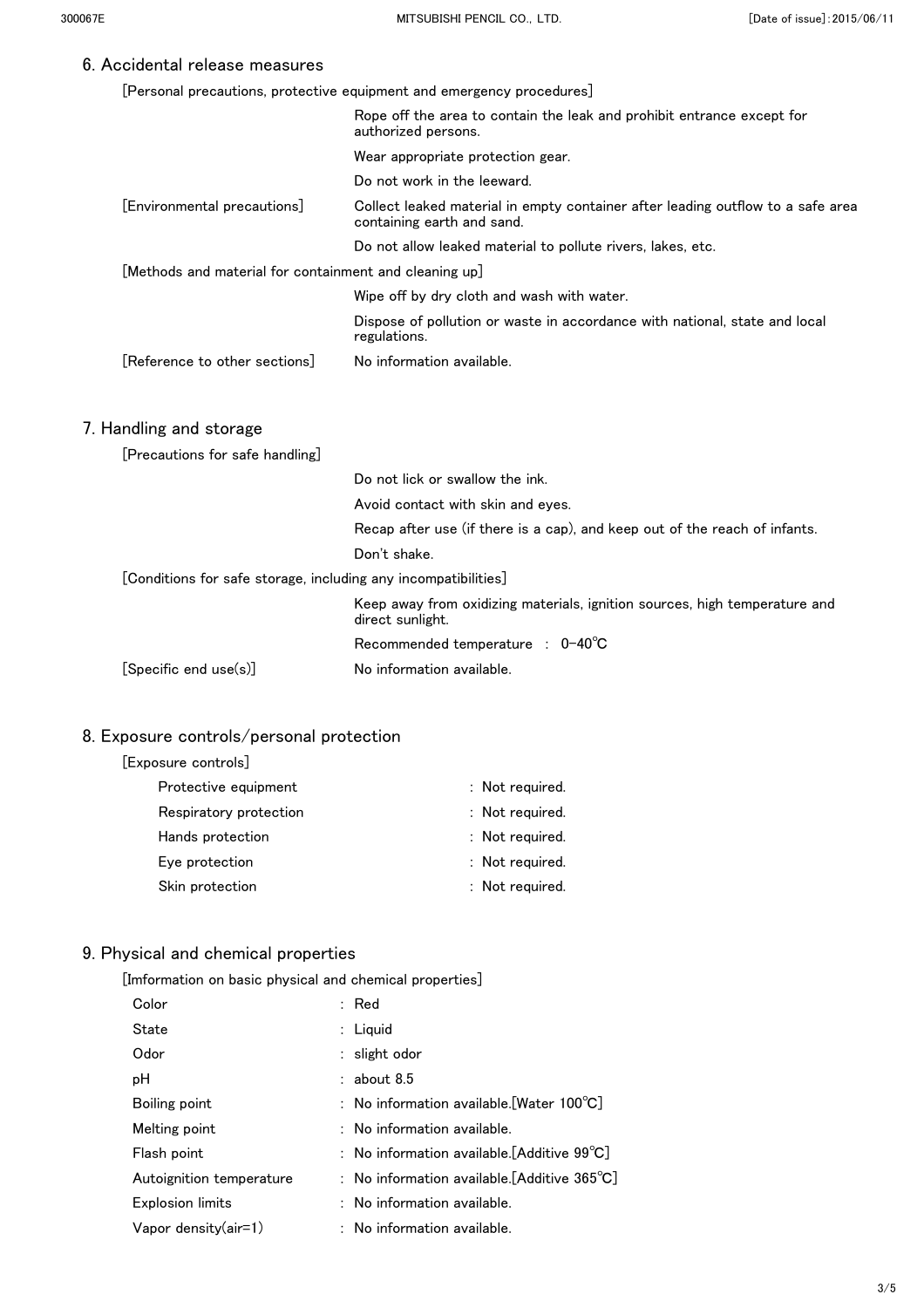300067E MITSUBISHI PENCIL CO.,LTD. [Date of issue]:2015/06/11

| Density             | $:$ about 1.1                          |  |
|---------------------|----------------------------------------|--|
| Solubility in water | $\therefore$ No information available. |  |
| Evaporation rate    | : No information available.            |  |
| Volatile            | $\therefore$ >80%                      |  |
| [Other information] | No information available.              |  |
|                     |                                        |  |

## 10. Stability and reactivity

| [Chemical stability]                 | This mixture is stable in normal temperature, a condition of the pressure. |
|--------------------------------------|----------------------------------------------------------------------------|
| [Reactivity]                         | No data available.                                                         |
| [Conditions to avoid]                | Avoid heat, flames, sparks and other sources of ignition.                  |
|                                      | Avoid direct sunlight and high temperature.                                |
| [Incompatible materials]             | No information available.                                                  |
| [Hazardous decomposition products]   | No information available.                                                  |
| [Possibility of hazardous reactions] | No information available.                                                  |

| [Information on toxicological effects]                    |                                   |
|-----------------------------------------------------------|-----------------------------------|
| Acute toxicity(oral)                                      |                                   |
| Not classified                                            | : >2000 mg/kg (estimate value)    |
| Acute toxicity(skin)                                      |                                   |
| Not classified                                            | : $>$ 2000 mg/kg (estimate value) |
| Acute toxicity(inhalation:vapours)                        |                                   |
| Not classified                                            | : $>$ 20 mg/L (estimate value)    |
| Skin corrosion/irritation                                 |                                   |
| No information available.                                 |                                   |
| Serious eye damage/Eye Irritation                         |                                   |
| No information available.                                 |                                   |
| Respiratory sensitizer                                    |                                   |
| No information available.                                 |                                   |
| Skin sensitizer                                           |                                   |
| No information available.                                 |                                   |
| Germ cell mutagenicity                                    |                                   |
| No information available.                                 |                                   |
| Carcinogenicity                                           |                                   |
| No information available.                                 |                                   |
| Toxic to reproduction                                     |                                   |
| Additive                                                  | : Category2                       |
| Specific target organ systemic toxicity (single exposure) |                                   |
| No information available.                                 |                                   |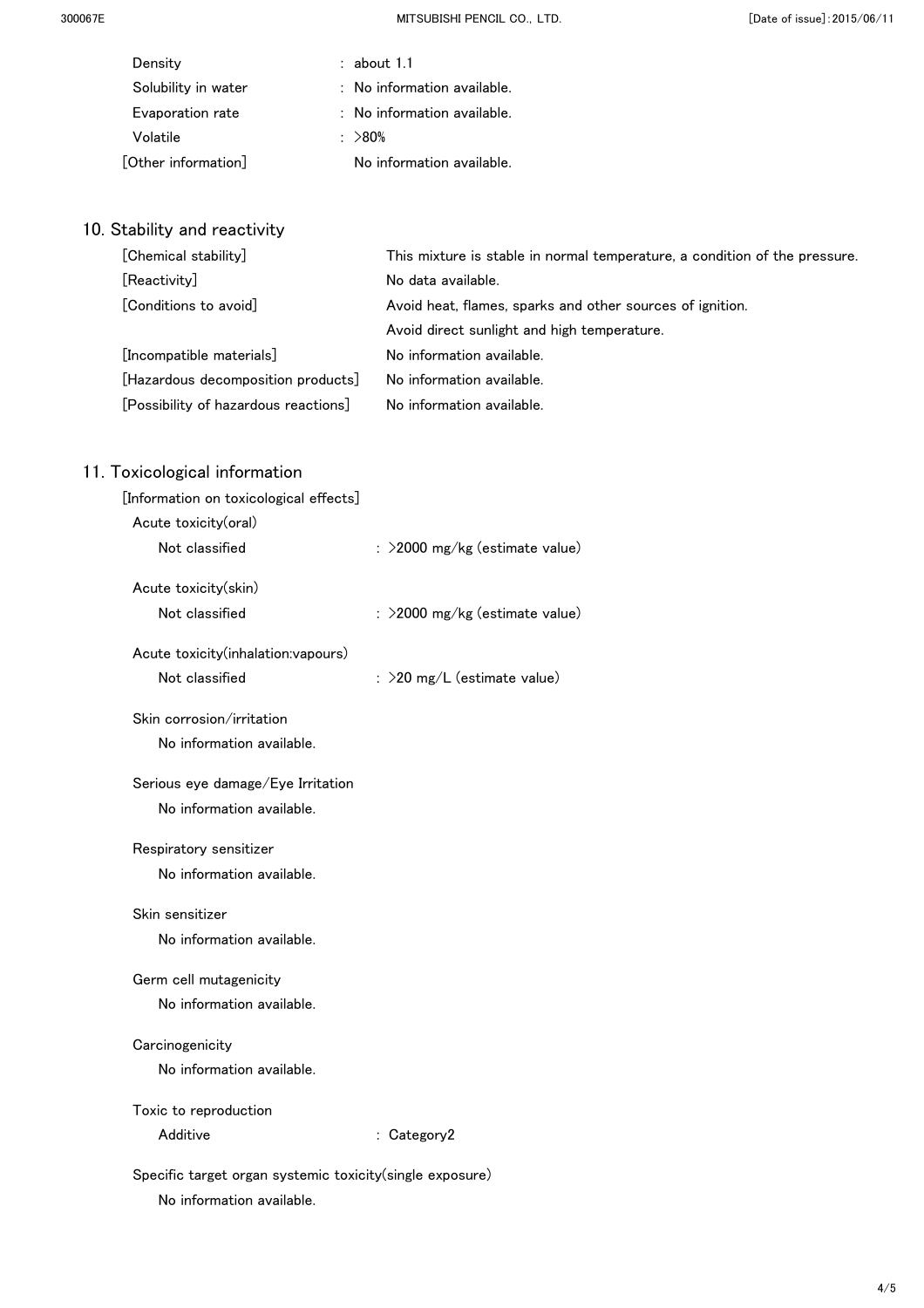Specific target organ systemic toxicity(repeated exposure)

Additive : Category1

 Aspiration hazard No information available.

 Hazard to the Aquatic Environment (Acute) No information available.

 Hazard to the Aquatic Environment (Chronic) No information available.

## 12. Ecological information

No information available.

### 13. Disposal considerations

[Waste treatment methods]

Dispose in accordance with all current regulations and standards.

Do not allow it to flow into the drainages with waste fluid.

## 14. Transport information

| [Environmental hazards]      | No information available.                                                                                                                    |
|------------------------------|----------------------------------------------------------------------------------------------------------------------------------------------|
| [HS Code]                    | 960810                                                                                                                                       |
| Special precautions for user | Check the container for any leakage. Load a cargo without a dropping or<br>incurring damage, and take causion against collapse of container. |

#### 15. Regulatory information

TSCA : Listed on the TSCA inventory or polymer substance.

[Chemical safety assessment]

Ink or lead are manufactured in accordance with ISO 8124-3 "Safety of Toys - Part 3"

- ・ The information is based on our present knowledge at the date of its publication, and designed only as a guidance for safe handling, use, processing, storage, transportation, disposal and release.
- ・ This shall not constitute a guarantee for any specific product features and shall not establish a legally valid contractual relationship.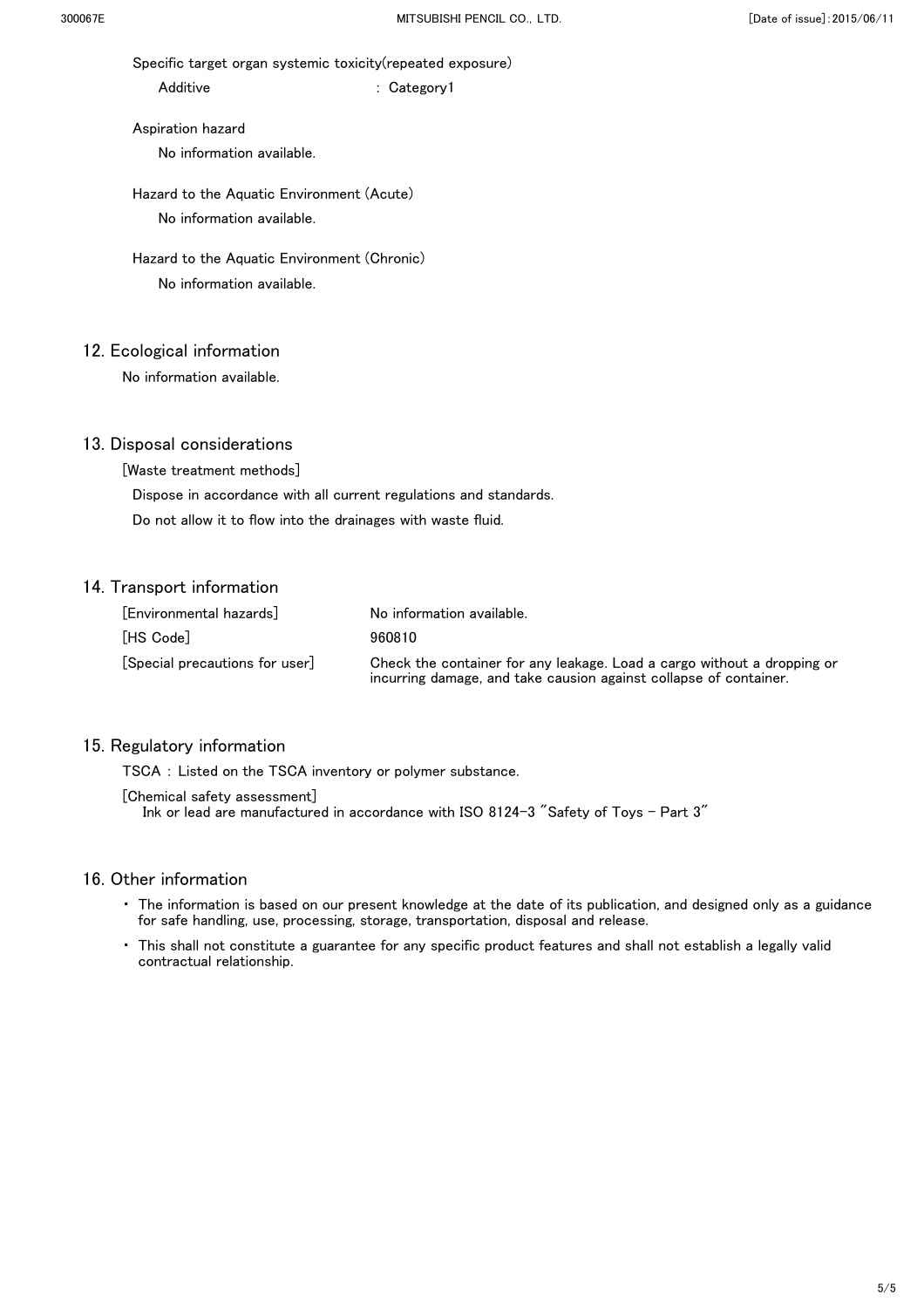| 1. Product and Company Identification      |                                                            |                                                 |                               |              |
|--------------------------------------------|------------------------------------------------------------|-------------------------------------------------|-------------------------------|--------------|
| [Product name]                             | UB-150/157/157D/157SF3 Green                               |                                                 |                               |              |
| [File No.]                                 | 300072E                                                    |                                                 |                               |              |
| [Date of issue]                            | 2015/06/11                                                 |                                                 |                               |              |
| [Details of Manufacture]                   |                                                            |                                                 |                               |              |
|                                            |                                                            | Manufacture's name: MITSUBISHI PENCIL CO., LTD. |                               |              |
|                                            | Address:                                                   | 5-23-37, HIGASHIOHI, SHINAGAWA, TOKYO, JAPAN    |                               |              |
|                                            | Telephone number:<br>(Only office hour are available.)     | $03 - 3458 - 6281$                              | telefax number:               | 03-3450-0363 |
| 2. Hazards identification                  |                                                            |                                                 |                               |              |
|                                            | Information of this section is about the ink.              |                                                 |                               |              |
|                                            | [Classification of the substance or mixture]               |                                                 |                               |              |
|                                            | PHYSICO-CHEMICAL HAZARDS                                   |                                                 |                               |              |
| Not applicable.                            |                                                            |                                                 |                               |              |
| <b>HEALTH HAZARDS</b>                      |                                                            |                                                 |                               |              |
| Acute toxicity(oral)                       |                                                            |                                                 | : Not classified              |              |
| Acute toxicity(skin)                       |                                                            |                                                 | : Not classified              |              |
|                                            | Acute toxicity (inhalation steam)                          |                                                 | Not classified                |              |
| Skin corrosion/irritation                  |                                                            |                                                 | : Category3                   |              |
|                                            | Serious eye damage/Eye Irritation                          |                                                 | : Not classified              |              |
| Respiratory sensitizer                     |                                                            |                                                 | Classification not possible   |              |
| Skin sensitizer                            |                                                            |                                                 | : Category1                   |              |
| Germ cell mutagenicity                     |                                                            |                                                 | : Classification not possible |              |
| Carcinogenicity                            |                                                            |                                                 | Classification not possible   |              |
| Toxic to reproduction                      |                                                            |                                                 | Classification not possible   |              |
|                                            | Specific target organ systemic toxicity (single exposure)  |                                                 | : Classification not possible |              |
|                                            | Specific target organ systemic toxicity(repeated exposure) |                                                 | : Classification not possible |              |
| Aspiration hazard                          |                                                            |                                                 | : Classification not possible |              |
|                                            | <b>ENVIRONMENTAL HAZARDS</b>                               |                                                 |                               |              |
|                                            | Hazard to the Aquatic Environment (Acute)                  |                                                 | : Classification not possible |              |
|                                            | Hazard to the Aquatic Environment (Chronic)                |                                                 | : Classification not possible |              |
| [Label elements]                           |                                                            |                                                 |                               |              |
| Pictogram                                  |                                                            |                                                 |                               |              |
| Signal Word                                | : Warning                                                  |                                                 |                               |              |
| <b>Hazard Statement</b>                    |                                                            | Causes mild skin irritation                     |                               |              |
|                                            |                                                            | : May cause an allergic skin reaction           |                               |              |
| <b>Precautionary Statement</b>             |                                                            |                                                 |                               |              |
|                                            |                                                            | : Do not breathe dust/vapours etc               |                               |              |
| : Wash contaminated clothing before reuse. |                                                            |                                                 |                               |              |

- : IF ON SKIN: Wash with plenty of soap and water.
- : If skin irritation occurs: Get medical advice/attention.
- : If skin irritation or rash ouuurs: Get medical advice/attention.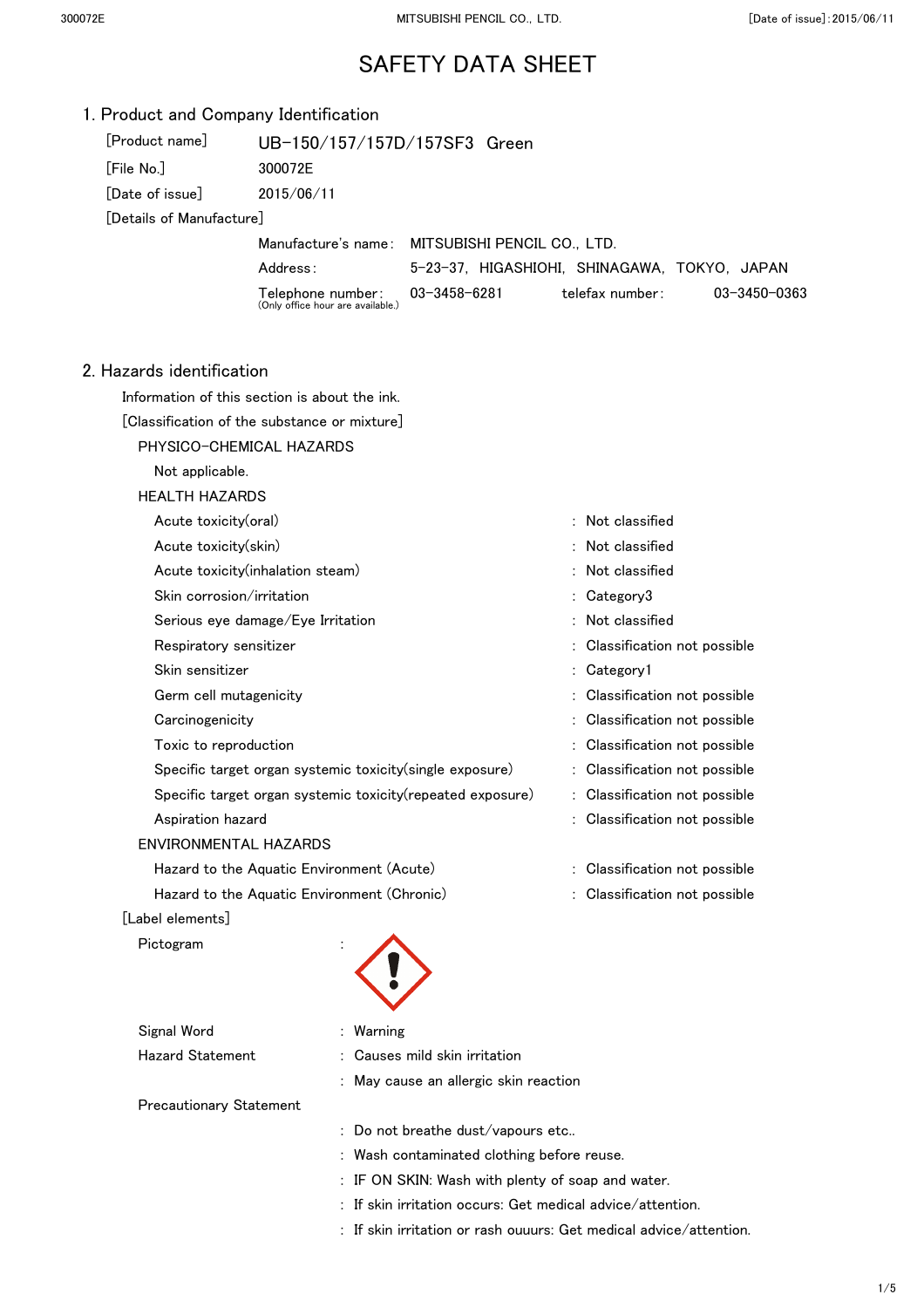: Dispose in accordance with all current regulations and standards. [Other hazards] No information available.

## 3. Composition/information on ingredients

| [The chemical product is a substance or a mixture] |                   | Mixture                                     |  |
|----------------------------------------------------|-------------------|---------------------------------------------|--|
| [Chemical nature]                                  | [Component parts] | Ink[Ink quantity of product :about $2.1g$ ] |  |
| Chemical name                                      | Cas No.           | Concentration range(wt%)                    |  |
| Water                                              | $7732 - 18 - 5$   | $50 - 80$                                   |  |
| Glycerine                                          | $56 - 81 - 5$     | $10 - 30$                                   |  |
| Triethanolamine                                    | $102 - 71 - 6$    | $\leq 10$                                   |  |
| Additive                                           | Trade secret      | $\leq 10$                                   |  |
| Coloring agent                                     | Trade secret      | $\leq 10$                                   |  |
| Resin                                              | Trade secret      | $\leq 10$                                   |  |
|                                                    |                   |                                             |  |

#### 4. First aid measures

| [Description of first aid measures] |  |  |
|-------------------------------------|--|--|
|                                     |  |  |

| Eye contact  | : Flush eyes with plenty of water for at least 15 minutes.                                                                                      |
|--------------|-------------------------------------------------------------------------------------------------------------------------------------------------|
|              | : Take off the contact lens if possible                                                                                                         |
|              | : Consult medical advice depending on the symptoms.                                                                                             |
| Skin contact | : Wash skin.                                                                                                                                    |
|              | : Consult medical advice depending on the symptoms.                                                                                             |
|              | : Thoroughly clean and dry contaminated clothing and shoes before reuse.                                                                        |
| Ingestion    | : Rinse mouth, give plenty of water to dilute. No specific intervention is indicated<br>as compound is not likely to be hazardous by ingestion. |
|              | : Consult medical advice depending on the symptoms.                                                                                             |
| Inhalation   | : Due to its low vapor pressure inhalation is unlikely at room temperature.                                                                     |
|              | : If not feeling well, move to an area of fresh air and rest.                                                                                   |
|              | : Consult medical advice depending on the symptoms.                                                                                             |
|              | $\lfloor$ Most important symptoms and effects, both acute and delayed $\rfloor$                                                                 |
|              | No information available.                                                                                                                       |
|              | [Indication of any immediate medical attention and special treatment $\mathsf{needed} $                                                         |
|              | No information available.                                                                                                                       |

| [Extinguishing media]                                   | Regular dry chemical, carbon dioxide, water, regular foam                                            |
|---------------------------------------------------------|------------------------------------------------------------------------------------------------------|
| [Special hazards arising from the substance or mixture] |                                                                                                      |
|                                                         | No further relevant information available.                                                           |
| [Advice for firefighters]                               | Stay upwind and keep out of low areas and avoid inhalation of material or<br>combustion by-products. |
|                                                         | Wear suitable protective equipment.                                                                  |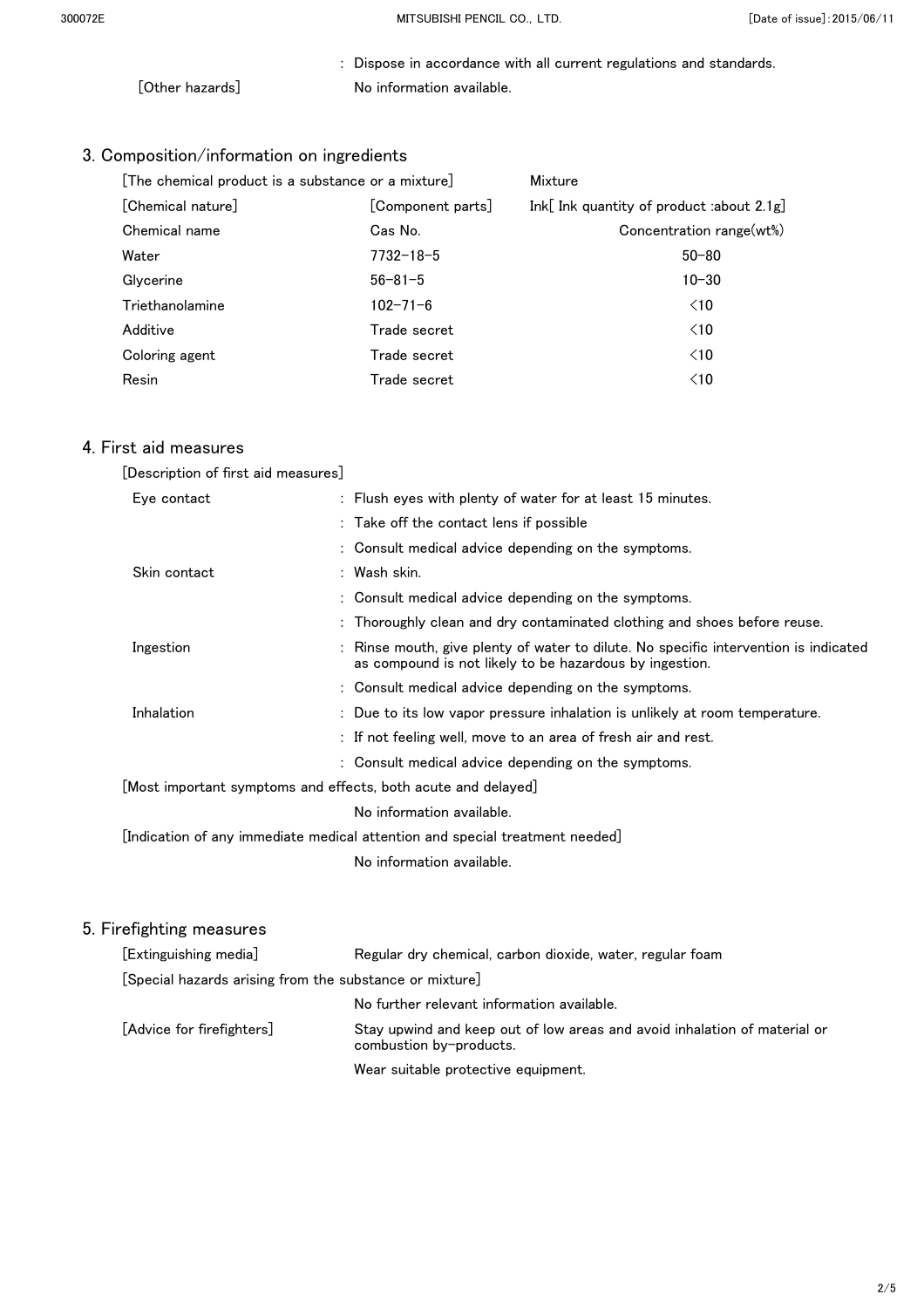[Personal precautions, protective equipment and emergency procedures]

|                                                                | Rope off the area to contain the leak and prohibit entrance except for<br>authorized persons.                 |
|----------------------------------------------------------------|---------------------------------------------------------------------------------------------------------------|
|                                                                | Wear appropriate protection gear.                                                                             |
|                                                                | Do not work in the leeward.                                                                                   |
| [Environmental precautions]                                    | Collect leaked material in empty container after leading outflow to a safe area<br>containing earth and sand. |
|                                                                | Do not allow leaked material to pollute rivers, lakes, etc.                                                   |
| [Methods and material for containment and cleaning up]         |                                                                                                               |
|                                                                | Wipe off by dry cloth and wash with water.                                                                    |
|                                                                | Dispose of pollution or waste in accordance with national, state and local<br>regulations.                    |
| [Reference to other sections]                                  | No information available.                                                                                     |
|                                                                |                                                                                                               |
| 7. Handling and storage                                        |                                                                                                               |
| [Precautions for safe handling]                                |                                                                                                               |
|                                                                | Do not lick or swallow the ink.                                                                               |
|                                                                | Avoid contact with skin and eyes.                                                                             |
|                                                                | Recap after use (if there is a cap), and keep out of the reach of infants.                                    |
|                                                                | Don't shake.                                                                                                  |
| [Conditions for safe storage, including any incompatibilities] |                                                                                                               |
|                                                                | Keep away from oxidizing materials, ignition sources, high temperature and<br>direct sunlight.                |
|                                                                | Recommended temperature : 0-40°C                                                                              |
| [Specific end use(s)]                                          | No information available.                                                                                     |

### 8. Exposure controls/personal protection

#### [Control parameters]

| Chemical name    | OSHA | ACGIH        |
|------------------|------|--------------|
| Glycerine        |      | (TWA)10mg/m3 |
| Triethanolamine  |      | (TWA)5mg/m3  |
| posure controls] |      |              |

## $[Ex]$

| Protective equipment   | : Not required. |
|------------------------|-----------------|
| Respiratory protection | : Not required. |
| Hands protection       | : Not required. |
| Eye protection         | : Not required. |
| Skin protection        | : Not required. |

#### 9. Physical and chemical properties

[Imformation on basic physical and chemical properties]

| Color         | $\therefore$ Green |                                                     |
|---------------|--------------------|-----------------------------------------------------|
| State         | $:$ Liquid         |                                                     |
| Odor          |                    | $\therefore$ No information available.              |
| рH            | $:$ about 8.8      |                                                     |
| Boiling point |                    | : No information available. [Water $100^{\circ}$ C] |
| Melting point |                    | $:$ No information available.                       |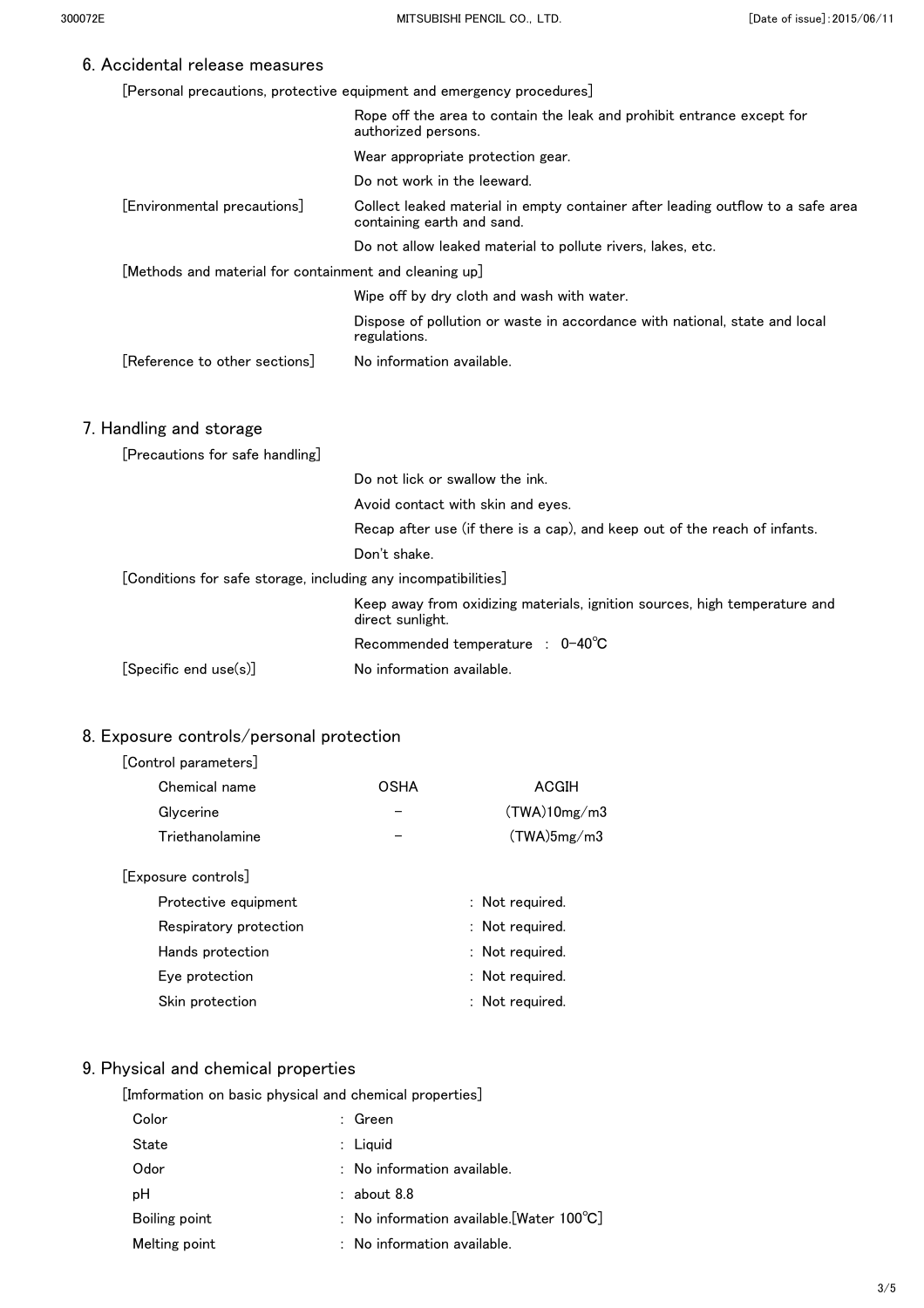300072E MITSUBISHI PENCIL CO.,LTD. [Date of issue]:2015/06/11

| Flash point              | : No information available.[Glycerine 177°C]            |  |
|--------------------------|---------------------------------------------------------|--|
| Autoignition temperature | : No information available. [Glycerine $393^{\circ}C$ ] |  |
| <b>Explosion limits</b>  | $\therefore$ No information available.                  |  |
| Vapor density(air=1)     | $\therefore$ No information available.                  |  |
| Density                  | $:$ about 1.1                                           |  |
| Solubility in water      | $\therefore$ No information available.                  |  |
| Evaporation rate         | $\therefore$ No information available.                  |  |
| Volatile                 | $: \; >80\%$                                            |  |
| [Other information]      | No information available.                               |  |
|                          |                                                         |  |

## 10. Stability and reactivity

| [Chemical stability]                 | This mixture is stable in normal temperature, a condition of the pressure. |
|--------------------------------------|----------------------------------------------------------------------------|
| [Reactivity]                         | No data available.                                                         |
| [Conditions to avoid]                | Avoid heat, flames, sparks and other sources of ignition.                  |
|                                      | Avoid direct sunlight and high temperature.                                |
| [Incompatible materials]             | No information available.                                                  |
| [Hazardous decomposition products]   | No information available.                                                  |
| [Possibility of hazardous reactions] | No information available.                                                  |

| [Information on toxicological effects] |                                |
|----------------------------------------|--------------------------------|
| Acute toxicity(oral)                   |                                |
| Not classified                         | : >2000 mg/kg (estimate value) |
| Acute toxicity(skin)                   |                                |
| Not classified                         | : >2000 mg/kg (estimate value) |
| Acute toxicity(inhalation:vapours)     |                                |
| Not classified                         | : $>$ 20 mg/L (estimate value) |
| Skin corrosion/irritation              |                                |
| Triethanolamine                        | : Category2                    |
| Serious eye damage/Eye Irritation      |                                |
| No information available.              |                                |
| Respiratory sensitizer                 |                                |
| No information available.              |                                |
| Skin sensitizer                        |                                |
| Triethanolamine                        | : Category1                    |
| Germ cell mutagenicity                 |                                |
| No information available.              |                                |
| Carcinogenicity                        |                                |
| No information available.              |                                |
| Toxic to reproduction                  |                                |
| No information available.              |                                |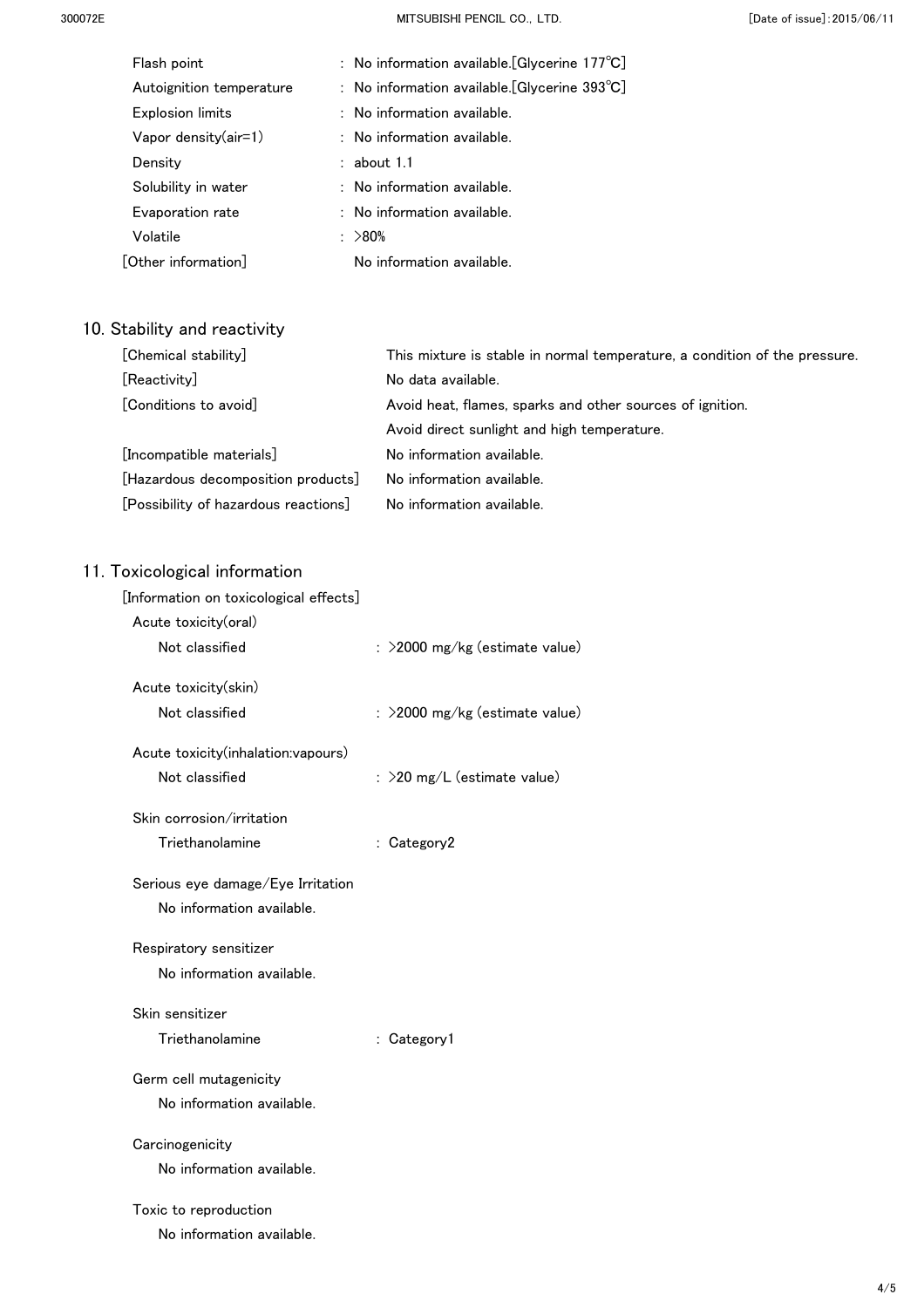Specific target organ systemic toxicity(single exposure) No information available.

 Specific target organ systemic toxicity(repeated exposure) No information available.

 Aspiration hazard No information available.

Hazard to the Aquatic Environment (Acute)

No information available.

 Hazard to the Aquatic Environment (Chronic) No information available.

#### 12. Ecological information

No information available.

#### 13. Disposal considerations

[Waste treatment methods]

 Dispose in accordance with all current regulations and standards. Do not allow it to flow into the drainages with waste fluid.

#### 14. Transport information

| [Environmental hazards]                        | No information available.                                                                                                                    |
|------------------------------------------------|----------------------------------------------------------------------------------------------------------------------------------------------|
| [HS Code]                                      | 960810                                                                                                                                       |
| $\lceil$ Special precautions for user $\rceil$ | Check the container for any leakage. Load a cargo without a dropping or<br>incurring damage, and take causion against collapse of container. |

#### 15. Regulatory information

TSCA : Listed on the TSCA inventory or polymer substance.

[Chemical safety assessment]

Ink or lead are manufactured in accordance with ISO 8124-3 "Safety of Toys - Part 3"

- ・ The information is based on our present knowledge at the date of its publication, and designed only as a guidance for safe handling, use, processing, storage, transportation, disposal and release.
- This shall not constitute a guarantee for any specific product features and shall not establish a legally valid contractual relationship.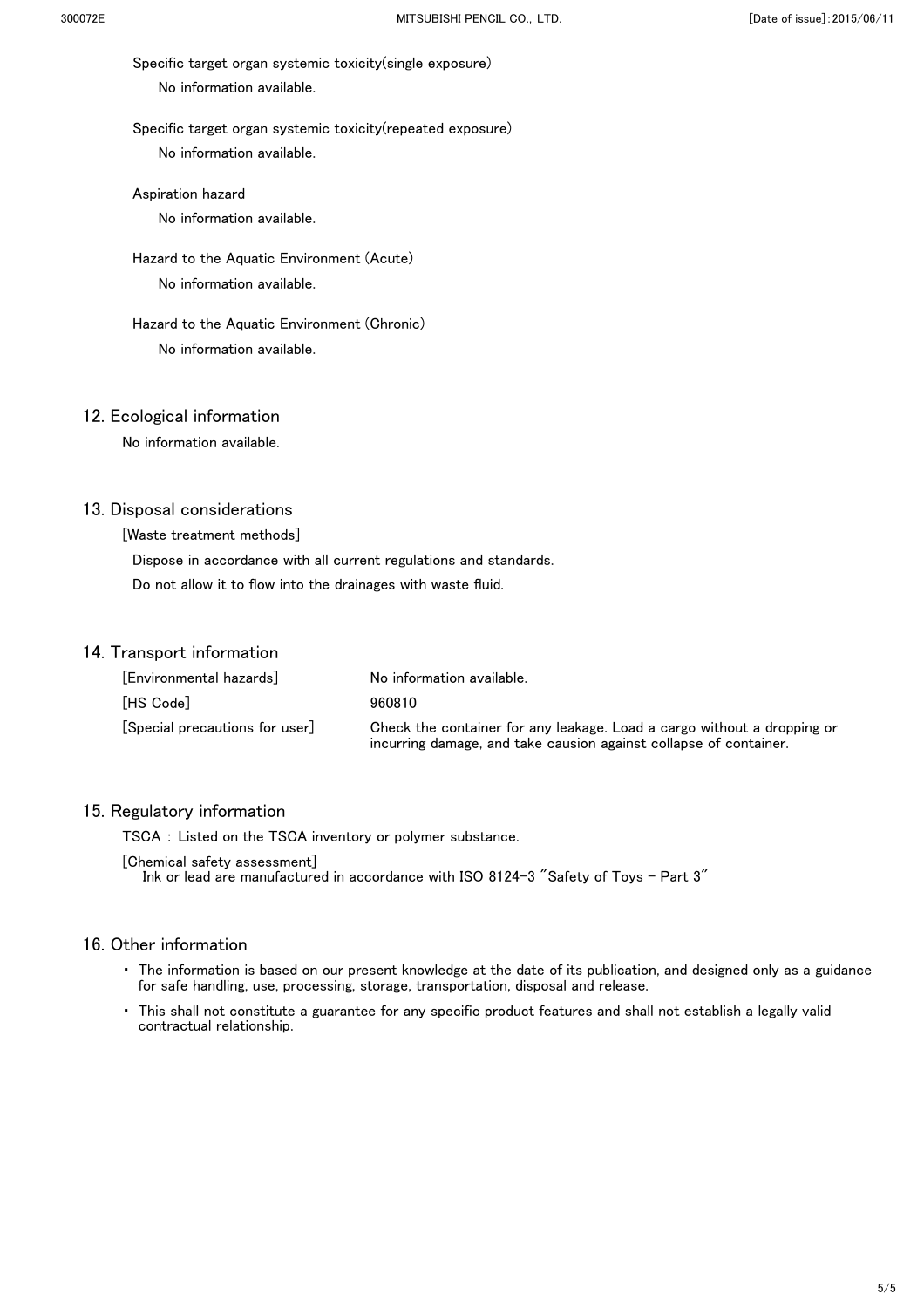| 1. Product and Company Identification                      |                                                          |                                                 |                                              |              |
|------------------------------------------------------------|----------------------------------------------------------|-------------------------------------------------|----------------------------------------------|--------------|
| [Product name]                                             | UB-157/157D/157SF3 Light blue                            |                                                 |                                              |              |
| [File No.]                                                 | 300068E                                                  |                                                 |                                              |              |
| [Date of issue]                                            | 2015/06/11                                               |                                                 |                                              |              |
| [Details of Manufacture]                                   |                                                          |                                                 |                                              |              |
|                                                            |                                                          | Manufacture's name: MITSUBISHI PENCIL CO., LTD. |                                              |              |
|                                                            | Address:                                                 |                                                 | 5-23-37, HIGASHIOHI, SHINAGAWA, TOKYO, JAPAN |              |
|                                                            | Telephone number:<br>(Only office hour are available.)   | $03 - 3458 - 6281$                              | telefax number:                              | 03-3450-0363 |
| 2. Hazards identification                                  |                                                          |                                                 |                                              |              |
|                                                            | Information of this section is about the ink.            |                                                 |                                              |              |
|                                                            | [Classification of the substance or mixture]             |                                                 |                                              |              |
|                                                            | PHYSICO-CHEMICAL HAZARDS                                 |                                                 |                                              |              |
| Not applicable.                                            |                                                          |                                                 |                                              |              |
| <b>HEALTH HAZARDS</b>                                      |                                                          |                                                 |                                              |              |
| Acute toxicity(oral)                                       |                                                          |                                                 | : Not classified                             |              |
| Acute toxicity(skin)                                       |                                                          |                                                 | : Not classified                             |              |
|                                                            | Acute toxicity (inhalation steam)                        |                                                 | : Not classified                             |              |
| Skin corrosion/irritation                                  |                                                          |                                                 | : Category3                                  |              |
|                                                            | Serious eye damage/Eye Irritation                        |                                                 | : Not classified                             |              |
| Respiratory sensitizer                                     |                                                          |                                                 | Classification not possible                  |              |
| Skin sensitizer                                            |                                                          |                                                 | : Category1                                  |              |
| Germ cell mutagenicity                                     |                                                          |                                                 | : Classification not possible                |              |
| Carcinogenicity                                            |                                                          |                                                 | Classification not possible                  |              |
| Toxic to reproduction                                      |                                                          |                                                 | Classification not possible                  |              |
|                                                            | Specific target organ systemic toxicity(single exposure) |                                                 | : Classification not possible                |              |
| Specific target organ systemic toxicity(repeated exposure) |                                                          |                                                 | : Classification not possible                |              |
| Aspiration hazard                                          |                                                          |                                                 | : Classification not possible                |              |
| ENVIRONMENTAL HAZARDS                                      |                                                          |                                                 |                                              |              |
| Hazard to the Aquatic Environment (Acute)                  |                                                          |                                                 | : Classification not possible                |              |
|                                                            | Hazard to the Aquatic Environment (Chronic)              |                                                 | : Classification not possible                |              |
| [Label elements]                                           |                                                          |                                                 |                                              |              |
| Pictogram                                                  |                                                          |                                                 |                                              |              |
|                                                            |                                                          |                                                 |                                              |              |
| Signal Word                                                | : Warning                                                |                                                 |                                              |              |
| <b>Hazard Statement</b>                                    |                                                          | Causes mild skin irritation                     |                                              |              |
|                                                            |                                                          | : May cause an allergic skin reaction           |                                              |              |
| <b>Precautionary Statement</b>                             |                                                          |                                                 |                                              |              |
|                                                            |                                                          | : Do not breathe dust/vapours etc               |                                              |              |

- : Wash contaminated clothing before reuse.
- : IF ON SKIN: Wash with plenty of soap and water.
- : If skin irritation occurs: Get medical advice/attention.
- : If skin irritation or rash ouuurs: Get medical advice/attention.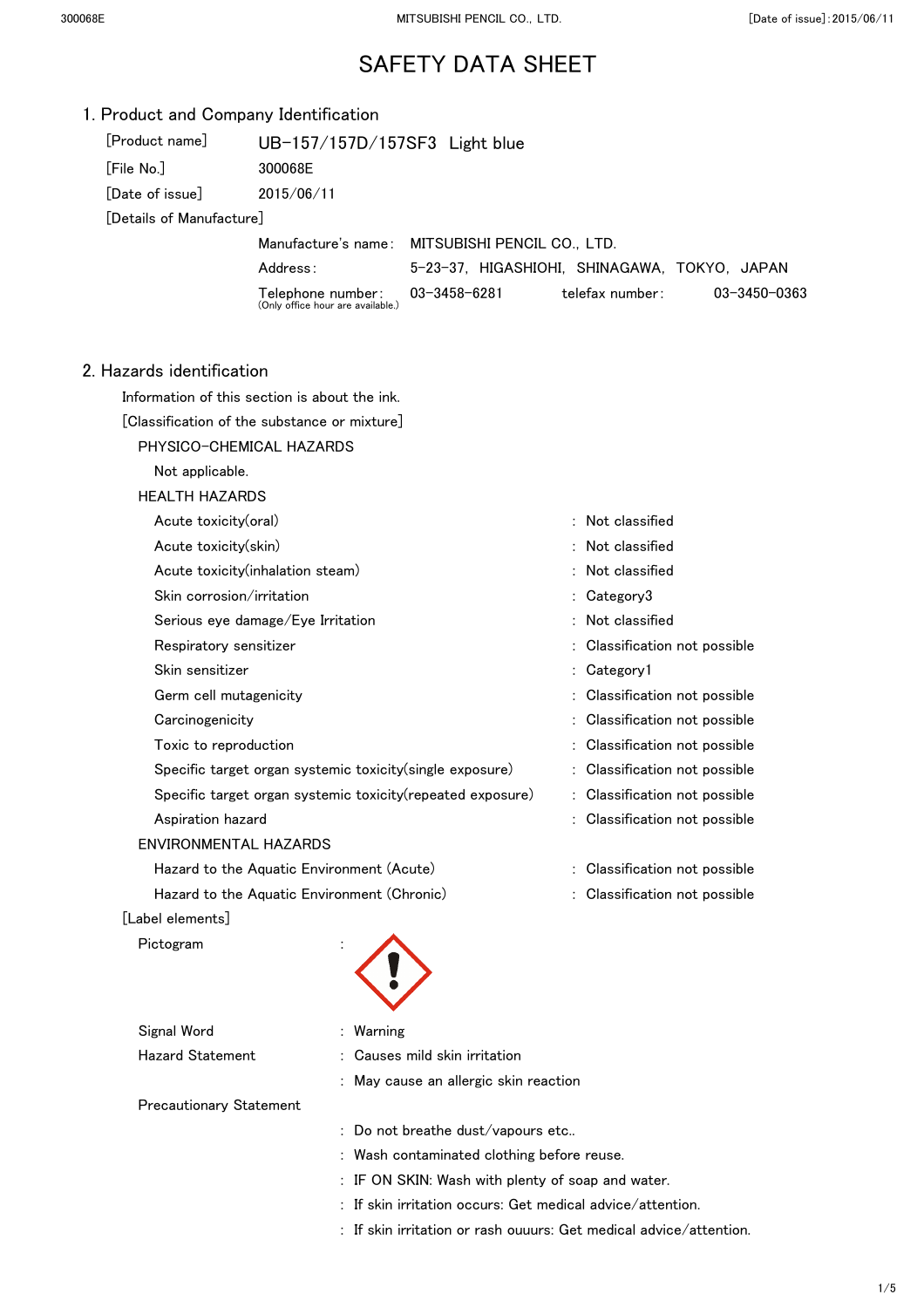: Dispose in accordance with all current regulations and standards. [Other hazards] No information available.

## 3. Composition/information on ingredients

| [The chemical product is a substance or a mixture] |                   | Mixture                                   |  |
|----------------------------------------------------|-------------------|-------------------------------------------|--|
| [Chemical nature]                                  | [Component parts] | Ink[ Ink quantity of product :about 2.1g] |  |
| Chemical name                                      | Cas No.           | Concentration range(wt%)                  |  |
| Water                                              | $7732 - 18 - 5$   | $50 - 80$                                 |  |
| Glycerine                                          | $56 - 81 - 5$     | $10 - 30$                                 |  |
| Triethanolamine                                    | $102 - 71 - 6$    | $\leq 10$                                 |  |
| Coloring agent                                     | Trade secret      | $\leq 10$                                 |  |
| Resin                                              | Trade secret      | $\leq 10$                                 |  |

## 4. First aid measures

| [Description of first aid measures]                           |                                                                                                                                                 |
|---------------------------------------------------------------|-------------------------------------------------------------------------------------------------------------------------------------------------|
| Eye contact                                                   | : Flush eyes with plenty of water for at least 15 minutes.                                                                                      |
|                                                               | : Take off the contact lens if possible                                                                                                         |
|                                                               | : Consult medical advice depending on the symptoms.                                                                                             |
| Skin contact                                                  | : Wash skin.                                                                                                                                    |
|                                                               | : Consult medical advice depending on the symptoms.                                                                                             |
|                                                               | : Thoroughly clean and dry contaminated clothing and shoes before reuse.                                                                        |
| Ingestion                                                     | : Rinse mouth, give plenty of water to dilute. No specific intervention is indicated<br>as compound is not likely to be hazardous by ingestion. |
|                                                               | : Consult medical advice depending on the symptoms.                                                                                             |
| Inhalation                                                    | : Due to its low vapor pressure inhalation is unlikely at room temperature.                                                                     |
|                                                               | : If not feeling well, move to an area of fresh air and rest.                                                                                   |
|                                                               | : Consult medical advice depending on the symptoms.                                                                                             |
| [Most important symptoms and effects, both acute and delayed] |                                                                                                                                                 |
|                                                               | No information available.                                                                                                                       |
|                                                               | [Indication of any immediate medical attention and special treatment needed]                                                                    |
|                                                               | No information available.                                                                                                                       |

| [Extinguishing media]                                   | Regular dry chemical, carbon dioxide, water, regular foam                                            |
|---------------------------------------------------------|------------------------------------------------------------------------------------------------------|
| [Special hazards arising from the substance or mixture] |                                                                                                      |
|                                                         | No further relevant information available.                                                           |
| [Advice for firefighters]                               | Stay upwind and keep out of low areas and avoid inhalation of material or<br>combustion by-products. |
|                                                         | Wear suitable protective equipment.                                                                  |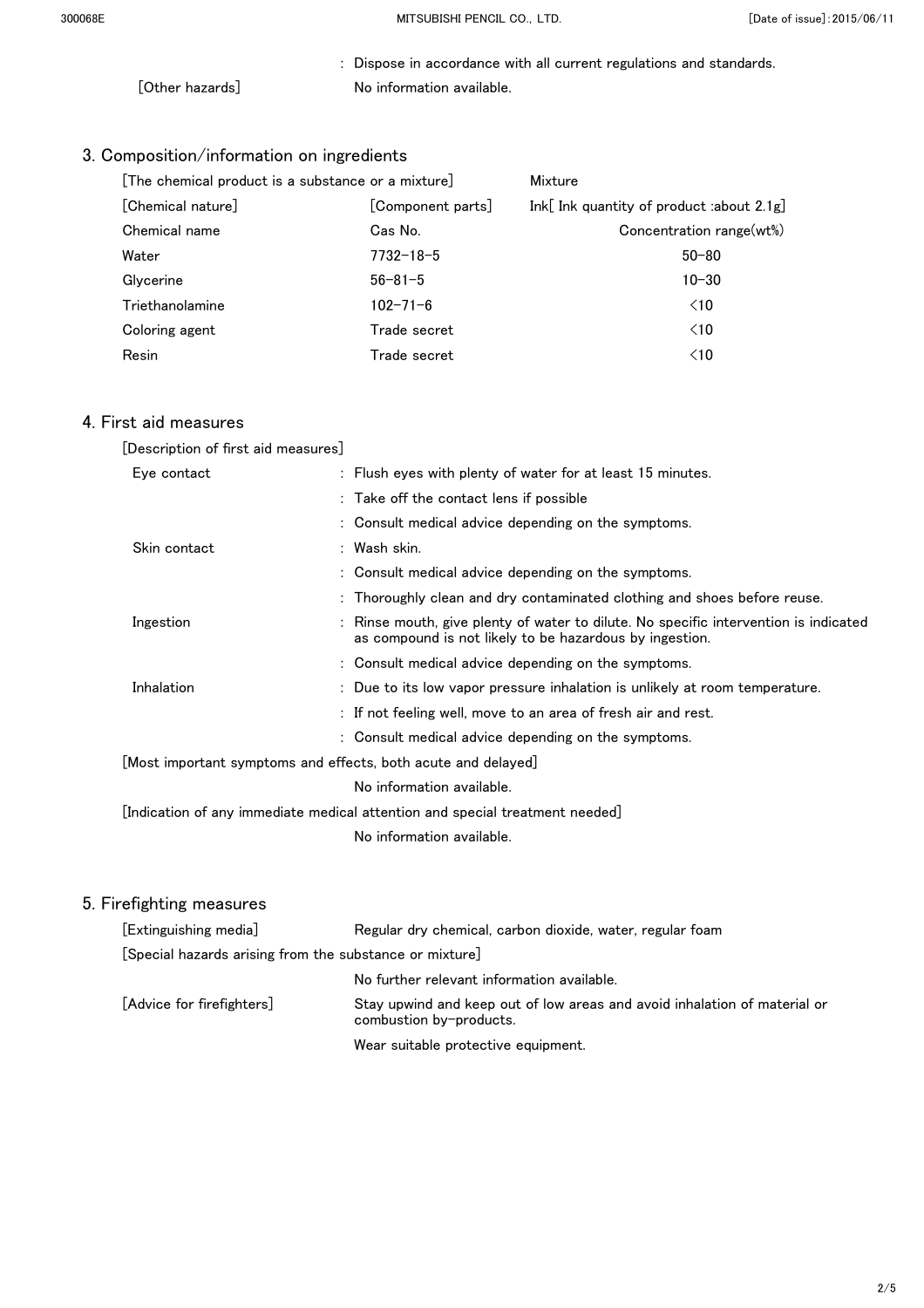[Personal precautions, protective equipment and emergency procedures]

|                                                                | Rope off the area to contain the leak and prohibit entrance except for<br>authorized persons.                 |
|----------------------------------------------------------------|---------------------------------------------------------------------------------------------------------------|
|                                                                | Wear appropriate protection gear.                                                                             |
|                                                                | Do not work in the leeward.                                                                                   |
| [Environmental precautions]                                    | Collect leaked material in empty container after leading outflow to a safe area<br>containing earth and sand. |
|                                                                | Do not allow leaked material to pollute rivers, lakes, etc.                                                   |
| [Methods and material for containment and cleaning up]         |                                                                                                               |
|                                                                | Wipe off by dry cloth and wash with water.                                                                    |
|                                                                | Dispose of pollution or waste in accordance with national, state and local<br>regulations.                    |
| [Reference to other sections]                                  | No information available.                                                                                     |
| 7. Handling and storage                                        |                                                                                                               |
| [Precautions for safe handling]                                |                                                                                                               |
|                                                                | Do not lick or swallow the ink.                                                                               |
|                                                                | Avoid contact with skin and eyes.                                                                             |
|                                                                | Recap after use (if there is a cap), and keep out of the reach of infants.                                    |
|                                                                | Don't shake.                                                                                                  |
| [Conditions for safe storage, including any incompatibilities] |                                                                                                               |
|                                                                | Keep away from oxidizing materials, ignition sources, high temperature and<br>direct sunlight.                |
|                                                                | Recommended temperature : 0-40°C                                                                              |
| [Specific end use(s)]                                          | No information available.                                                                                     |

### 8. Exposure controls/personal protection

#### [Control parameters]

| Chemical name    | OSHA | ACGIH        |
|------------------|------|--------------|
| Glycerine        |      | (TWA)10mg/m3 |
| Triethanolamine  |      | (TWA)5mg/m3  |
| posure controls] |      |              |

## $[Ex]$

| Protective equipment   | : Not required. |
|------------------------|-----------------|
| Respiratory protection | : Not required. |
| Hands protection       | : Not required. |
| Eye protection         | : Not required. |
| Skin protection        | : Not required. |

## 9. Physical and chemical properties

| Color         | $:$ Light blue                         |                                                     |
|---------------|----------------------------------------|-----------------------------------------------------|
| State         | $:$ Liguid                             |                                                     |
| Odor          | $\therefore$ No information available. |                                                     |
| рH            | $:$ about 8.5                          |                                                     |
| Boiling point |                                        | : No information available. [Water $100^{\circ}$ C] |
| Melting point | $:$ No information available.          |                                                     |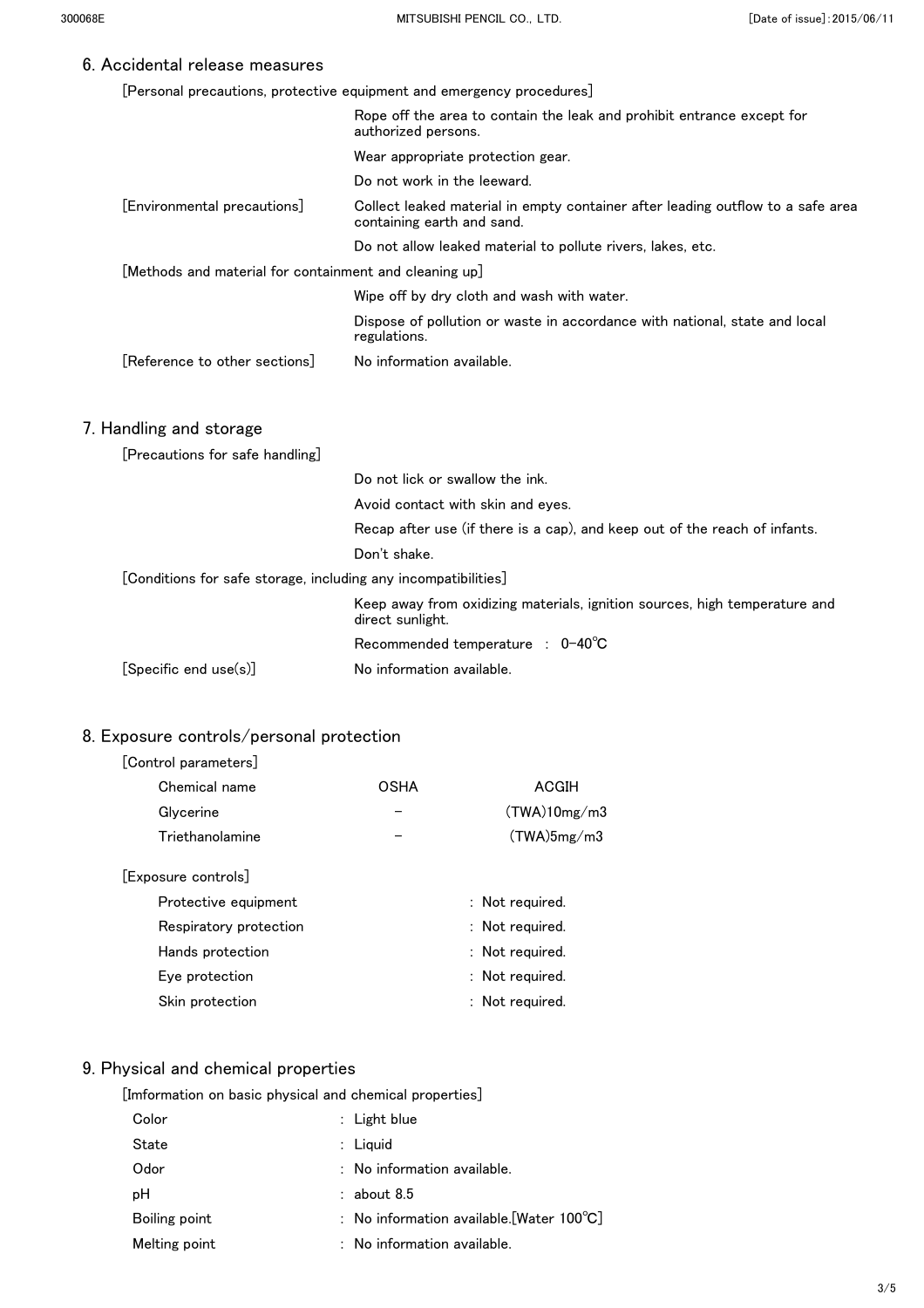| Flash point              | : No information available. [Glycerine $177^{\circ}C$ ] |  |
|--------------------------|---------------------------------------------------------|--|
| Autoignition temperature | : No information available. [Glycerine $393^{\circ}$ C] |  |
| <b>Explosion limits</b>  | $:$ No information available.                           |  |
| Vapor density $(air=1)$  | $:$ No information available.                           |  |
| Density                  | $:$ No information available.                           |  |
| Solubility in water      | $:$ No information available.                           |  |
| Evaporation rate         | $:$ No information available.                           |  |
| Volatile                 | : >80%                                                  |  |
| [Other information]      | No information available.                               |  |
|                          |                                                         |  |

## 10. Stability and reactivity

| [Chemical stability]                 | This mixture is stable in normal temperature, a condition of the pressure. |
|--------------------------------------|----------------------------------------------------------------------------|
| [Reactivity]                         | No data available.                                                         |
| [Conditions to avoid]                | Avoid heat, flames, sparks and other sources of ignition.                  |
|                                      | Avoid direct sunlight and high temperature.                                |
| [Incompatible materials]             | No information available.                                                  |
| [Hazardous decomposition products]   | No information available.                                                  |
| [Possibility of hazardous reactions] | No information available.                                                  |

| [Information on toxicological effects] |                                |
|----------------------------------------|--------------------------------|
| Acute toxicity(oral)                   |                                |
| Not classified                         | : >2000 mg/kg (estimate value) |
| Acute toxicity(skin)                   |                                |
| Not classified                         | : >2000 mg/kg (estimate value) |
| Acute toxicity(inhalation:vapours)     |                                |
| Not classified                         | : $>$ 20 mg/L (estimate value) |
| Skin corrosion/irritation              |                                |
| Triethanolamine                        | : Category2                    |
| Serious eye damage/Eye Irritation      |                                |
| No information available.              |                                |
| Respiratory sensitizer                 |                                |
| No information available.              |                                |
| Skin sensitizer                        |                                |
| Triethanolamine                        | : Category1                    |
| Germ cell mutagenicity                 |                                |
| No information available.              |                                |
| Carcinogenicity                        |                                |
| No information available.              |                                |
| Toxic to reproduction                  |                                |
| No information available.              |                                |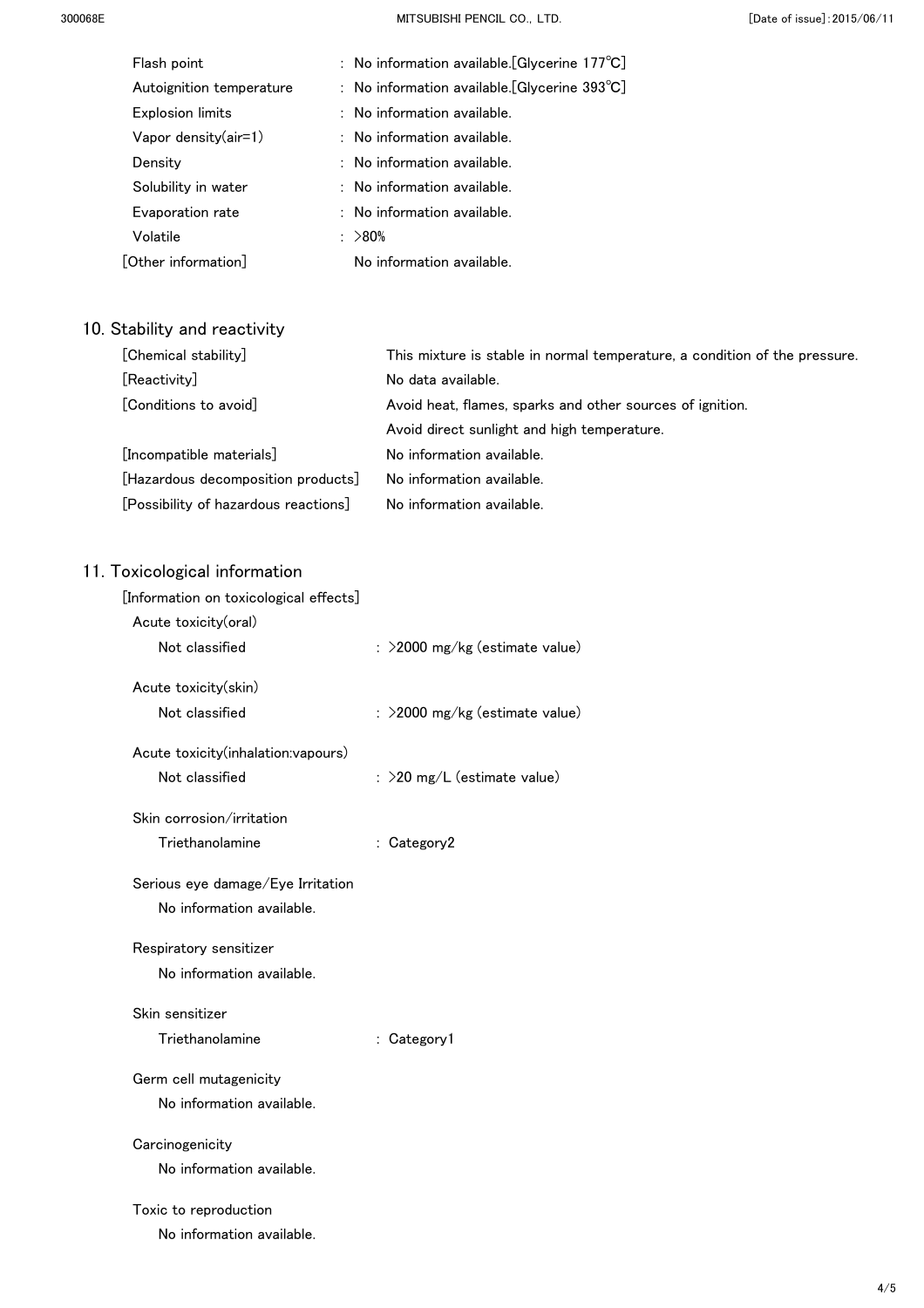Specific target organ systemic toxicity(single exposure) No information available.

 Specific target organ systemic toxicity(repeated exposure) No information available.

Aspiration hazard

No information available.

 Hazard to the Aquatic Environment (Acute) No information available.

 Hazard to the Aquatic Environment (Chronic) No information available.

#### 12. Ecological information

No information available.

#### 13. Disposal considerations

[Waste treatment methods]

 Dispose in accordance with all current regulations and standards. Do not allow it to flow into the drainages with waste fluid.

#### 14. Transport information

| [Environmental hazards]                        | No information available.                                                                                                                    |
|------------------------------------------------|----------------------------------------------------------------------------------------------------------------------------------------------|
| [HS Code]                                      | 960810                                                                                                                                       |
| $\lceil$ Special precautions for user $\rceil$ | Check the container for any leakage. Load a cargo without a dropping or<br>incurring damage, and take causion against collapse of container. |

#### 15. Regulatory information

TSCA : Listed on the TSCA inventory or polymer substance.

[Chemical safety assessment]

Ink or lead are manufactured in accordance with ISO 8124-3 "Safety of Toys - Part 3"

- ・ The information is based on our present knowledge at the date of its publication, and designed only as a guidance for safe handling, use, processing, storage, transportation, disposal and release.
- This shall not constitute a guarantee for any specific product features and shall not establish a legally valid contractual relationship.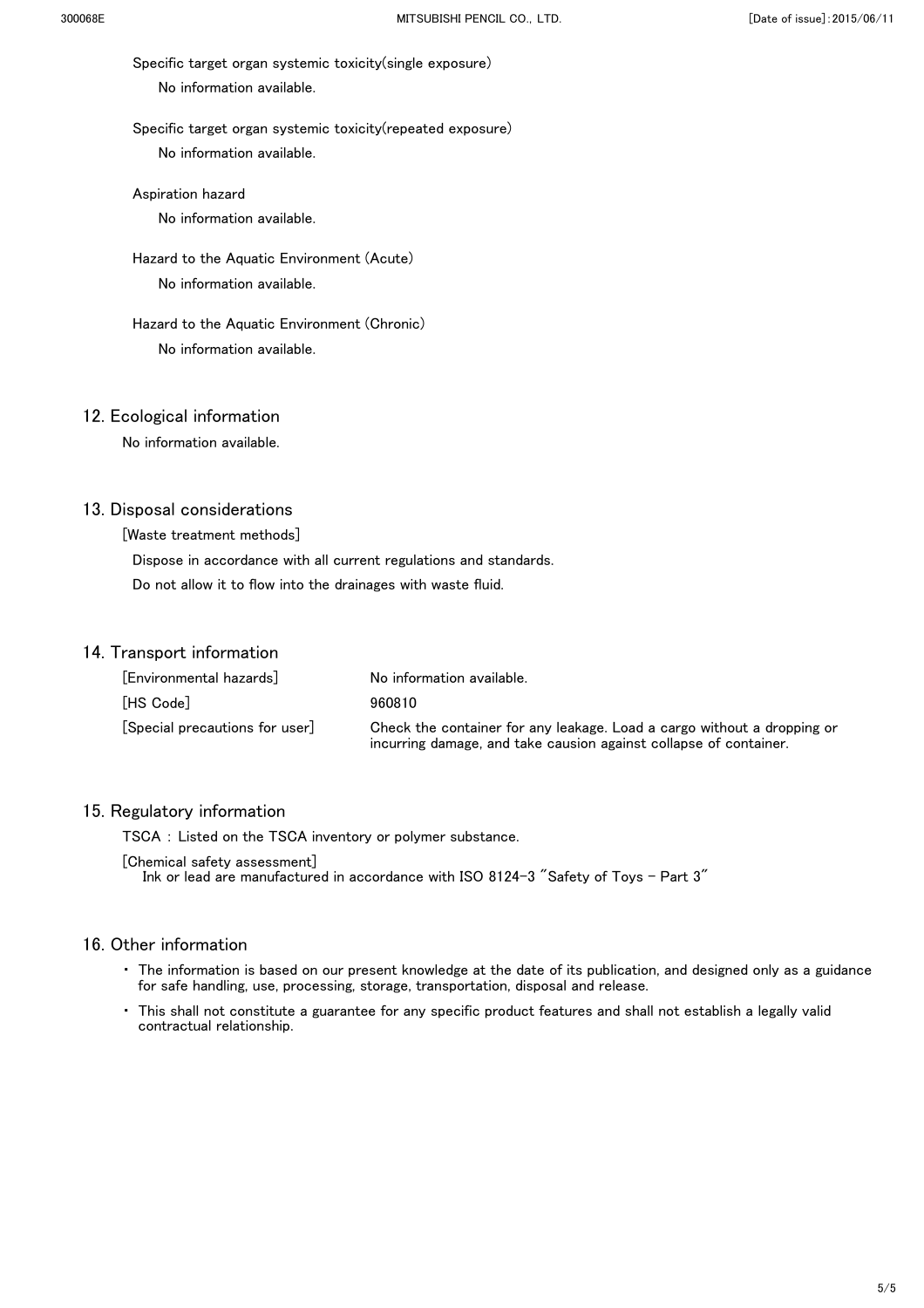| 1. Product and Company Identification |                                                            |                                                       |                                                                       |
|---------------------------------------|------------------------------------------------------------|-------------------------------------------------------|-----------------------------------------------------------------------|
| [Product name]                        | UB-157/157D/157SF3 Pink                                    |                                                       |                                                                       |
| [File No.]                            | 300071E                                                    |                                                       |                                                                       |
| [Date of issue]                       | 2015/06/11                                                 |                                                       |                                                                       |
| [Details of Manufacture]              |                                                            |                                                       |                                                                       |
|                                       |                                                            | Manufacture's name: MITSUBISHI PENCIL CO., LTD.       |                                                                       |
|                                       | Address:                                                   |                                                       | 5-23-37, HIGASHIOHI, SHINAGAWA, TOKYO, JAPAN                          |
|                                       | Telephone number:<br>(Only office hour are available.)     | 03-3458-6281                                          | telefax number:<br>03-3450-0363                                       |
|                                       |                                                            |                                                       |                                                                       |
| 2. Hazards identification             |                                                            |                                                       |                                                                       |
|                                       | Information of this section is about the ink.              |                                                       |                                                                       |
|                                       | [Classification of the substance or mixture]               |                                                       |                                                                       |
|                                       | PHYSICO-CHEMICAL HAZARDS                                   |                                                       |                                                                       |
| Not applicable.                       |                                                            |                                                       |                                                                       |
| <b>HEALTH HAZARDS</b>                 |                                                            |                                                       |                                                                       |
| Acute toxicity(oral)                  |                                                            |                                                       | : Not classified                                                      |
| Acute toxicity(skin)                  |                                                            |                                                       | : Not classified                                                      |
|                                       | Acute toxicity (inhalation steam)                          |                                                       | Not classified                                                        |
| Skin corrosion/irritation             |                                                            |                                                       | : Category3                                                           |
|                                       | Serious eye damage/Eye Irritation                          |                                                       | : Not classified                                                      |
| Respiratory sensitizer                |                                                            |                                                       | Classification not possible                                           |
| Skin sensitizer                       |                                                            |                                                       | Category1                                                             |
| Germ cell mutagenicity                |                                                            |                                                       | : Classification not possible                                         |
| Carcinogenicity                       |                                                            |                                                       | Classification not possible                                           |
| Toxic to reproduction                 |                                                            |                                                       | Category2                                                             |
|                                       | Specific target organ systemic toxicity (single exposure)  |                                                       | : Classification not possible                                         |
|                                       | Specific target organ systemic toxicity(repeated exposure) |                                                       | : Classification not possible                                         |
| Aspiration hazard                     |                                                            |                                                       | : Classification not possible                                         |
| <b>ENVIRONMENTAL HAZARDS</b>          |                                                            |                                                       |                                                                       |
|                                       | Hazard to the Aquatic Environment (Acute)                  |                                                       | : Classification not possible                                         |
|                                       | Hazard to the Aquatic Environment (Chronic)                |                                                       | : Classification not possible                                         |
| [Label elements]                      |                                                            |                                                       |                                                                       |
| Pictogram                             |                                                            |                                                       |                                                                       |
|                                       |                                                            |                                                       |                                                                       |
|                                       |                                                            |                                                       |                                                                       |
| Signal Word                           | : Warning                                                  |                                                       |                                                                       |
| <b>Hazard Statement</b>               |                                                            | Causes mild skin irritation                           |                                                                       |
|                                       |                                                            | May cause an allergic skin reaction                   |                                                                       |
|                                       |                                                            | : Suspected of damaging fertility or the unborn child |                                                                       |
| <b>Precautionary Statement</b>        |                                                            |                                                       |                                                                       |
|                                       |                                                            | Do not breathe dust/vapours etc                       |                                                                       |
|                                       |                                                            |                                                       | : Use personal protective equipment as required. (Refer to Section 8) |
|                                       |                                                            | : Wash contaminated clothing before reuse.            |                                                                       |
|                                       |                                                            | : IF ON SKIN: Wash with plenty of soap and water.     |                                                                       |
|                                       |                                                            |                                                       |                                                                       |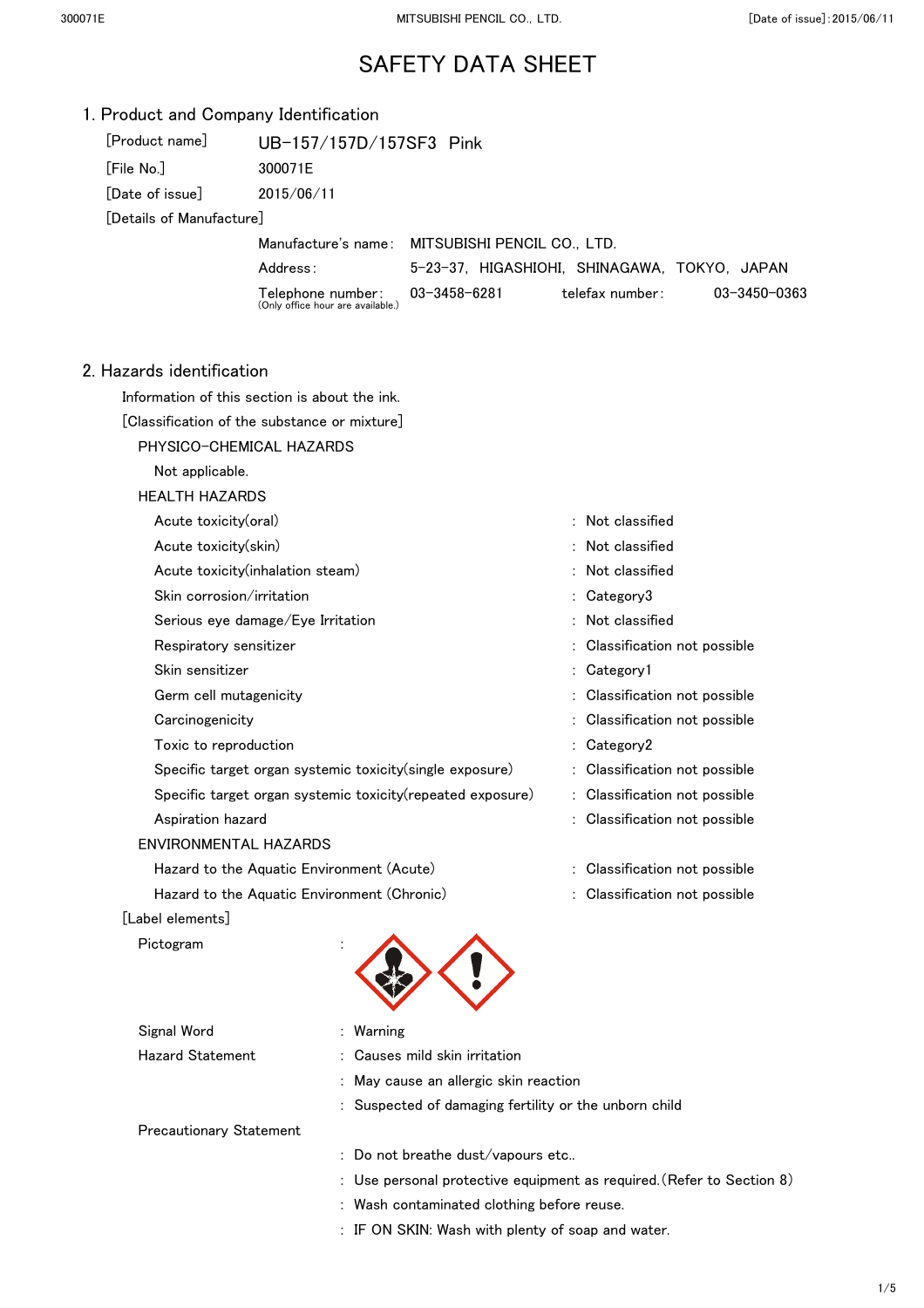| : IF exposed or concerned: Get medical advice/attention.              |
|-----------------------------------------------------------------------|
| $\therefore$ If skin irritation occurs: Get medical advice/attention. |

- : If skin irritation or rash ouuurs: Get medical advice/attention.
- : Dispose in accordance with all current regulations and standards. [Other hazards] No information available.

## 3. Composition/information on ingredients

| [The chemical product is a substance or a mixture] |                   | Mixture                                      |
|----------------------------------------------------|-------------------|----------------------------------------------|
| [Chemical nature]                                  | [Component parts] | Ink[ Ink quantity of product :about $2.1g$ ] |
| Chemical name                                      | Cas No.           | Concentration range(wt%)                     |
| Water                                              | $7732 - 18 - 5$   | $50 - 80$                                    |
| Glycerine                                          | $56 - 81 - 5$     | $10 - 30$                                    |
| Triethanolamine                                    | $102 - 71 - 6$    | $\leq 10$                                    |
| Coloring agent                                     | Trade secret      | $\leq 10$                                    |
| Resin                                              | Trade secret      | $\leq 10$                                    |
| Polyethylene glycol nonylphenyl<br>ether           | $9016 - 45 - 9$   | $\leq$ 1                                     |

### 4. First aid measures

| [Description of first aid measures]                           |                                                                                                                                                 |
|---------------------------------------------------------------|-------------------------------------------------------------------------------------------------------------------------------------------------|
| Eye contact                                                   | : Flush eyes with plenty of water for at least 15 minutes.                                                                                      |
|                                                               | : Take off the contact lens if possible                                                                                                         |
|                                                               | : Consult medical advice depending on the symptoms.                                                                                             |
| Skin contact                                                  | : Wash skin.                                                                                                                                    |
|                                                               | : Consult medical advice depending on the symptoms.                                                                                             |
|                                                               | : Thoroughly clean and dry contaminated clothing and shoes before reuse.                                                                        |
| Ingestion                                                     | : Rinse mouth, give plenty of water to dilute. No specific intervention is indicated<br>as compound is not likely to be hazardous by ingestion. |
|                                                               | : Consult medical advice depending on the symptoms.                                                                                             |
| Inhalation                                                    | : Due to its low vapor pressure inhalation is unlikely at room temperature.                                                                     |
|                                                               | : If not feeling well, move to an area of fresh air and rest.                                                                                   |
|                                                               | : Consult medical advice depending on the symptoms.                                                                                             |
| [Most important symptoms and effects, both acute and delayed] |                                                                                                                                                 |
|                                                               | No information available.                                                                                                                       |
|                                                               | [Indication of any immediate medical attention and special treatment needed]                                                                    |
|                                                               | No information available.                                                                                                                       |
|                                                               |                                                                                                                                                 |

| [Extinguishing media]                                   | Regular dry chemical, carbon dioxide, water, regular foam                                            |
|---------------------------------------------------------|------------------------------------------------------------------------------------------------------|
| [Special hazards arising from the substance or mixture] |                                                                                                      |
|                                                         | No further relevant information available.                                                           |
| [Advice for firefighters]                               | Stay upwind and keep out of low areas and avoid inhalation of material or<br>combustion by-products. |
|                                                         | Wear suitable protective equipment.                                                                  |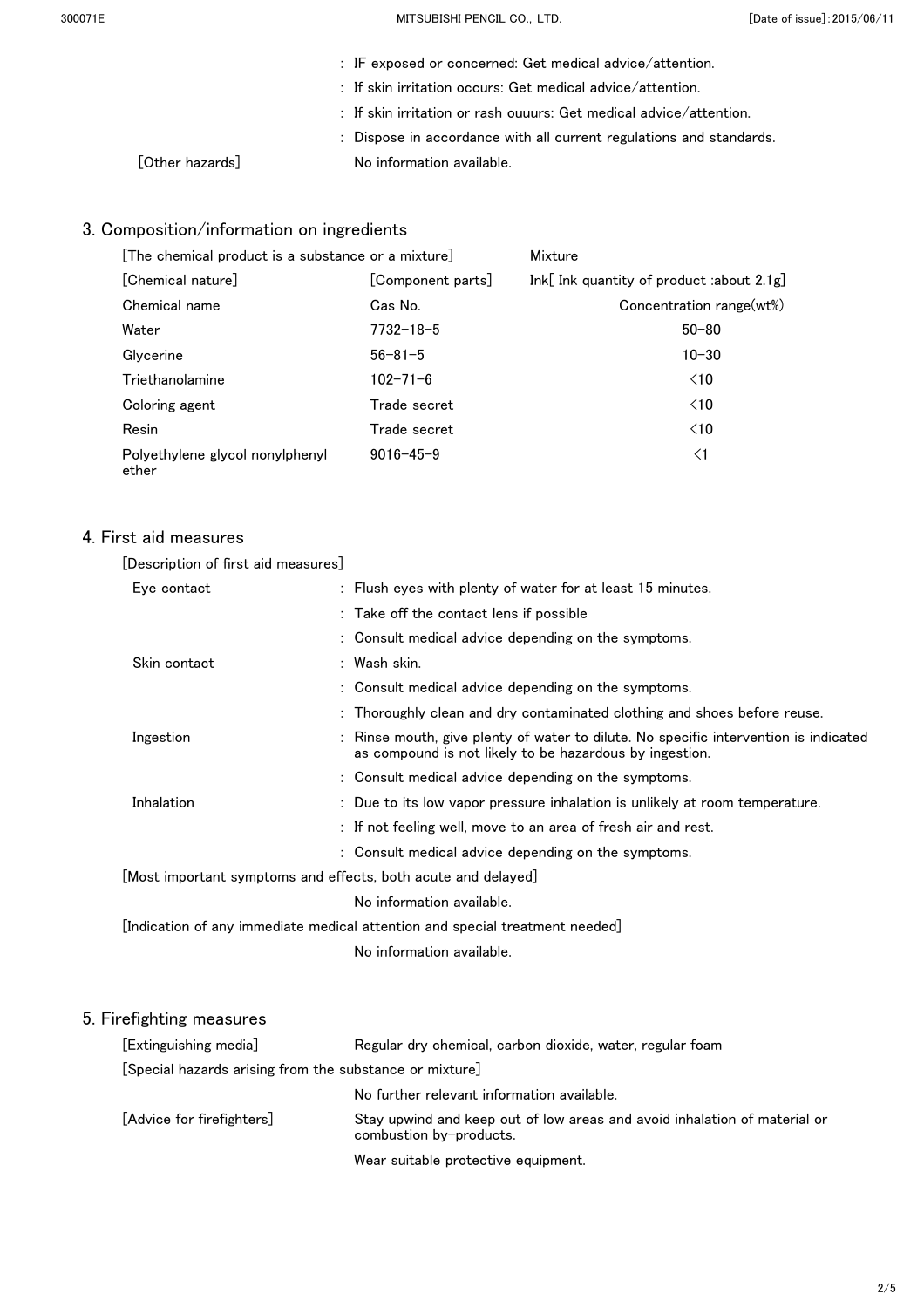[Personal precautions, protective equipment and emergency procedures]

|                                                                | Rope off the area to contain the leak and prohibit entrance except for<br>authorized persons.                 |
|----------------------------------------------------------------|---------------------------------------------------------------------------------------------------------------|
|                                                                | Wear appropriate protection gear.                                                                             |
|                                                                | Do not work in the leeward.                                                                                   |
| [Environmental precautions]                                    | Collect leaked material in empty container after leading outflow to a safe area<br>containing earth and sand. |
|                                                                | Do not allow leaked material to pollute rivers, lakes, etc.                                                   |
| [Methods and material for containment and cleaning up]         |                                                                                                               |
|                                                                | Wipe off by dry cloth and wash with water.                                                                    |
|                                                                | Dispose of pollution or waste in accordance with national, state and local<br>regulations.                    |
| [Reference to other sections]                                  | No information available.                                                                                     |
|                                                                |                                                                                                               |
| 7. Handling and storage                                        |                                                                                                               |
| [Precautions for safe handling]                                |                                                                                                               |
|                                                                | Do not lick or swallow the ink.                                                                               |
|                                                                | Avoid contact with skin and eyes.                                                                             |
|                                                                | Recap after use (if there is a cap), and keep out of the reach of infants.                                    |
|                                                                | Don't shake.                                                                                                  |
| [Conditions for safe storage, including any incompatibilities] |                                                                                                               |
|                                                                | Keep away from oxidizing materials, ignition sources, high temperature and<br>direct sunlight.                |
|                                                                | Recommended temperature : 0-40°C                                                                              |
| [Specific end use(s)]                                          | No information available.                                                                                     |
|                                                                |                                                                                                               |

## 8. Exposure controls/personal protection

#### [Control parameters]

| Chemical name       | <b>OSHA</b> | ACGIH        |
|---------------------|-------------|--------------|
| Glycerine           |             | (TWA)10mg/m3 |
| Triethanolamine     |             | (TWA)5mg/m3  |
| [Exposure controls] |             |              |

| Protective equipment   | : Not required. |
|------------------------|-----------------|
| Respiratory protection | : Not required. |
| Hands protection       | : Not required. |
| Eye protection         | : Not required. |
| Skin protection        | : Not required. |

## 9. Physical and chemical properties

| [Imformation on basic physical and chemical properties] |  |  |  |
|---------------------------------------------------------|--|--|--|
|                                                         |  |  |  |

| Color         | $\therefore$ Pink                                   |  |
|---------------|-----------------------------------------------------|--|
| State         | $:$ Liquid                                          |  |
| Odor          | $:$ No information available.                       |  |
| рH            | $:$ about 8.6                                       |  |
| Boiling point | : No information available. [Water $100^{\circ}$ C] |  |
| Melting point | $:$ No information available.                       |  |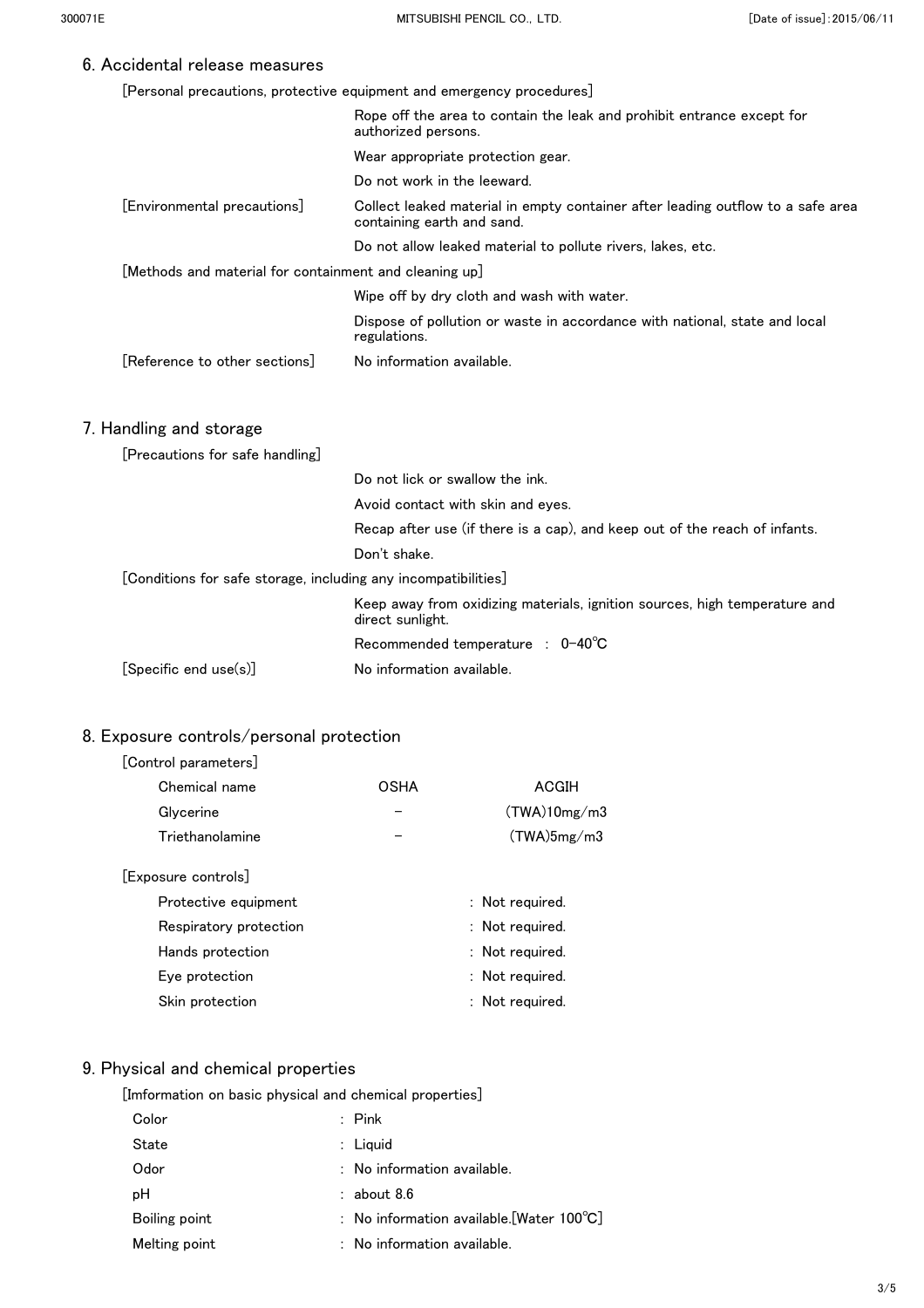300071E MITSUBISHI PENCIL CO.,LTD. [Date of issue]:2015/06/11

| Flash point              | : No information available. [Glycerine $177^{\circ}C$ ] |  |
|--------------------------|---------------------------------------------------------|--|
| Autoignition temperature | : No information available. [Glycerine $393^{\circ}$ C] |  |
| Explosion limits         | : No information available.                             |  |
| Vapor density $(air=1)$  | $:$ No information available.                           |  |
| Density                  | $:$ No information available.                           |  |
| Solubility in water      | $:$ No information available.                           |  |
| Evaporation rate         | : No information available.                             |  |
| Volatile                 | : >80%                                                  |  |
| [Other information]      | No information available.                               |  |
|                          |                                                         |  |

## 10. Stability and reactivity

| [Chemical stability]                 | This mixture is stable in normal temperature, a condition of the pressure. |  |
|--------------------------------------|----------------------------------------------------------------------------|--|
| [Reactivity]                         | No data available.                                                         |  |
| [Conditions to avoid]                | Avoid heat, flames, sparks and other sources of ignition.                  |  |
|                                      | Avoid direct sunlight and high temperature.                                |  |
| [Incompatible materials]             | No information available.                                                  |  |
| [Hazardous decomposition products]   | No information available.                                                  |  |
| [Possibility of hazardous reactions] | No information available.                                                  |  |

| [Information on toxicological effects]               |                                  |
|------------------------------------------------------|----------------------------------|
| Acute toxicity(oral)                                 |                                  |
| Not classified                                       | : >2000 mg/kg (estimate value)   |
| Acute toxicity(skin)                                 |                                  |
| Not classified                                       | $:$ >2000 mg/kg (estimate value) |
| Acute toxicity(inhalation:vapours)                   |                                  |
| Not classified                                       | : $>$ 20 mg/L (estimate value)   |
| Skin corrosion/irritation                            |                                  |
| Triethanolamine                                      | : Category2                      |
| Serious eye damage/Eye Irritation                    |                                  |
| No information available.                            |                                  |
| Respiratory sensitizer                               |                                  |
| No information available.                            |                                  |
| Skin sensitizer                                      |                                  |
| Triethanolamine                                      | : Category1                      |
| Germ cell mutagenicity                               |                                  |
| No information available.                            |                                  |
| Carcinogenicity                                      |                                  |
| No information available.                            |                                  |
| Toxic to reproduction                                |                                  |
| Polyethylene glycol nonylphenyl : Category2<br>ether |                                  |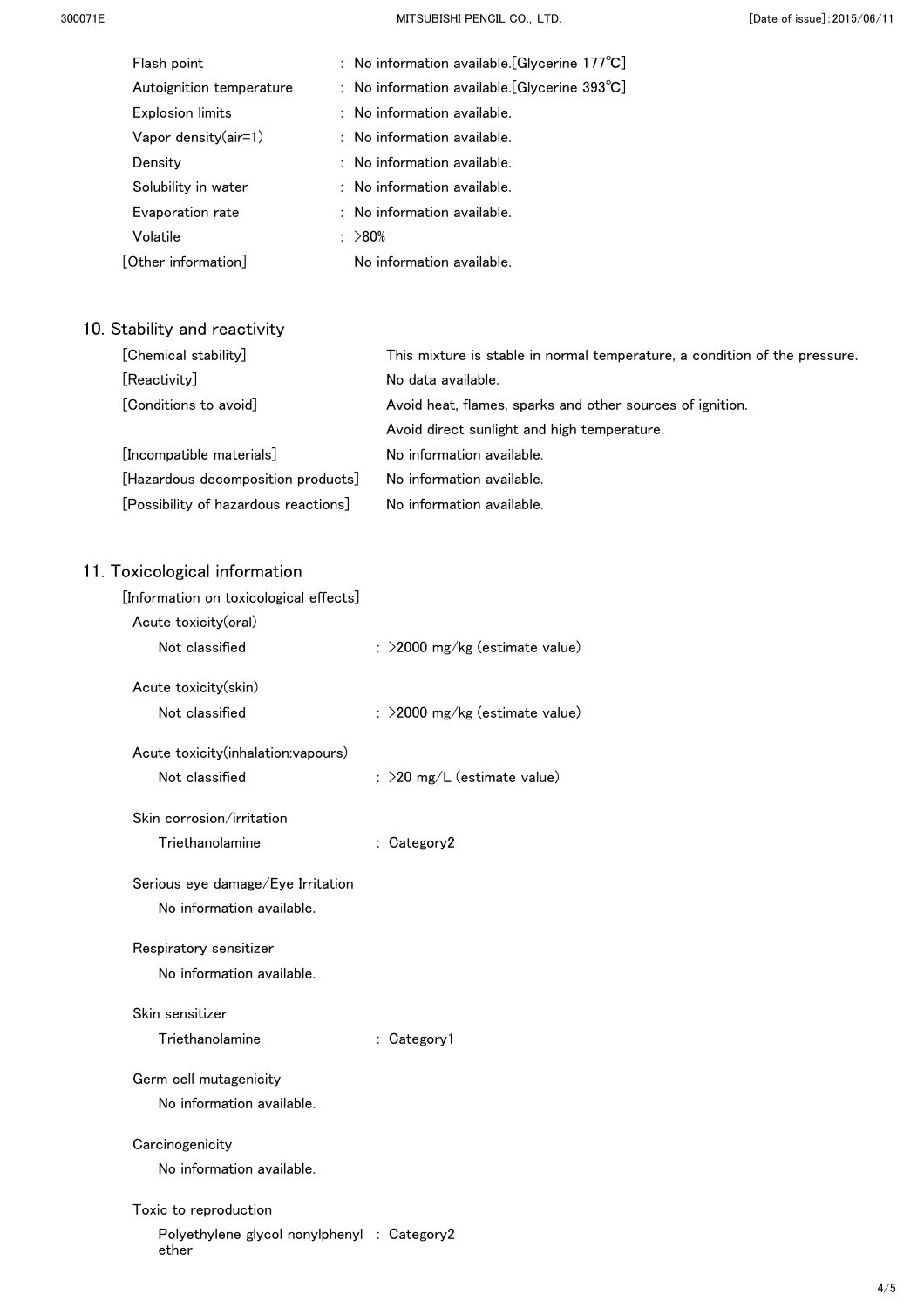Specific target organ systemic toxicity(single exposure) No information available.

 Specific target organ systemic toxicity(repeated exposure) No information available.

Aspiration hazard

No information available.

 Hazard to the Aquatic Environment (Acute) No information available.

 Hazard to the Aquatic Environment (Chronic) No information available.

#### 12. Ecological information

No information available.

#### 13. Disposal considerations

[Waste treatment methods]

 Dispose in accordance with all current regulations and standards. Do not allow it to flow into the drainages with waste fluid.

#### 14. Transport information

| [Environmental hazards]                        | No information available.                                                                                                                    |
|------------------------------------------------|----------------------------------------------------------------------------------------------------------------------------------------------|
| [HS Code]                                      | 960810                                                                                                                                       |
| $\lceil$ Special precautions for user $\rceil$ | Check the container for any leakage. Load a cargo without a dropping or<br>incurring damage, and take causion against collapse of container. |

#### 15. Regulatory information

TSCA : Listed on the TSCA inventory or polymer substance.

[Chemical safety assessment]

Ink or lead are manufactured in accordance with ISO 8124-3 "Safety of Toys - Part 3"

- ・ The information is based on our present knowledge at the date of its publication, and designed only as a guidance for safe handling, use, processing, storage, transportation, disposal and release.
- This shall not constitute a guarantee for any specific product features and shall not establish a legally valid contractual relationship.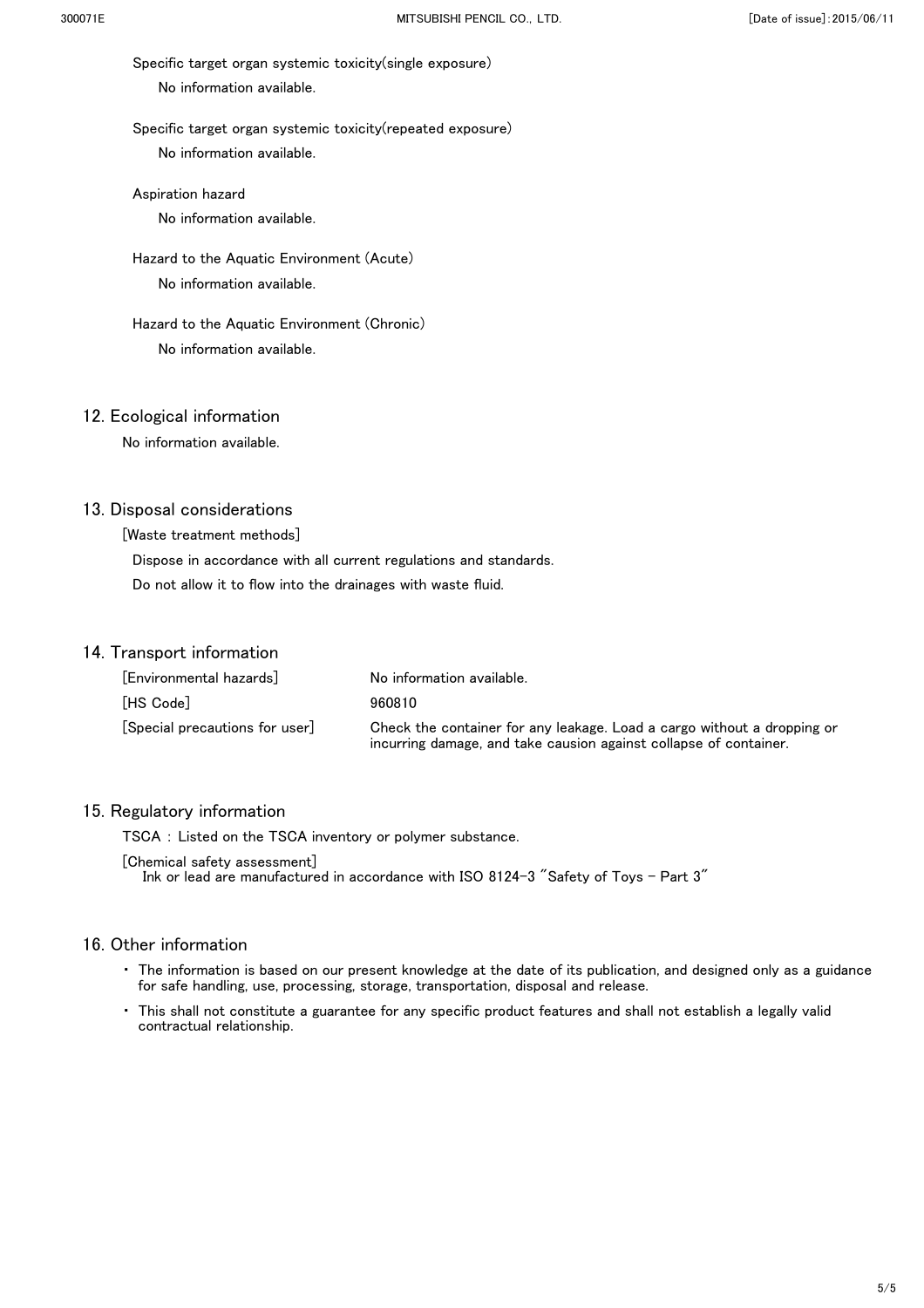| [Product name]           | $UB-157D$<br>Wine                                      |                                                 |                 |              |
|--------------------------|--------------------------------------------------------|-------------------------------------------------|-----------------|--------------|
| [File No.]               | 300010E                                                |                                                 |                 |              |
| [Date of issue]          | 2015/06/11                                             |                                                 |                 |              |
| [Details of Manufacture] |                                                        |                                                 |                 |              |
|                          |                                                        | Manufacture's name: MITSUBISHI PENCIL CO., LTD. |                 |              |
|                          | Address:                                               | 5-23-37, HIGASHIOHI, SHINAGAWA, TOKYO, JAPAN    |                 |              |
|                          | Telephone number:<br>(Only office hour are available.) | 03-3458-6281                                    | telefax number: | 03-3450-0363 |
|                          |                                                        |                                                 |                 |              |
|                          |                                                        |                                                 |                 |              |

#### 2. Hazards identification

Information of this section is about the ink.

[Classification of the substance or mixture]

PHYSICO-CHEMICAL HAZARDS

Not applicable.

#### HEALTH HAZARDS

| Acute toxicity(oral)                                        | $:$ Not classified            |
|-------------------------------------------------------------|-------------------------------|
| Acute toxicity(skin)                                        | : Not classified              |
| Acute toxicity (inhalation steam)                           | : Not classified              |
| Skin corrosion/irritation                                   | : Category3                   |
| Serious eye damage/Eye Irritation                           | $:$ Not classified            |
| Respiratory sensitizer                                      | : Classification not possible |
| Skin sensitizer                                             | : Category1                   |
| Germ cell mutagenicity                                      | : Classification not possible |
| Carcinogenicity                                             | : Classification not possible |
| Toxic to reproduction                                       | : Classification not possible |
| Specific target organ systemic toxicity(single exposure)    | : Classification not possible |
| Specific target organ systemic toxicity (repeated exposure) | : Classification not possible |
| Aspiration hazard                                           | : Classification not possible |
| ENVIRONMENTAL HAZARDS                                       |                               |
| Hazard to the Aquatic Environment (Acute)                   | : Classification not possible |
| Hazard to the Aquatic Environment (Chronic)                 | Classification not possible   |
|                                                             |                               |

#### [Label elements]

Pictogram

| <b>PICTOgram</b>               | ٠                                     |  |  |
|--------------------------------|---------------------------------------|--|--|
| Signal Word                    | : Warning                             |  |  |
| <b>Hazard Statement</b>        | : Causes mild skin irritation         |  |  |
|                                | : May cause an allergic skin reaction |  |  |
| <b>Precautionary Statement</b> |                                       |  |  |
|                                |                                       |  |  |

: Do not breathe dust/vapours etc..

- : Wash contaminated clothing before reuse.
- : IF ON SKIN: Wash with plenty of soap and water.
- : If skin irritation occurs: Get medical advice/attention.
- : If skin irritation or rash ouuurs: Get medical advice/attention.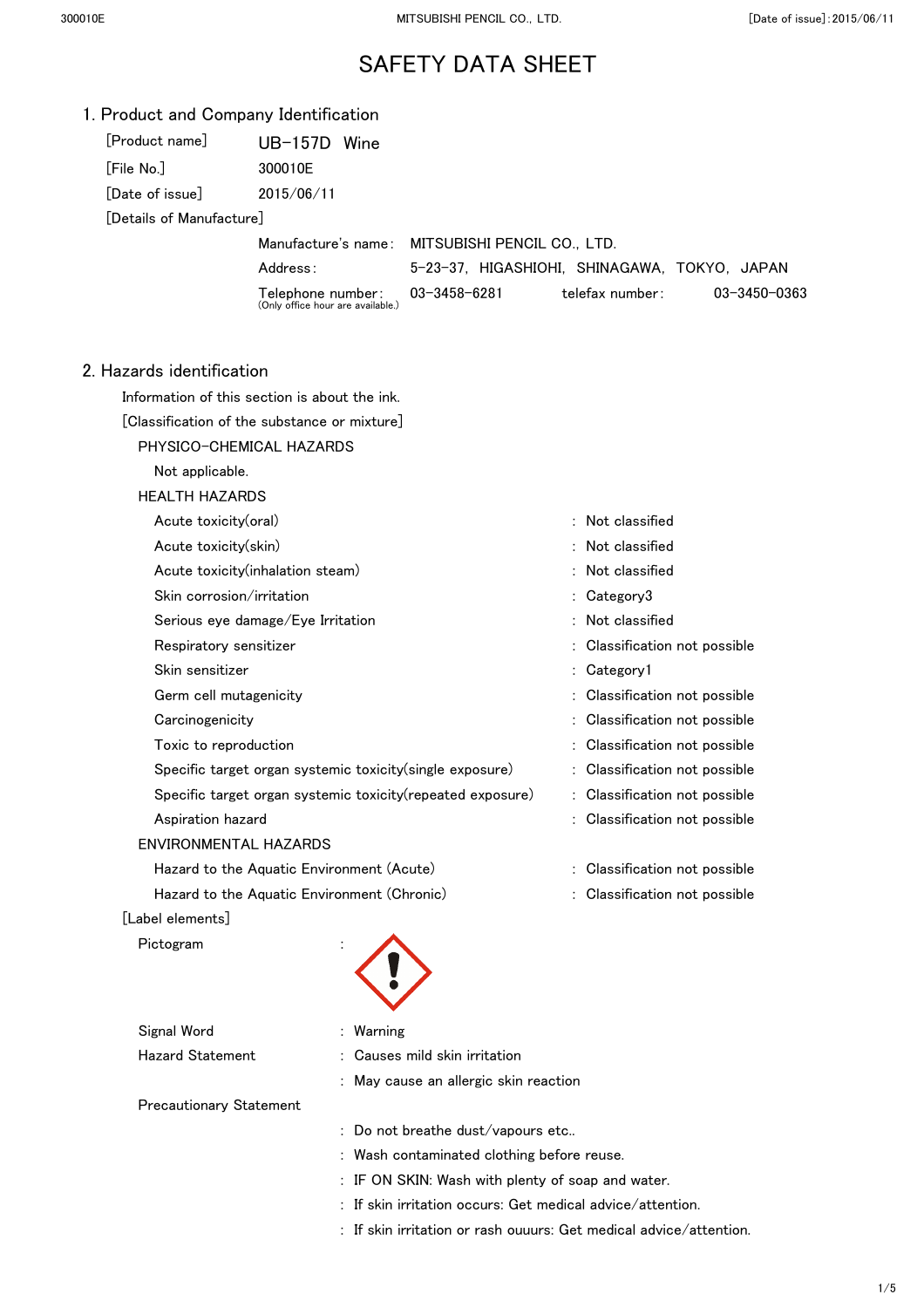: Dispose in accordance with all current regulations and standards. [Other hazards] No information available.

## 3. Composition/information on ingredients

| [The chemical product is a substance or a mixture] |                   | Mixture                                   |  |
|----------------------------------------------------|-------------------|-------------------------------------------|--|
| [Chemical nature]                                  | [Component parts] | Ink[ Ink quantity of product :about 2.1g] |  |
| Chemical name                                      | Cas No.           | Concentration range(wt%)                  |  |
| Water                                              | $7732 - 18 - 5$   | $50 - 80$                                 |  |
| Glycerine                                          | $56 - 81 - 5$     | $10 - 30$                                 |  |
| Triethanolamine                                    | $102 - 71 - 6$    | $\leq 10$                                 |  |
| Coloring agent                                     | Trade secret      | $\leq 10$                                 |  |
| Resin                                              | Trade secret      | $\leq 10$                                 |  |

## 4. First aid measures

| [Description of first aid measures]                                          |                                                                                                                                                 |  |  |
|------------------------------------------------------------------------------|-------------------------------------------------------------------------------------------------------------------------------------------------|--|--|
| Eye contact                                                                  | : Flush eyes with plenty of water for at least 15 minutes.                                                                                      |  |  |
|                                                                              | : Take off the contact lens if possible                                                                                                         |  |  |
|                                                                              | : Consult medical advice depending on the symptoms.                                                                                             |  |  |
| Skin contact                                                                 | : Wash skin.                                                                                                                                    |  |  |
|                                                                              | : Consult medical advice depending on the symptoms.                                                                                             |  |  |
|                                                                              | : Thoroughly clean and dry contaminated clothing and shoes before reuse.                                                                        |  |  |
| Ingestion                                                                    | : Rinse mouth, give plenty of water to dilute. No specific intervention is indicated<br>as compound is not likely to be hazardous by ingestion. |  |  |
|                                                                              | : Consult medical advice depending on the symptoms.                                                                                             |  |  |
| Inhalation                                                                   | : Due to its low vapor pressure inhalation is unlikely at room temperature.                                                                     |  |  |
|                                                                              | : If not feeling well, move to an area of fresh air and rest.                                                                                   |  |  |
|                                                                              | : Consult medical advice depending on the symptoms.                                                                                             |  |  |
| [Most important symptoms and effects, both acute and delayed]                |                                                                                                                                                 |  |  |
| No information available.                                                    |                                                                                                                                                 |  |  |
| [Indication of any immediate medical attention and special treatment needed] |                                                                                                                                                 |  |  |
|                                                                              | No information available.                                                                                                                       |  |  |

| [Extinguishing media]                                   | Regular dry chemical, carbon dioxide, water, regular foam                                            |  |  |
|---------------------------------------------------------|------------------------------------------------------------------------------------------------------|--|--|
| [Special hazards arising from the substance or mixture] |                                                                                                      |  |  |
|                                                         | No further relevant information available.                                                           |  |  |
| [Advice for firefighters]                               | Stay upwind and keep out of low areas and avoid inhalation of material or<br>combustion by-products. |  |  |
|                                                         | Wear suitable protective equipment.                                                                  |  |  |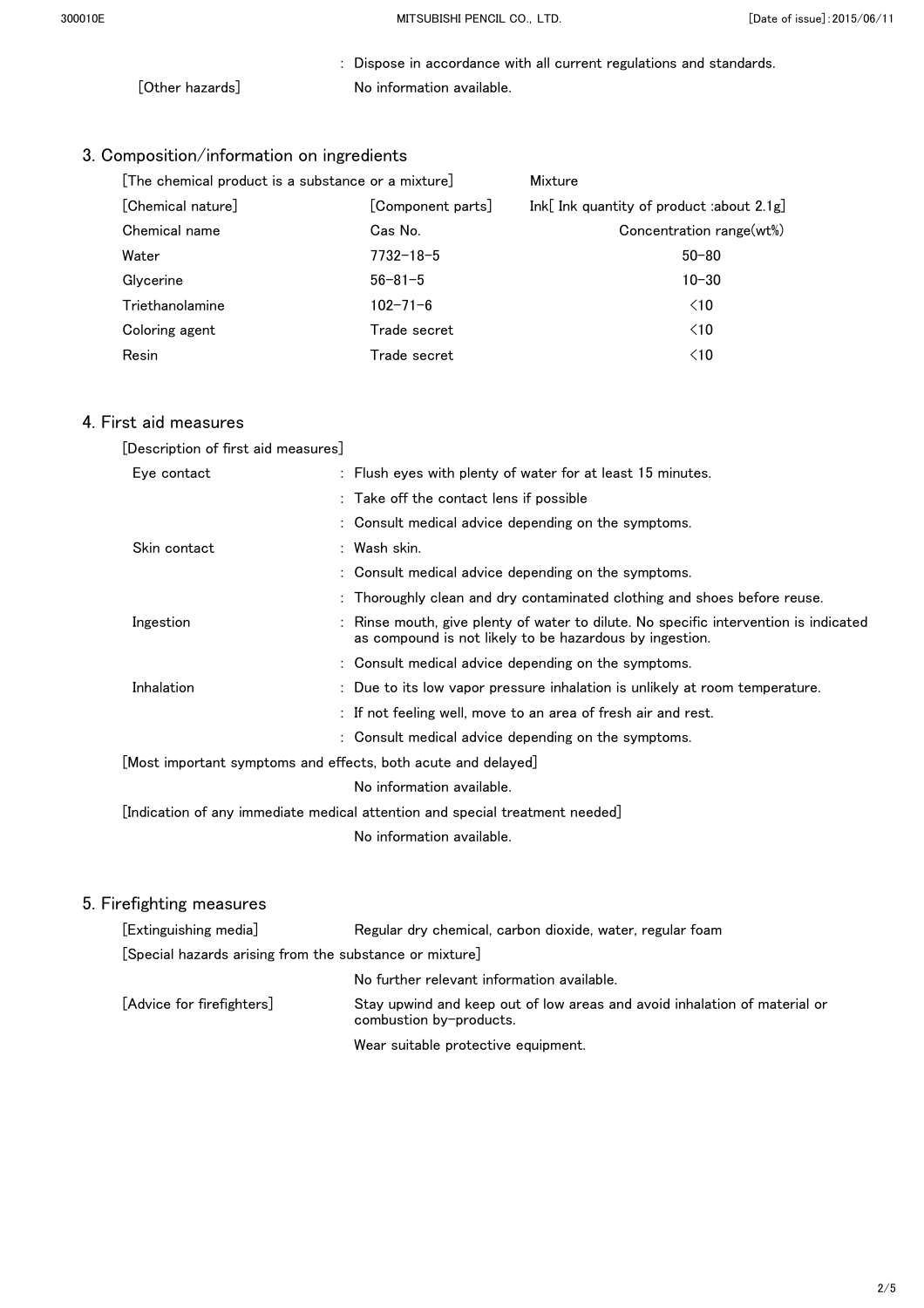[Personal precautions, protective equipment and emergency procedures]

|                                                                | Rope off the area to contain the leak and prohibit entrance except for<br>authorized persons.                 |
|----------------------------------------------------------------|---------------------------------------------------------------------------------------------------------------|
|                                                                | Wear appropriate protection gear.                                                                             |
|                                                                | Do not work in the leeward.                                                                                   |
| [Environmental precautions]                                    | Collect leaked material in empty container after leading outflow to a safe area<br>containing earth and sand. |
|                                                                | Do not allow leaked material to pollute rivers, lakes, etc.                                                   |
| [Methods and material for containment and cleaning up]         |                                                                                                               |
|                                                                | Wipe off by dry cloth and wash with water.                                                                    |
|                                                                | Dispose of pollution or waste in accordance with national, state and local<br>regulations.                    |
| [Reference to other sections]                                  | No information available.                                                                                     |
|                                                                |                                                                                                               |
| 7. Handling and storage                                        |                                                                                                               |
| [Precautions for safe handling]                                |                                                                                                               |
|                                                                | Do not lick or swallow the ink.                                                                               |
|                                                                | Avoid contact with skin and eyes.                                                                             |
|                                                                | Recap after use (if there is a cap), and keep out of the reach of infants.                                    |
|                                                                | Don't shake.                                                                                                  |
| [Conditions for safe storage, including any incompatibilities] |                                                                                                               |
|                                                                | Keep away from oxidizing materials, ignition sources, high temperature and<br>direct sunlight.                |
|                                                                | Recommended temperature : 0-40°C                                                                              |
| [Specific end use(s)]                                          | No information available.                                                                                     |

### 8. Exposure controls/personal protection

#### [Control parameters]

| Chemical name       | OSHA | ACGIH        |
|---------------------|------|--------------|
| Glycerine           |      | (TWA)10mg/m3 |
| Triethanolamine     |      | (TWA)5mg/m3  |
| [Exposure controls] |      |              |

| Protective equipment   | : Not required. |
|------------------------|-----------------|
| Respiratory protection | : Not required. |
| Hands protection       | : Not required. |
| Eye protection         | : Not required. |
| Skin protection        | : Not required. |

## 9. Physical and chemical properties

| [Imformation on basic physical and chemical properties] |  |  |  |  |
|---------------------------------------------------------|--|--|--|--|
|                                                         |  |  |  |  |

| Color         | $:$ Wine                                            |  |
|---------------|-----------------------------------------------------|--|
| <b>State</b>  | $:$ Liquid                                          |  |
| Odor          | $:$ No information available.                       |  |
| рH            | $:$ about 8.6                                       |  |
| Boiling point | : No information available. [Water $100^{\circ}$ C] |  |
| Melting point | $:$ No information available.                       |  |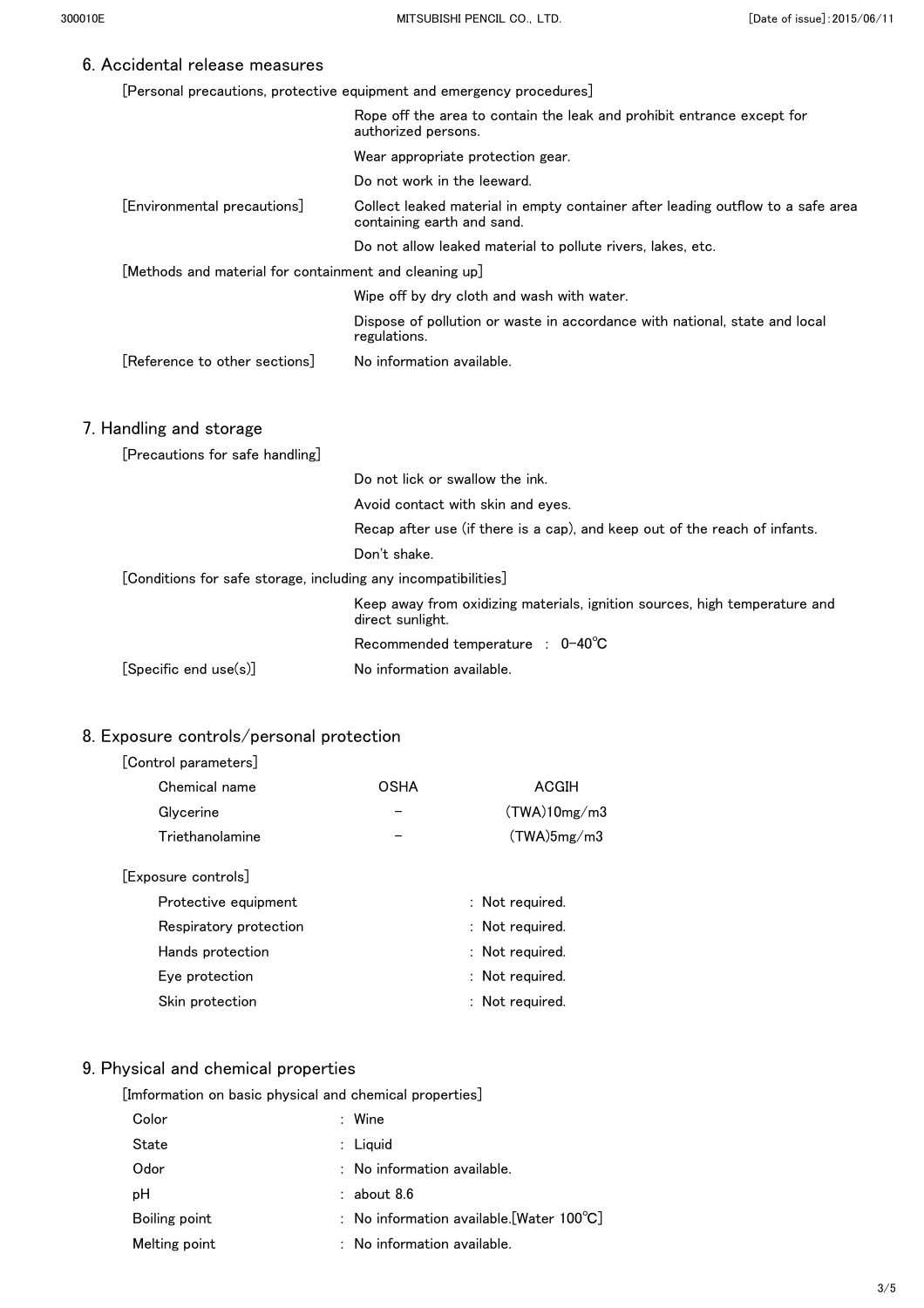300010E MITSUBISHI PENCIL CO.,LTD. [Date of issue]:2015/06/11

| Flash point              | : No information available. [Glycerine $177^{\circ}C$ ] |  |
|--------------------------|---------------------------------------------------------|--|
| Autoignition temperature | : No information available. [Glycerine $393^{\circ}$ C] |  |
| <b>Explosion limits</b>  | : No information available.                             |  |
| Vapor density $(air=1)$  | $:$ No information available.                           |  |
| Density                  | : No information available.                             |  |
| Solubility in water      | $:$ No information available.                           |  |
| Evaporation rate         | $:$ No information available.                           |  |
| Volatile                 | : $>80\%$                                               |  |
| [Other information]      | No information available.                               |  |
|                          |                                                         |  |

## 10. Stability and reactivity

| [Chemical stability]                 | This mixture is stable in normal temperature, a condition of the pressure. |
|--------------------------------------|----------------------------------------------------------------------------|
| [Reactivity]                         | No data available.                                                         |
| [Conditions to avoid]                | Avoid heat, flames, sparks and other sources of ignition.                  |
|                                      | Avoid direct sunlight and high temperature.                                |
| [Incompatible materials]             | No information available.                                                  |
| [Hazardous decomposition products]   | No information available.                                                  |
| [Possibility of hazardous reactions] | No information available.                                                  |

| [Information on toxicological effects] |                                   |
|----------------------------------------|-----------------------------------|
| Acute toxicity(oral)                   |                                   |
| Not classified                         | : >2000 mg/kg (estimate value)    |
| Acute toxicity(skin)                   |                                   |
| Not classified                         | : $>$ 2000 mg/kg (estimate value) |
| Acute toxicity(inhalation:vapours)     |                                   |
| Not classified                         | : $>$ 20 mg/L (estimate value)    |
| Skin corrosion/irritation              |                                   |
| Triethanolamine                        | : Category2                       |
| Serious eye damage/Eye Irritation      |                                   |
| No information available.              |                                   |
| Respiratory sensitizer                 |                                   |
| No information available.              |                                   |
| Skin sensitizer                        |                                   |
| Triethanolamine                        | : Category1                       |
| Germ cell mutagenicity                 |                                   |
| No information available.              |                                   |
| Carcinogenicity                        |                                   |
| No information available.              |                                   |
| Toxic to reproduction                  |                                   |
| No information available.              |                                   |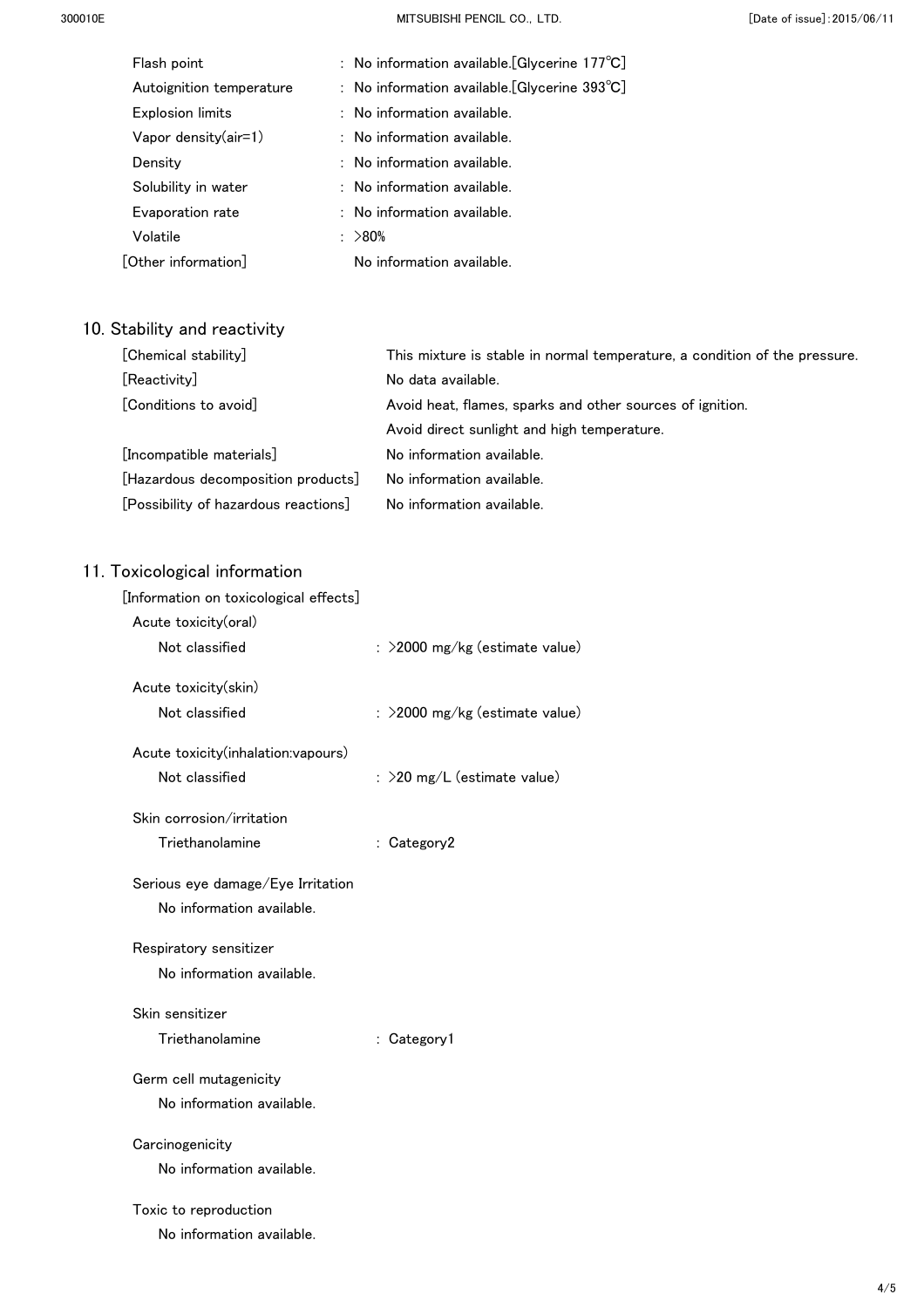Specific target organ systemic toxicity(single exposure) No information available.

 Specific target organ systemic toxicity(repeated exposure) No information available.

 Aspiration hazard No information available.

Hazard to the Aquatic Environment (Acute)

No information available.

 Hazard to the Aquatic Environment (Chronic) No information available.

#### 12. Ecological information

No information available.

#### 13. Disposal considerations

[Waste treatment methods]

 Dispose in accordance with all current regulations and standards. Do not allow it to flow into the drainages with waste fluid.

#### 14. Transport information

| [Environmental hazards]                        | No information available.                                                                                                                    |
|------------------------------------------------|----------------------------------------------------------------------------------------------------------------------------------------------|
| [HS Code]                                      | 960810                                                                                                                                       |
| $\lceil$ Special precautions for user $\rceil$ | Check the container for any leakage. Load a cargo without a dropping or<br>incurring damage, and take causion against collapse of container. |

#### 15. Regulatory information

TSCA : Listed on the TSCA inventory or polymer substance.

[Chemical safety assessment]

Ink or lead are manufactured in accordance with ISO 8124-3 "Safety of Toys - Part 3"

- ・ The information is based on our present knowledge at the date of its publication, and designed only as a guidance for safe handling, use, processing, storage, transportation, disposal and release.
- This shall not constitute a guarantee for any specific product features and shall not establish a legally valid contractual relationship.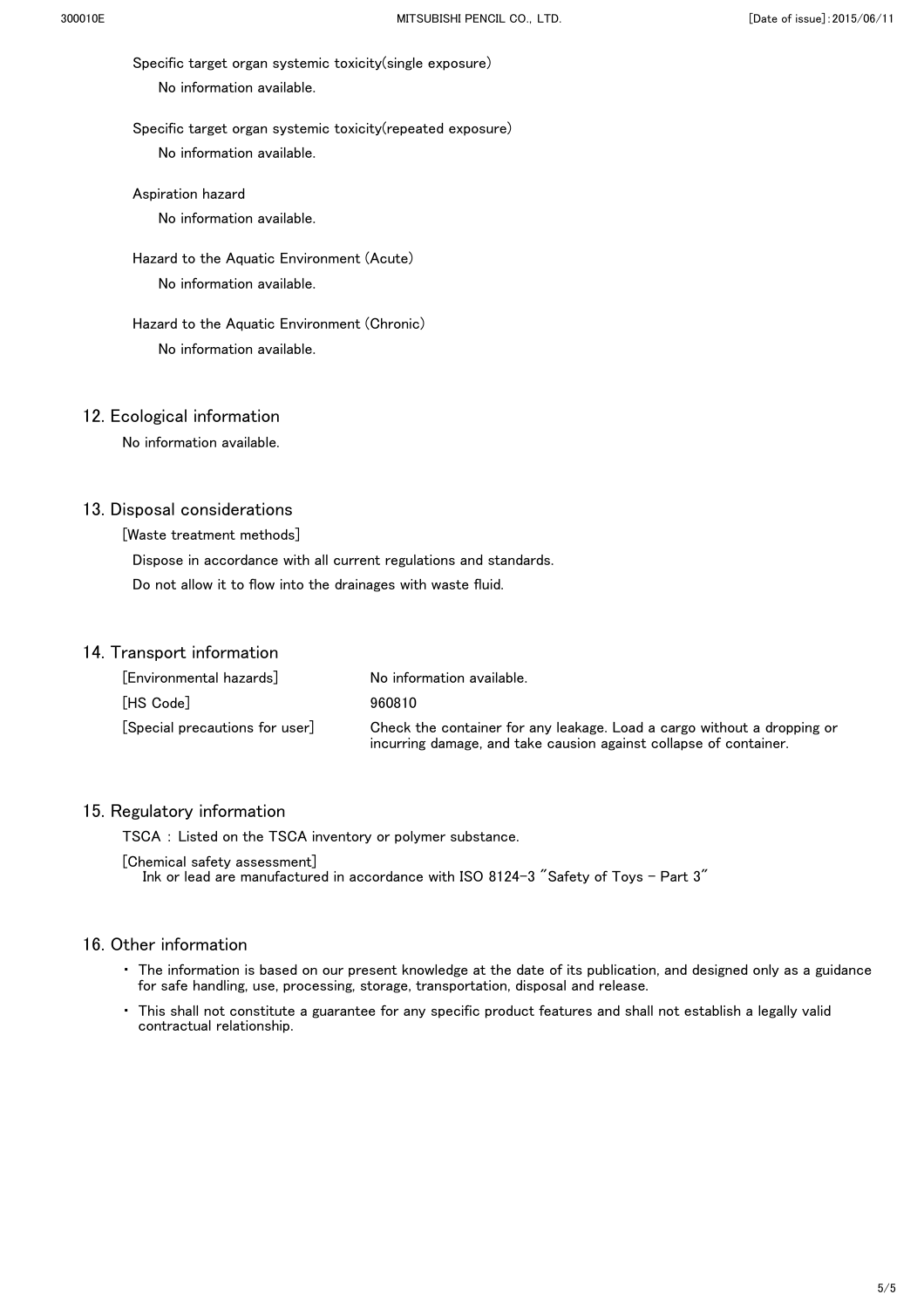| 1. Product and Company Identification |                                                             |                                                 |                               |              |
|---------------------------------------|-------------------------------------------------------------|-------------------------------------------------|-------------------------------|--------------|
| [Product name]                        | UB-157/157D/157SF3 Violet                                   |                                                 |                               |              |
| [File No.]                            | 300074E                                                     |                                                 |                               |              |
| [Date of issue]                       | 2015/06/11                                                  |                                                 |                               |              |
| [Details of Manufacture]              |                                                             |                                                 |                               |              |
|                                       |                                                             | Manufacture's name: MITSUBISHI PENCIL CO., LTD. |                               |              |
|                                       | Address:                                                    | 5-23-37, HIGASHIOHI, SHINAGAWA, TOKYO, JAPAN    |                               |              |
|                                       | Telephone number:<br>(Only office hour are available.)      | $03 - 3458 - 6281$                              | telefax number:               | 03-3450-0363 |
| 2. Hazards identification             |                                                             |                                                 |                               |              |
|                                       | Information of this section is about the ink.               |                                                 |                               |              |
|                                       | [Classification of the substance or mixture]                |                                                 |                               |              |
|                                       | PHYSICO-CHEMICAL HAZARDS                                    |                                                 |                               |              |
| Not applicable.                       |                                                             |                                                 |                               |              |
| <b>HEALTH HAZARDS</b>                 |                                                             |                                                 |                               |              |
| Acute toxicity(oral)                  |                                                             |                                                 | : Not classified              |              |
| Acute toxicity(skin)                  |                                                             |                                                 | Not classified                |              |
|                                       | Acute toxicity(inhalation steam)                            |                                                 | Not classified                |              |
| Skin corrosion/irritation             |                                                             |                                                 | : Category3                   |              |
|                                       | Serious eye damage/Eye Irritation                           |                                                 | Not classified                |              |
| Respiratory sensitizer                |                                                             |                                                 | Classification not possible   |              |
| Skin sensitizer                       |                                                             |                                                 | : Category1                   |              |
| Germ cell mutagenicity                |                                                             |                                                 | Classification not possible   |              |
| Carcinogenicity                       |                                                             |                                                 | Classification not possible   |              |
| Toxic to reproduction                 |                                                             |                                                 | Classification not possible   |              |
|                                       | Specific target organ systemic toxicity (single exposure)   |                                                 | : Classification not possible |              |
|                                       | Specific target organ systemic toxicity (repeated exposure) |                                                 | : Classification not possible |              |
| Aspiration hazard                     |                                                             |                                                 | : Classification not possible |              |
| <b>ENVIRONMENTAL HAZARDS</b>          |                                                             |                                                 |                               |              |
|                                       | Hazard to the Aquatic Environment (Acute)                   |                                                 | : Classification not possible |              |
|                                       | Hazard to the Aquatic Environment (Chronic)                 |                                                 | : Classification not possible |              |
| [Label elements]                      |                                                             |                                                 |                               |              |
| Pictogram                             |                                                             |                                                 |                               |              |
| Signal Word                           | : Warning                                                   |                                                 |                               |              |
| <b>Hazard Statement</b>               |                                                             | Causes mild skin irritation                     |                               |              |
|                                       |                                                             | : May cause an allergic skin reaction           |                               |              |
| <b>Precautionary Statement</b>        |                                                             |                                                 |                               |              |
|                                       |                                                             | : Do not breathe dust/vapours etc               |                               |              |
|                                       |                                                             | : Wash contaminated clothing before reuse.      |                               |              |

- : IF ON SKIN: Wash with plenty of soap and water.
- : If skin irritation occurs: Get medical advice/attention.
- : If skin irritation or rash ouuurs: Get medical advice/attention.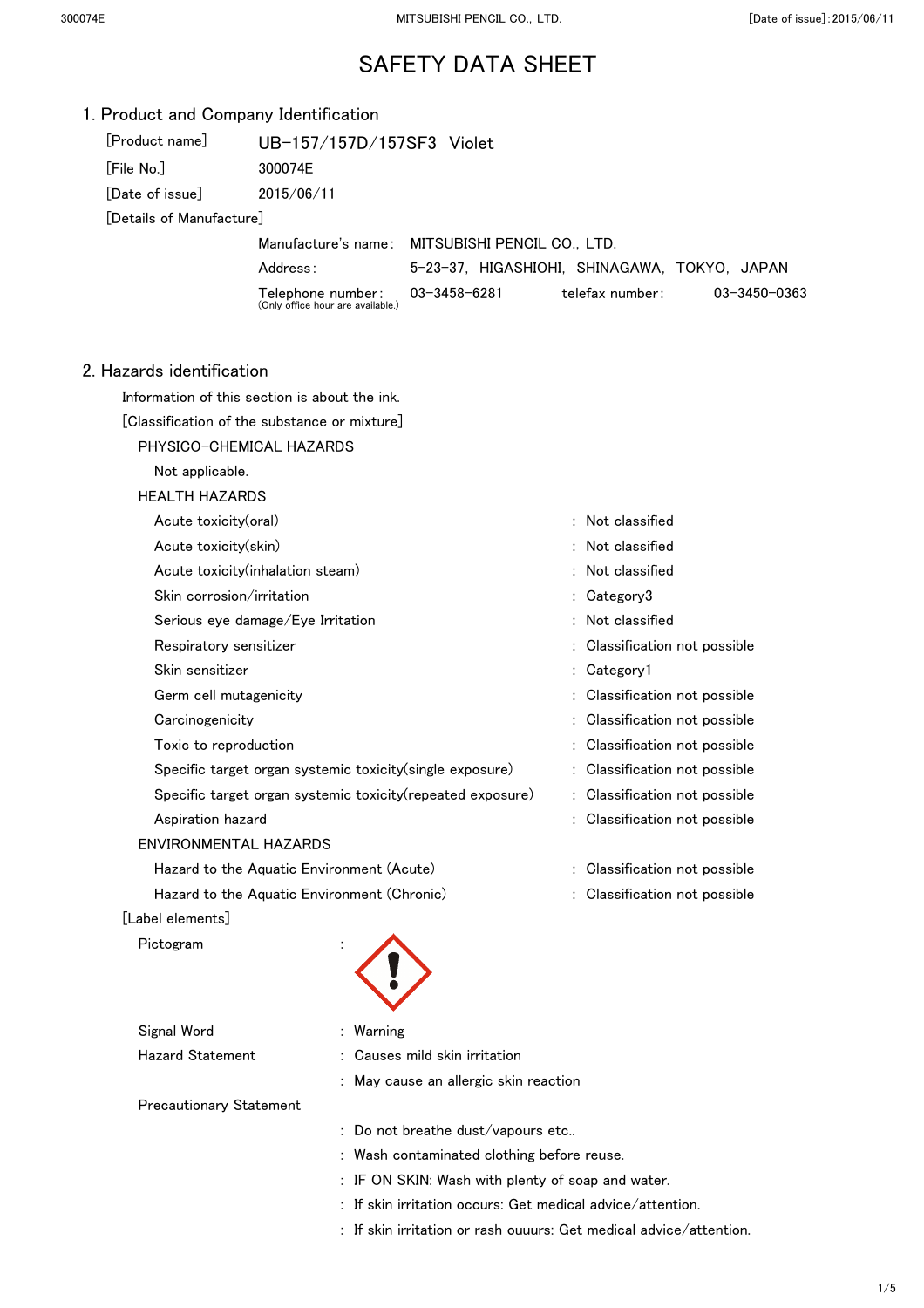: Dispose in accordance with all current regulations and standards. [Other hazards] No information available.

## 3. Composition/information on ingredients

| [The chemical product is a substance or a mixture] |                   | Mixture                                   |  |
|----------------------------------------------------|-------------------|-------------------------------------------|--|
| [Chemical nature]                                  | [Component parts] | Ink[ Ink quantity of product :about 2.1g] |  |
| Chemical name                                      | Cas No.           | Concentration range(wt%)                  |  |
| Water                                              | $7732 - 18 - 5$   | $50 - 80$                                 |  |
| Glycerine                                          | $56 - 81 - 5$     | $10 - 30$                                 |  |
| Triethanolamine                                    | $102 - 71 - 6$    | $\leq 10$                                 |  |
| Coloring agent                                     | Trade secret      | $\leq 10$                                 |  |
| Resin                                              | Trade secret      | $\leq 10$                                 |  |

## 4. First aid measures

| [Description of first aid measures]                           |                                                                                                                                                 |
|---------------------------------------------------------------|-------------------------------------------------------------------------------------------------------------------------------------------------|
| Eye contact                                                   | : Flush eyes with plenty of water for at least 15 minutes.                                                                                      |
|                                                               | : Take off the contact lens if possible                                                                                                         |
|                                                               | : Consult medical advice depending on the symptoms.                                                                                             |
| Skin contact                                                  | : Wash skin.                                                                                                                                    |
|                                                               | : Consult medical advice depending on the symptoms.                                                                                             |
|                                                               | : Thoroughly clean and dry contaminated clothing and shoes before reuse.                                                                        |
| Ingestion                                                     | : Rinse mouth, give plenty of water to dilute. No specific intervention is indicated<br>as compound is not likely to be hazardous by ingestion. |
|                                                               | : Consult medical advice depending on the symptoms.                                                                                             |
| Inhalation                                                    | : Due to its low vapor pressure inhalation is unlikely at room temperature.                                                                     |
|                                                               | : If not feeling well, move to an area of fresh air and rest.                                                                                   |
|                                                               | : Consult medical advice depending on the symptoms.                                                                                             |
| [Most important symptoms and effects, both acute and delayed] |                                                                                                                                                 |
|                                                               | No information available.                                                                                                                       |
|                                                               | [Indication of any immediate medical attention and special treatment needed]                                                                    |
|                                                               | No information available.                                                                                                                       |

| [Extinguishing media]                                   | Regular dry chemical, carbon dioxide, water, regular foam                                            |
|---------------------------------------------------------|------------------------------------------------------------------------------------------------------|
| [Special hazards arising from the substance or mixture] |                                                                                                      |
|                                                         | No further relevant information available.                                                           |
| [Advice for firefighters]                               | Stay upwind and keep out of low areas and avoid inhalation of material or<br>combustion by-products. |
|                                                         | Wear suitable protective equipment.                                                                  |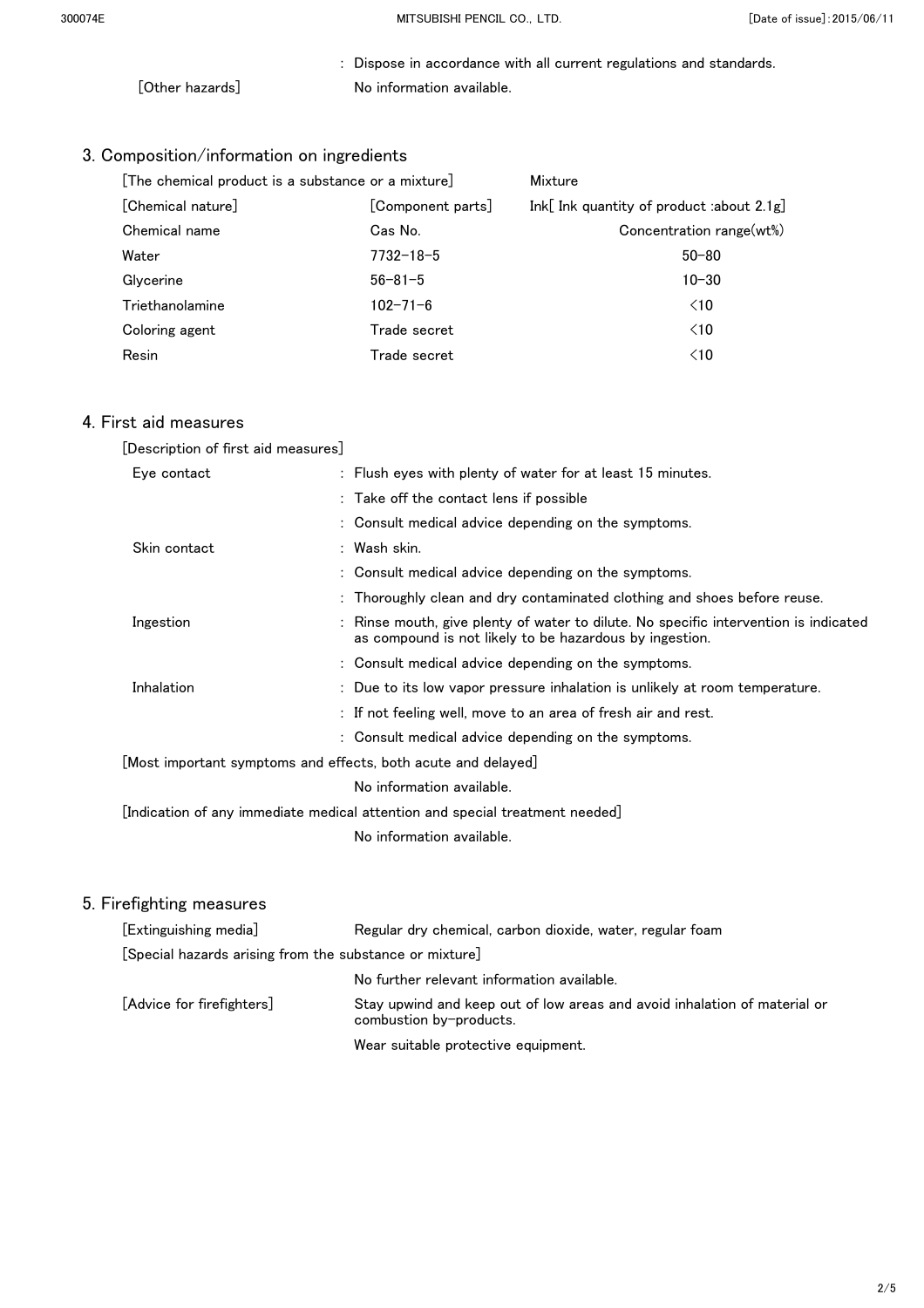[Personal precautions, protective equipment and emergency procedures]

|                                                                | Rope off the area to contain the leak and prohibit entrance except for<br>authorized persons.                 |
|----------------------------------------------------------------|---------------------------------------------------------------------------------------------------------------|
|                                                                | Wear appropriate protection gear.                                                                             |
|                                                                | Do not work in the leeward.                                                                                   |
| [Environmental precautions]                                    | Collect leaked material in empty container after leading outflow to a safe area<br>containing earth and sand. |
|                                                                | Do not allow leaked material to pollute rivers, lakes, etc.                                                   |
| [Methods and material for containment and cleaning up]         |                                                                                                               |
|                                                                | Wipe off by dry cloth and wash with water.                                                                    |
|                                                                | Dispose of pollution or waste in accordance with national, state and local<br>regulations.                    |
| [Reference to other sections]                                  | No information available.                                                                                     |
| 7. Handling and storage                                        |                                                                                                               |
| [Precautions for safe handling]                                |                                                                                                               |
|                                                                | Do not lick or swallow the ink.                                                                               |
|                                                                | Avoid contact with skin and eyes.                                                                             |
|                                                                | Recap after use (if there is a cap), and keep out of the reach of infants.                                    |
|                                                                | Don't shake.                                                                                                  |
| [Conditions for safe storage, including any incompatibilities] |                                                                                                               |
|                                                                | Keep away from oxidizing materials, ignition sources, high temperature and<br>direct sunlight.                |
|                                                                | Recommended temperature : 0-40°C                                                                              |
| [Specific end use(s)]                                          | No information available.                                                                                     |

## 8. Exposure controls/personal protection

#### [Control parameters]

| Chemical name       | <b>OSHA</b> | ACGIH        |
|---------------------|-------------|--------------|
| Glycerine           |             | (TWA)10mg/m3 |
| Triethanolamine     |             | (TWA)5mg/m3  |
| [Exposure controls] |             |              |

| Protective equipment   | : Not required. |
|------------------------|-----------------|
| Respiratory protection | : Not required. |
| Hands protection       | : Not required. |
| Eye protection         | : Not required. |
| Skin protection        | : Not required. |

## 9. Physical and chemical properties

| [Imformation on basic physical and chemical properties] |  |  |  |
|---------------------------------------------------------|--|--|--|
|                                                         |  |  |  |

| Color         | $:$ Violet                                          |
|---------------|-----------------------------------------------------|
| State         | $:$ Liguid                                          |
| Odor          | $:$ No information available.                       |
| рH            | $:$ about 8.6                                       |
| Boiling point | : No information available. [Water $100^{\circ}$ C] |
| Melting point | $:$ No information available.                       |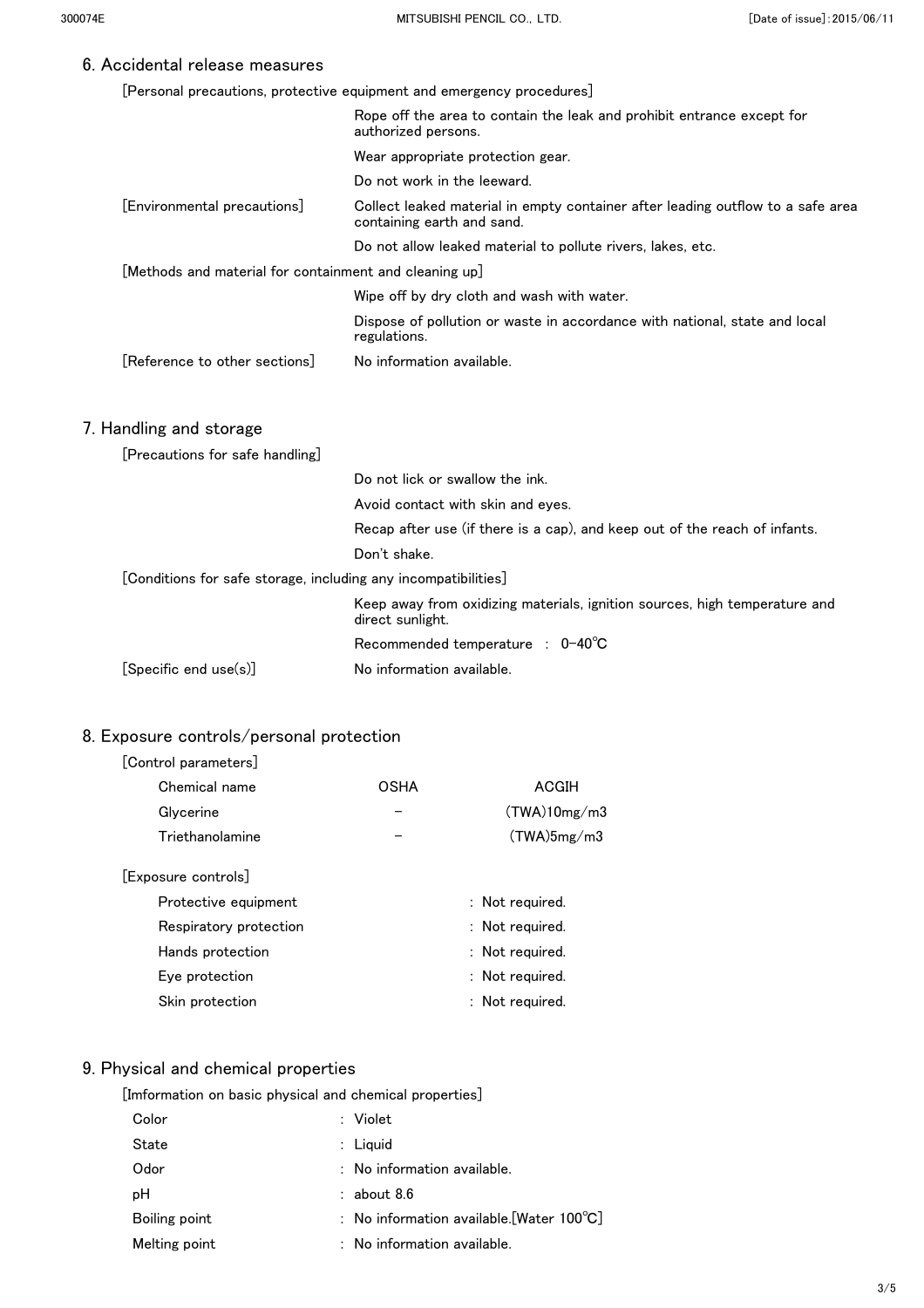300074E MITSUBISHI PENCIL CO.,LTD. [Date of issue]:2015/06/11

| Flash point              | : No information available. [Glycerine $177^{\circ}C$ ] |  |
|--------------------------|---------------------------------------------------------|--|
| Autoignition temperature | : No information available. [Glycerine $393^{\circ}$ C] |  |
| <b>Explosion limits</b>  | : No information available.                             |  |
| Vapor density $(air=1)$  | $:$ No information available.                           |  |
| Density                  | : No information available.                             |  |
| Solubility in water      | : No information available.                             |  |
| Evaporation rate         | $:$ No information available.                           |  |
| Volatile                 | : >80%                                                  |  |
| [Other information]      | No information available.                               |  |
|                          |                                                         |  |

## 10. Stability and reactivity

| [Chemical stability]                 | This mixture is stable in normal temperature, a condition of the pressure. |
|--------------------------------------|----------------------------------------------------------------------------|
| [Reactivity]                         | No data available.                                                         |
| [Conditions to avoid]                | Avoid heat, flames, sparks and other sources of ignition.                  |
|                                      | Avoid direct sunlight and high temperature.                                |
| [Incompatible materials]             | No information available.                                                  |
| [Hazardous decomposition products]   | No information available.                                                  |
| [Possibility of hazardous reactions] | No information available.                                                  |

| [Information on toxicological effects] |                                   |
|----------------------------------------|-----------------------------------|
| Acute toxicity(oral)                   |                                   |
| Not classified                         | : >2000 mg/kg (estimate value)    |
| Acute toxicity(skin)                   |                                   |
| Not classified                         | : $>$ 2000 mg/kg (estimate value) |
| Acute toxicity(inhalation:vapours)     |                                   |
| Not classified                         | : $>$ 20 mg/L (estimate value)    |
| Skin corrosion/irritation              |                                   |
| Triethanolamine                        | : Category2                       |
| Serious eye damage/Eye Irritation      |                                   |
| No information available.              |                                   |
| Respiratory sensitizer                 |                                   |
| No information available.              |                                   |
| Skin sensitizer                        |                                   |
| Triethanolamine                        | : Category1                       |
| Germ cell mutagenicity                 |                                   |
| No information available.              |                                   |
| Carcinogenicity                        |                                   |
| No information available.              |                                   |
| Toxic to reproduction                  |                                   |
| No information available.              |                                   |